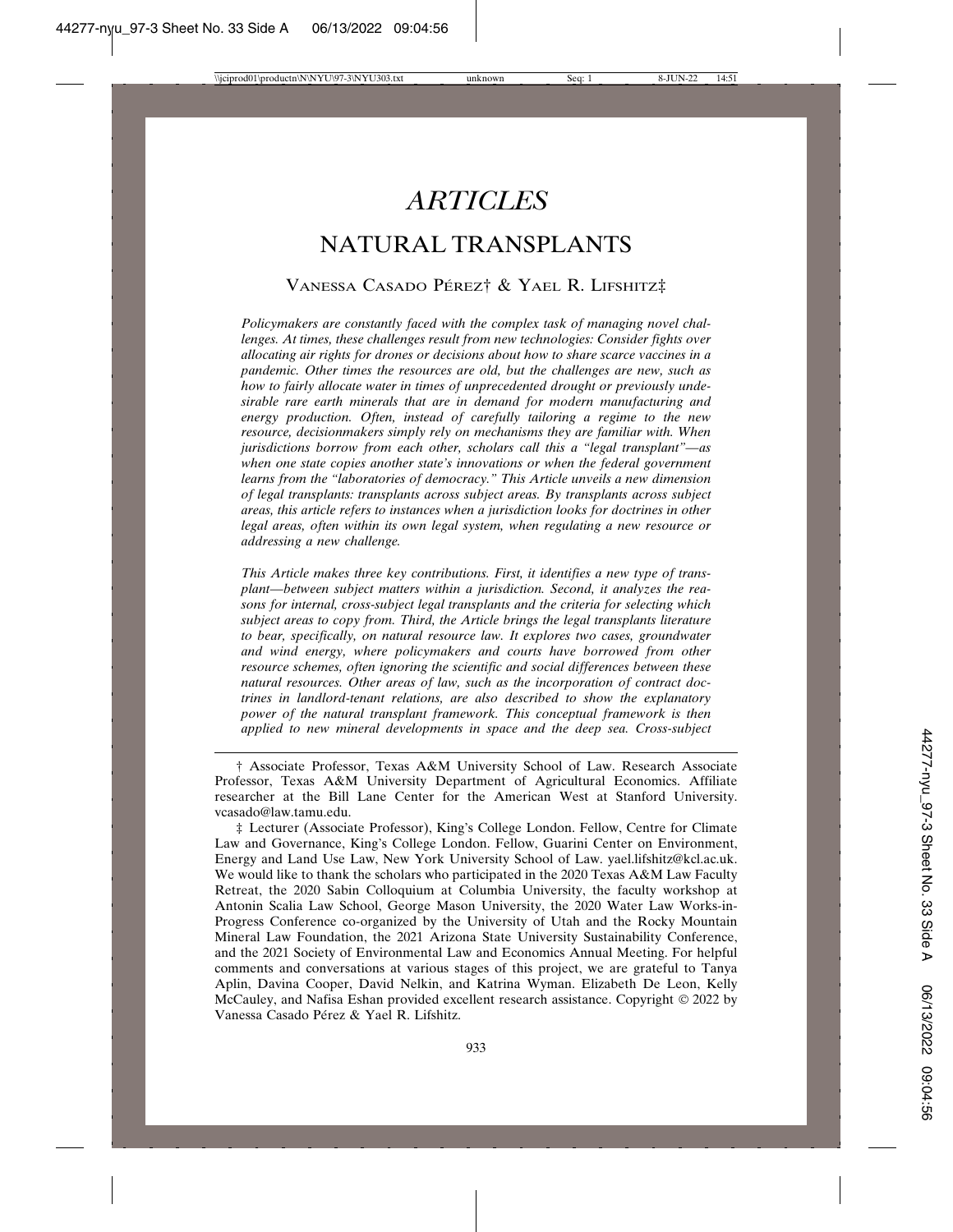*transplants may be more prevalent than previously appreciated, and understanding them will pave the way to analyze the regulation of new developments in natural resources, infrastructure, and beyond.*

|      |                       |                                                     | 934 |
|------|-----------------------|-----------------------------------------------------|-----|
| L.   |                       | THE LEGAL TRANSPLANT FRAMEWORK                      | 941 |
|      |                       | A. Understanding Legal Transplants                  | 941 |
|      |                       | Which One? Transplant Types<br>$1_{-}$              | 943 |
|      |                       | Who and How? The Process and Conditions for<br>2.   |     |
|      |                       |                                                     | 947 |
|      |                       | B. Weaving Together the Natural Resource Governance |     |
|      |                       | Frameworks and Legal Transplants                    | 949 |
| H.   |                       | NATURAL TRANSPLANTS                                 | 951 |
|      |                       |                                                     | 952 |
|      | $\bf{B}$              | What Do We Borrow?: Heuristic of Availability       | 955 |
|      |                       |                                                     | 957 |
|      |                       | The Judicial Branch: Analogy and Transplants<br>1.  | 958 |
|      |                       | Natural Transplanting in the Legislature<br>2.      | 959 |
|      |                       | Transplanting Within the Executive Branch<br>3.     | 959 |
|      |                       | Private Parties' Transplants<br>4.                  | 962 |
|      |                       | D. The Risks of Natural Transplants                 | 963 |
| III. |                       | HISTORICAL EXAMPLES OF NATURAL TRANSPLANTS          | 966 |
|      |                       | A. Water and Oil Do Mix in Texas                    | 966 |
|      |                       |                                                     | 971 |
| IV.  | BEYOND WATER AND WIND |                                                     | 977 |
|      |                       | A. Existing Natural Transplants in Other Areas      | 977 |
|      | В.                    | Implications for Current Debates: The Next Frontier |     |
|      |                       |                                                     | 980 |
|      |                       | Outer Space Minerals<br>1.                          | 980 |
|      |                       | Deep Seabed Minerals on the New Frontier<br>2.      | 981 |
|      |                       |                                                     | 983 |

#### **INTRODUCTION**

Monumental infrastructure and energy shifts are currently underway. In March 2021, for instance, President Biden announced the start of a new era with regards to offshore wind energy, $1$  which is unprecedented in the United States. As a result, decisionmakers at the federal level will now need to decide how to divide and govern the

<sup>1</sup> Press Release, The White House, FACT SHEET: Biden Administration Jumpstarts Offshore Wind Energy Projects to Create Jobs (Mar. 29, 2021), https:// www.whitehouse.gov/briefing-room/statements-releases/2021/03/29/fact-sheet-bidenadministration-jumpstarts-offshore-wind-energy-projects-to-create-jobs [https://perma.cc/ WY33-R69G].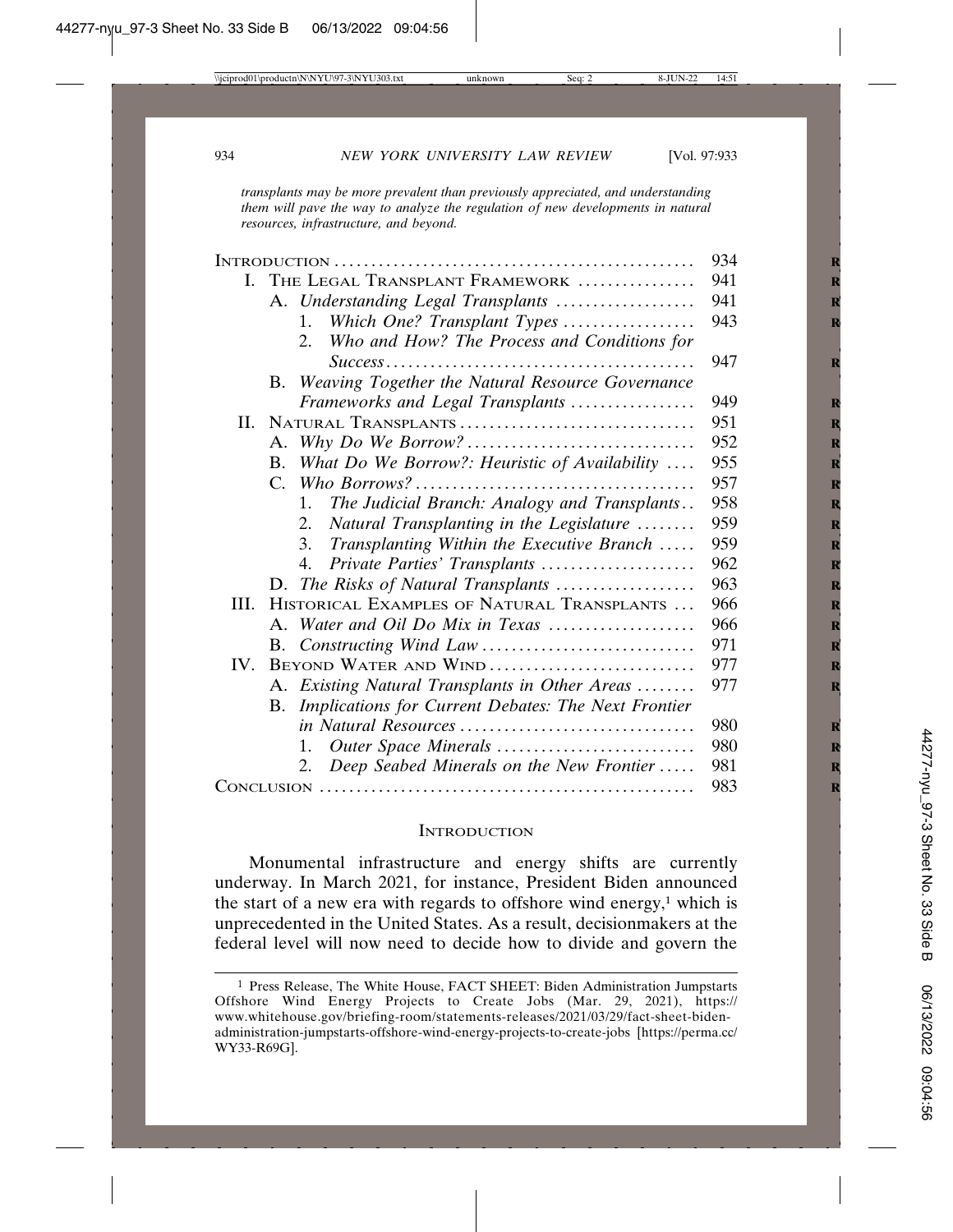winds blowing over U.S. waters.<sup>2</sup> Other large-scale plans include overhauling the electric grid, investing in electric vehicles, expanding hydropower, and much more.<sup>3</sup> All these grand new infrastructure and energy projects will require policymakers to reassess the use of our resources in light of modern challenges.

How will decisionmakers tackle the challenge of governing or reassessing the use of resources? To answer, we look at current and historical examples of resource governance. We use two novel case studies that offer in-depth analysis of two key resources: groundwater and wind energy. As we will see, an interesting pattern emerges: Often, rather than carefully tailoring regimes to fit the resource at hand or crafting rules from scratch, decisionmakers simply copy an existing regime.

The key question, then, is *why?* Why is it that copying exists, and moreover persists, even when the imported regime is sometimes illsuited for the task at hand? This Article offers a new conceptual framework for answering this question by bringing together currently separate strands of literature: the scholarship on resource economics and the scholarship on "legal transplants."

Legal transplants, in brief, are usually understood as a transfer of a legal regime or rule from one jurisdiction to another.4 The literature generally recognizes two types of transplants. The first is between similarly situated jurisdictions. This is known as "horizontal" transplanting.5 An illustrative example is borrowing between states within the United States. For instance, several states are considering copying

<sup>2</sup> Wind energy was part of the Build Back Better Act. The bill did not pass the Senate, but the Biden-Harris Administration is seeking to push forward offshore wind. Press Release, The White House, FACT SHEET: Biden-Harris Administration Races to Deploy Clean Energy that Creates Jobs and Lowers Costs (Jan. 12, 2022), https:// www.whitehouse.gov/briefing-room/statements-releases/2022/01/12/fact-sheet-biden-harrisadministration-races-to-deploy-clean-energy-that-creates-jobs-and-lowers-costs [https:// perma.cc/74EU-7KR4] (detailing, among other things, the Department of the Interior's record-breaking offshore wind lease sale).

<sup>3</sup> *See generally* Infrastructure Investment and Jobs Act, Pub. L. No. 117-58, 135 Stat. 429 (2021).

<sup>4</sup> Jonathan B. Wiener, *Something Borrowed for Something Blue: Legal Transplants and the Evolution of Global Environmental Law*, 27 ECOLOGY L.Q. 1295, 1298 (2001) (defining legal transplants).

<sup>5</sup> *See id.* at 1303 (describing customary international law as horizontal borrowing across states). Note the use of the term "horizontal" here is different from the way it is used in Yael R. Lifshitz, *The Geometry of Property*, 71 U. TORONTO L.J. 480 (2021) (employing the term to refer to the spatial domain over which a property regime exerts control) [hereinafter Lifshitz, *The Geometry of Property*].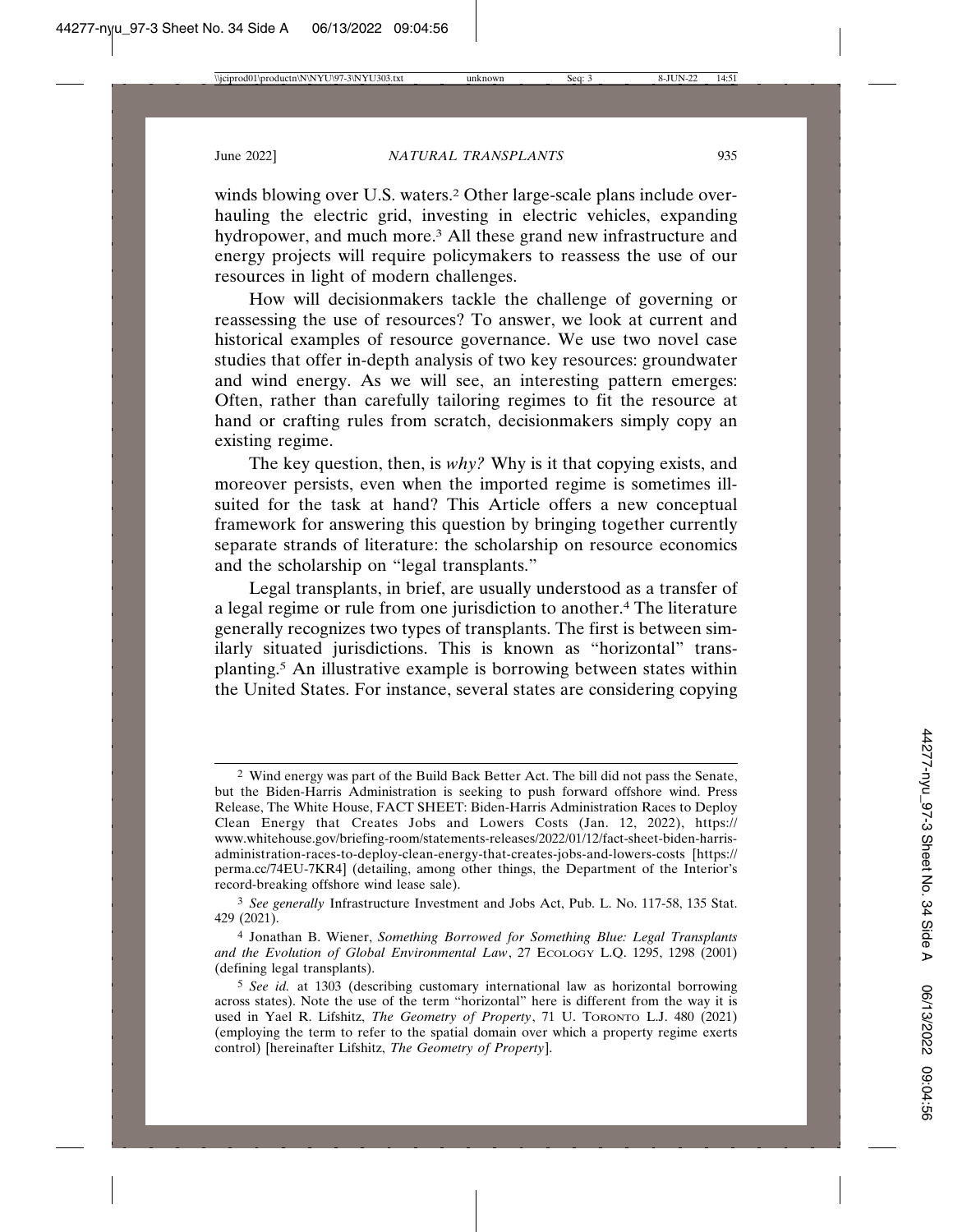California's legislation on salaries for college athletes.6 The second dimension along which transplanting occurs is between jurisdictions that are either "above" or "below" each other. This is known as a "vertical" transplant.<sup>7</sup> For example, a vertical transplant occurs when states borrow from federal law or when international law borrows from domestic law.8

This Article underscores another type of transplant: transplants within the same jurisdiction but across subject matters. This third option, the "cross-subject transplant," has thus far been understudied and is the primary focus of this Article. Cross-subject transplants may be both more prevalent—and more problematic—than the types of transplants scholars usually explore. Using examples from natural resource law, this Article highlights the transfers of legal rules and doctrines that occur within a jurisdiction, while also offering a conceptual framework to understand why these transfers occur and why a particular subject matter is copied.

To illustrate how the three transplant dimensions might operate, consider the following example. Imagine a new resource is discovered or becomes newly valuable in light of big infrastructure projects or shifts in energy policy. Decisionmakers now need to determine how to manage the resource, to whom it should be allocated, and how to solve conflicts related to its exploration. Think again of wind energy, which is currently a particular growth area in the United States. Winds, of course, are not new to the Earth. But more recently, they have been deployed at scale to produce electricity.9 Faced with the growing use of wind power, state and local policymakers must now decide how they should manage this resource. Their first alternative, along the lines of a vertical transplant, would be to borrow from the regimes at the federal level and apply a rule akin to the Clean Air Act.

9 *See* U.S. DEP'T OF ENERGY, WIND VISION: A NEW ERA FOR WIND POWER IN THE UNITED STATES 3–5 (2015) ("[F]rom 2000 to 2013, installed capacity increased at a rate of nearly 30% per year.") [hereinafter DOE, WIND VISION]. The current cumulative total installed wind capacity in the United States is 121,955 megawatts. U.S. DEP'T OF ENERGY, LAND-BASED WIND MARKET REPORT 3 (2021), https://www.energy.gov/sites/default/files/ 2021-08/Land-Based%20Wind%20Market%20Report%202021%20Edition\_Full% 20Report\_FINAL.pdf [https://perma.cc/4T82-94H4].

<sup>6</sup> Greta Anderson, *The Push for Player Pay Goes National*, INSIDE HIGHER ED. (Oct. 4, 2019), https://www.insidehighered.com/news/2019/10/04/us-congressman-proposecollege-athlete-payment-bill [https://perma.cc/9GJ8-YDCP].

<sup>7</sup> Wiener, *supra* note 4, at 1297, 1303–04.

<sup>8</sup> *See id.* at 1303–04 (offering the United States and European Union as examples of vertical legal borrowing from their own member states); *see also* Toby S. Goldbach, Legal Norms' Distinctiveness in Legal Transplants and Global Legal Pluralism 15–18 (Allard Sch. of L. at Univ. of B.C., Working Paper, 2013), https://doi.org/10.2139/ssrn.2306782 [https://perma.cc/3VJT-7N5N] (discussing the United States-style litigation approach as the standard for international commercial arbitration).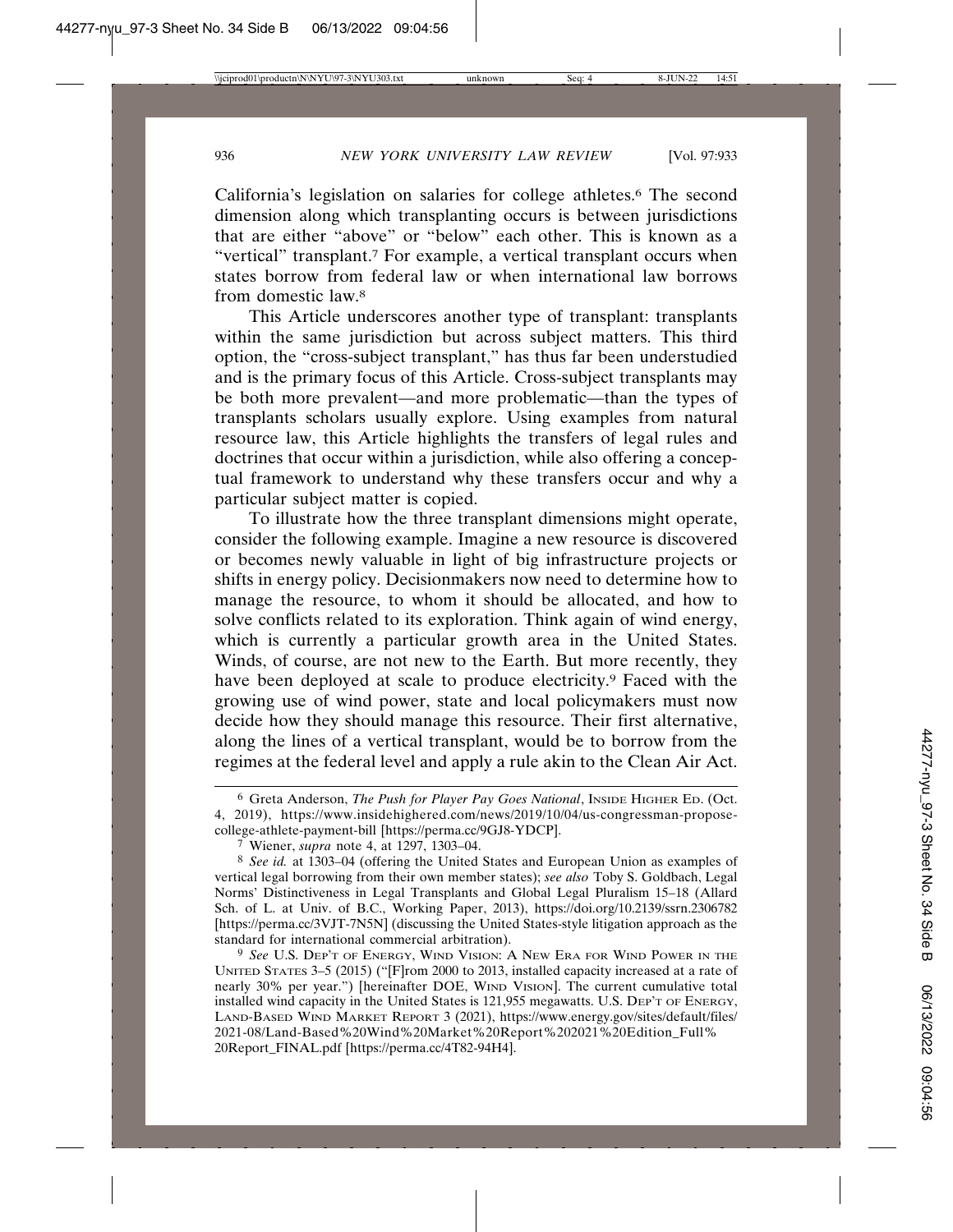The second alternative, following a horizontal transplant, would be to copy a rule used by another state. The third alternative, which is the focus of this Article, is to apply a rule from within the same jurisdiction that previously applied to a *different resource*. As the case study below shows, this third alternative best describes what courts and agencies did when faced with the challenge of conceptualizing wind rights: They copied the regimes applicable to water or to oil and gas.10

The literature on legal transplants has largely ignored crosssubject borrowing.<sup>11</sup> The analysis of vertical and horizontal transplants, on which the current literature focuses, helps us understand why jurisdictions prefer to borrow an already existing regime instead of coming up with new rules or doctrines. However, the reasons offered in the literature do not fully account for internal, cross-subject transplants where jurisdictions decide to transfer their own rules between different areas of law.

This Article thus aims to expand the legal transplant umbrella by laying out the conceptual framework for this third route and illustrating its operation in the context of natural resources. While the case studies belong to natural resources, the cross-subject transplants we highlight here extend beyond the domain of natural resources. They are a common phenomenon in different areas of law. When facing a new legal question, judges, regulators, or even private parties turn to other areas of law they are familiar with. They turn to what feels natural and familiar to them, based on a kind of heuristic of availability. This borrowing from what is familiar translates into borrowing across subject matters. We call this kind of cross-subject borrowing "natural transplants."

Importantly, cross-subject transplants occur within all policymaking institutions. Agencies that need to adopt a new set of rules, for example, could borrow existing rules from a different resource. That is precisely what the Bureau of Land Management did when it needed to put together rules for leasing offshore wind: It used the blueprint that existed in the context of offshore oil and gas.12 Regulators have similarly used surface mining rules to regulate waste,13 and

<sup>10</sup> *See infra* Section III.B (discussing the way courts dealt with the challenge of crafting wind energy law).

<sup>11</sup> *But see* David Marcus, *Trans-Substantivity and the Processes of American Law*, 2013 BYU L. REV. 1191, 1191 (2013) (discussing natural legal transplants in civil procedure matters and defining cross-subject as "doctrine that, in form and manner of application, does not vary from one substantive context to the next").

<sup>12</sup> *See infra* Section III.B (discussing the construction of wind law).

<sup>13</sup> *See infra* Section II.C.3 (discussing waste management).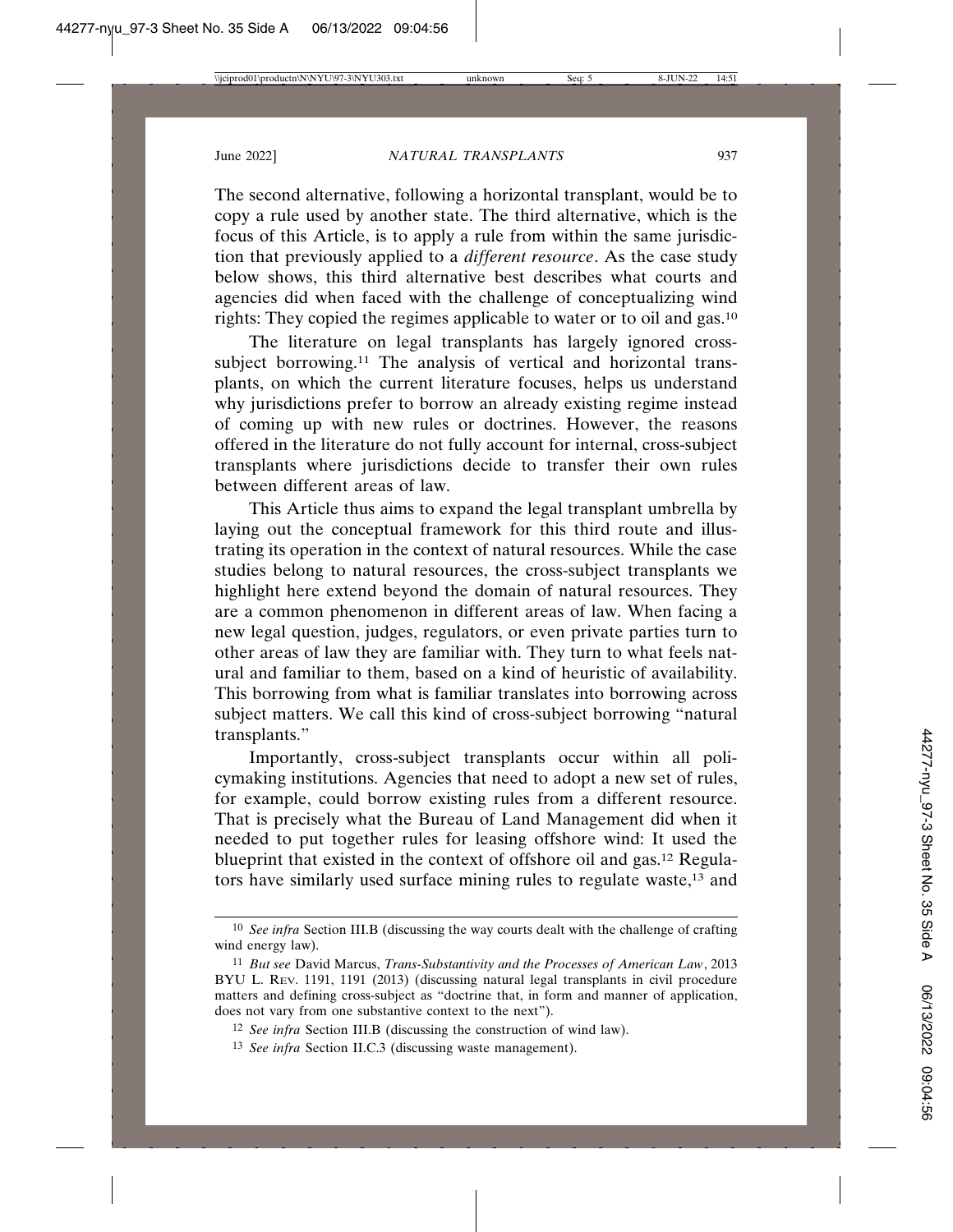the Clean Air Act, which was originally intended for "conventional" pollutants, has been used to regulate greenhouse gases.14

Transplanting can occur in the courts as well. A recent case in the Ninth Circuit considered whether dinosaur bones could and should be treated like subsurface minerals (i.e., oil and gas) or rather like limestone in order to determine whether the bones belonged to the surface owner.15 Oil, gas, and dinosaur fossils are all derived from organic sources and preserved underground for millions of years, but the court considered that fossils are not always valuable, while oil and gas are.16 Texas follows oil and gas law whenever new questions arise,17 but Montana, which produces about one percent of the oil Texas produces, deviated from the oil and gas model.18 The court considered fossils to be closer to limestone, instead.19 Limestone belongs to the surface owner because, according to the Montana court, it is close to the surface and, like dinosaur fossils, can be found by scraping the soil.20 Here, again, the court's move can best be characterized as a cross-subject transplant. Importantly, the court is not just reasoning by analogy; the natural transplant framework we highlight here goes further. Using an analogy neither tells us which example is going to be adopted, nor by whom, nor why regimes are selected. Analogy also does not explain the practices of internal borrowing beyond the judiciary. The transplant framework offered here, in contrast, offers a much richer conceptual analysis of these factors.

What motivates the adoption of natural transplants? Internal, cross-subject transplants are motivated by several nonexclusive reasons. First, an existing regime may accurately reflect the preferences of a particular jurisdiction over a particular area of law, and thus copying it would ensure those same preferences are satisfied in another area. For example, some jurisdictions may be wary of commodifica-

17 *See infra* Section III.A (discussing groundwater).

<sup>14</sup> *See infra* Section II.C.3 (discussing the Clean Air Act).

<sup>15</sup> Murray v. BEJ Mins., LLC, 962 F.3d 485, 486 (9th Cir. 2020); *see also* Jeremy P. Jacobs, *Mineral Fight Goes Mesozoic: Who Owns Dinosaur Bones?*, E&E NEWS (July 8, 2019, 12:11 PM), https://www.eenews.net/stories/1060685731 [https://perma.cc/TR5K-4DAG] (discussing the holding and implications of the Ninth Circuit's decision in *Murray*).

<sup>16</sup> *See Murray*, 962 F.3d at 486 (applying the Montana Supreme Court's conclusions regarding what constitutes a "mineral" for the purpose of a mineral reservation under state law in *Murray v. BEJ Mins., LLC*, 464 P.3d 80, 91 (Mont. 2020)).

<sup>&</sup>lt;sup>18</sup> Oil and gas are allocated to the owner of the mineral estate. While the owner of the surface estate has some soil depth to plant a tree and usually has rights to use groundwater beneath the property, they do not have the rights to minerals and oil. Adopting an oil and gas model may not have given the dinosaur bones to the surface estate owner.

<sup>19</sup> *See Murray*, 464 P.3d at 92 (finding dinosaur fossils analogous to limestone); *Murray*, 962 F.3d at 486 (applying the Montana court's conclusion).

<sup>20</sup> *Murray*, 464 P.3d at 92.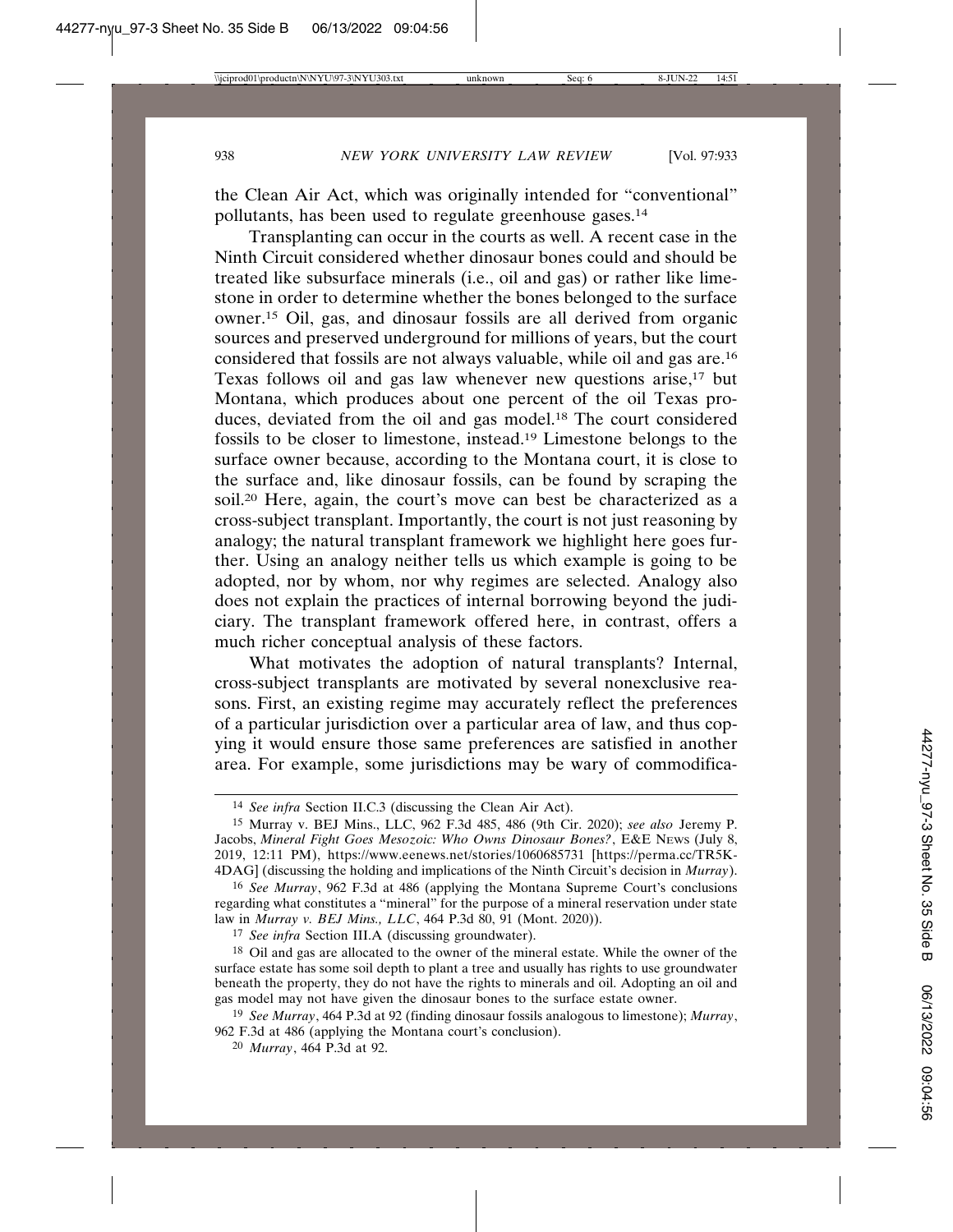tion of certain goods and be reluctant to accept regimes that rely on private property rights and market transactions. Limits on transferability of agricultural land may be borrowed, for instance, when trying to ensure speculation does not happen in water rights. Second, the new regime might happen to be the most efficient for the new problem. In natural resources, two resources may be scientifically similar and, as a result, applying the same rules to both can produce desired results. In other words, relying on an existing regime does not preclude a transplant across areas from being a positive innovation, as examples beyond the legal system suggest.21 Third, copying the rules from another resource may be cost-efficient because coming up with a new rule is expensive at the outset, and the transitional costs of adapting to a new rule are high.22 An internal transplant ensures that the legal community is already familiar with the rules and doctrines to be applied to a novel issue. The legal community may prefer turning to a resource regime that is salient, as it is one with which they are more familiar and thus is natural to them. This practice illustrates the heuristic of availability.23 This heuristic operates as a sort of cognitive shortcut to help decisionmakers and legal actors. They also cement, over time, the use of particular transplants over others.

Yet, while there are generally many advantages to transplants, and particularly natural transplants, just like any other foundational tradeoffs in law—say, rules versus standards or boilerplate versus nonstandardized contracts—transplants inevitably involve compromises. The primary risk is transplanting a regime that is inapt for the particular problem at hand. Even if the adoption costs are lower at the outset, it could be the case that the performance of the transplanted regime over time would be suboptimal. This could be because the

<sup>21</sup> *See, e.g.*, STEVEN JOHNSON, WHERE GOOD IDEAS COME FROM: THE NATURAL HISTORY OF INNOVATION 25–26 (2010) (explaining how an early incubator for babies was copied from the incubators used in the Paris Zoo for chickens).

<sup>22</sup> Transition costs, broadly understood, may include the costs incurred by all parties involved who are required to design, draft, and test a new rule or adapt to a new regime; the costs of building new practices and know-how; the costs of political transition; the costs of new institutional-capacity building; the increased financial risk of untested rules; error costs; opportunity costs; and more. The scope and extent of transition costs could vary from case to case.

<sup>23</sup> *See* Amos Tversky & Daniel Kahneman, *Judgment Under Uncertainty: Heuristics and Biases* (offering further detail on the availability heuristic), *in* JUDGMENT UNDER UNCERTAINTY: HEURISTICS AND BIASES 14 (Daniel Kahneman, Paul Slovic & Amos Tversky eds., 1982). We use the term heuristic of availability liberally to refer to legal professionals' inclination to resort to the rules of salient jurisdictions. The availability heuristic refers to risk perception. As Cass R. Sunstein states, "[i]f a particular incident is cognitively 'available'—both vivid and salient—then people will have a heightened fear of the risk in question." Cass R. Sunstein, *Precautions Against What? The Availability Heuristic and Cross-Cultural Risk Perception*, 57 ALA. L. REV. 75, 77 (2005).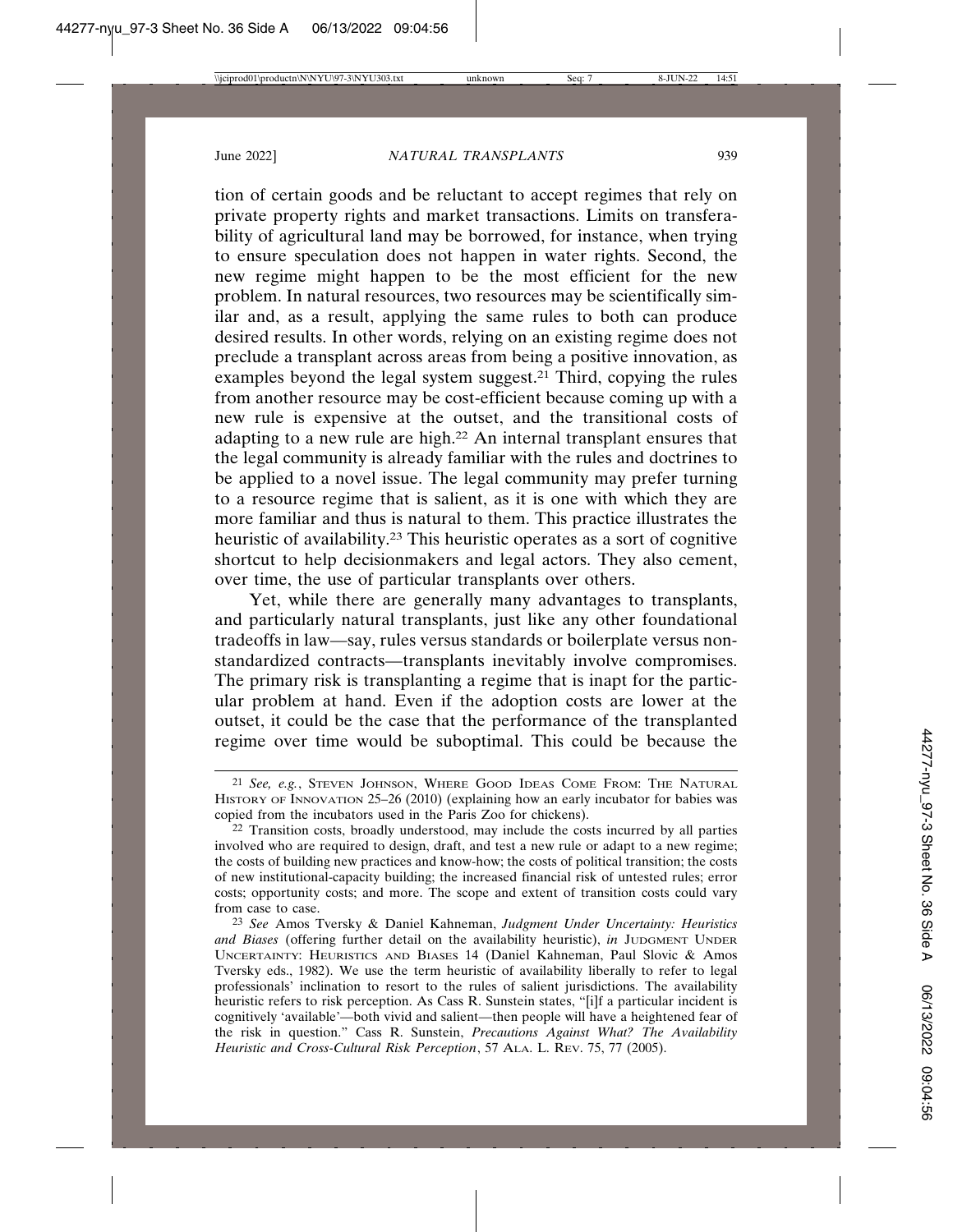transplanted regime is ill fitted to the new setting or resource. As an example, courts in Texas have ignored the scientific differences between oil and water and applied doctrines from oil and gas to groundwater,<sup>24</sup> despite the potential for detrimental results.<sup>25</sup>

The same tradeoffs that are embedded in the context of natural transplants also extend beyond natural resources. They could very well apply to new regulatory challenges in family law, health law, labor law, or the regulation of constantly evolving new technologies. For instance, when state legislatures lagged in regulating the controversial topic of surrogacy, courts applied adoption regulations.26 In another example, part of the landlord-tenant revolution included treating leases (which are proprietary) more like contracts, thus importing contract law doctrines to the regulation of real property.27 Similarly, regulations for corporations were the basis for the regulation of other forms of business associations.28

This Article makes three key contributions to the literature on legal transplants. First, the Article expands the legal transplants literature by offering a conceptual framework for understanding borrowing across three dimensions. The framework for unpacking internal legal transplants explains why they are adopted, which institutions adopt them, and which subject areas are likely to be the exporting ones. Second, it focuses in particular on the most understudied type of transplant—the borrowing that occurs across natural resources or areas of law within a given jurisdiction. In that sense, the Article also brings together two strands of literature: the literature on legal transplants and the literature on the mechanisms by which legal rules evolve or develop internally. Importantly, while the examples used in this Article focus on natural resource law, internal, cross-subject transplants can be found in many other domains.29 The conceptual framework will shed light on existing and future transplants, such as the regime for space minerals.30 Third, this Article brings the legal transplants literature to bear, specifically, on natural resource law. While

28 *See infra* notes 243–49 and accompanying text.

<sup>24</sup> Coyote Lake Ranch, LLC v. City of Lubbock, 498 S.W.3d 53, 63–64 (Tex. 2016); Edwards Aquifer Auth. v. Day, 369 S.W.3d 814, 831–32 (Tex. 2012).

<sup>25</sup> *See, e.g.*, Judon Fambrough, *Mixing Oil and Water Law*, TEX. REAL EST. RSCH. CTR. (Sept. 21, 2016), https://www.recenter.tamu.edu/articles/tierra-grande/Mixing-Oil-and-Water-Law [https://perma.cc/87X5-GN4A].

<sup>26</sup> *See infra* notes 241–42 and accompanying text.

<sup>27</sup> *See infra* notes 237–40 and accompanying text.

<sup>29</sup> For an analysis of internal borrowing within property law, see Yael R. Lifshitz, Property Beyond Land, pt. II (2022) (unpublished manuscript) (on file with authors) [hereinafter Lifshitz, Property Beyond Land] (discussing the borrowing between land law, a particular branch of property law, and other domains of property law).

<sup>30</sup> *See infra* Section IV.B.1 (discussing space minerals).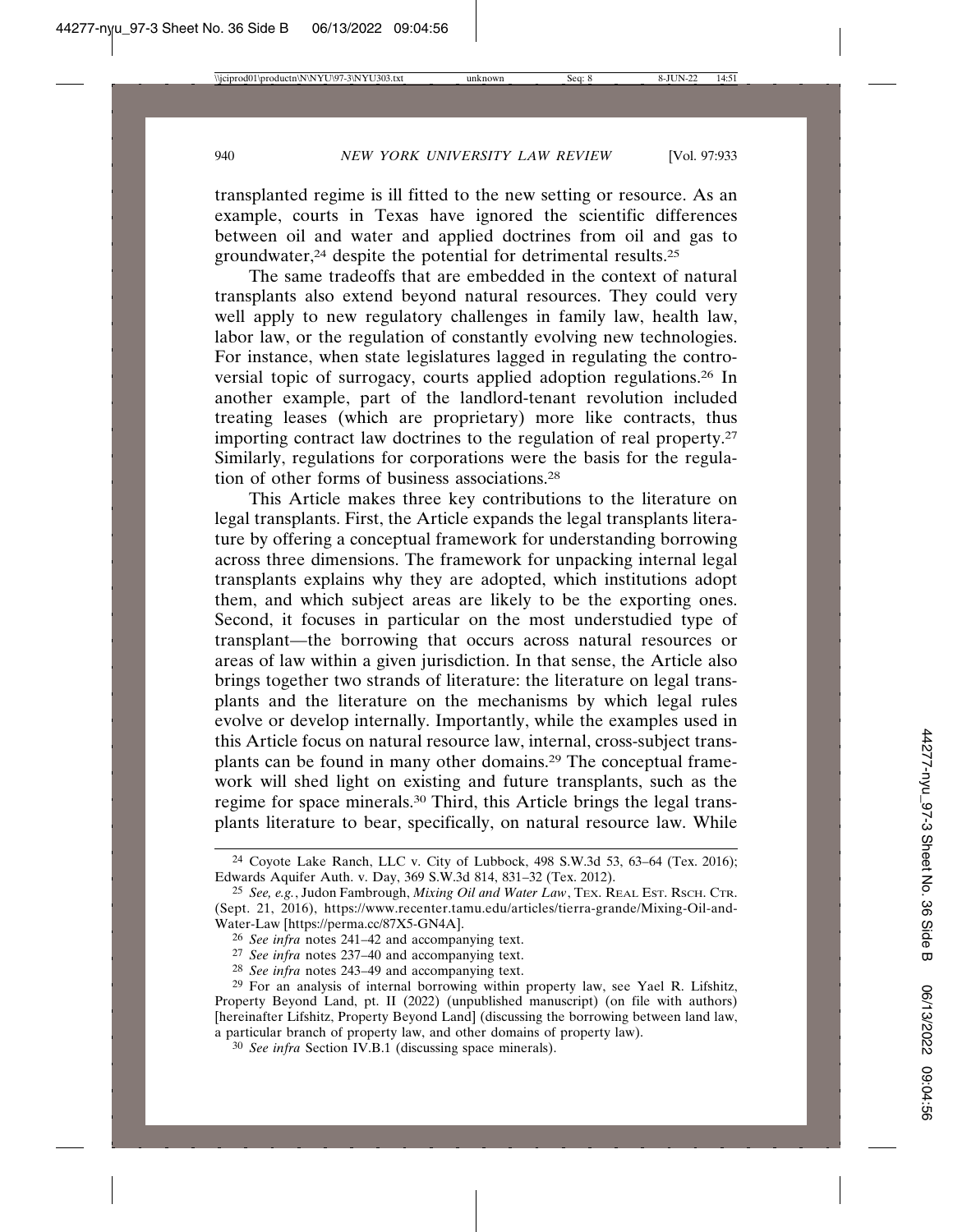natural resource law has been studied in other contexts, the idea of legal transplants within natural resources has received little scholarly attention.

The Article proceeds as follows. Part I reviews current strands in the literature on legal transplants and sets forth how this Article broadens the scope of the legal transplant idea. Part II lays out the concept of a natural transplant, which focuses on cross-subject borrowing within a jurisdiction. It offers an analytical framework for understanding why transfers occur, which regimes are borrowed, and which legal actors are involved in these internal, cross-subject transplants. Part III then illustrates how borrowing occurs across areas of law within a given jurisdiction. It does so by drawing on two historical case studies, focusing on two key resources: groundwater, a crucial source of drinking water, and wind, key to our transition to renewable energy. Part IV shows the explanatory and predictive power of the framework. It does so by applying the framework to both past developments in other areas of the law, underscoring that natural transplants are pervasive, and to future regulations in cutting-edge natural resources areas, such as deep-sea and space minerals.

## I

#### THE LEGAL TRANSPLANT FRAMEWORK

In order to understand natural legal transplants, it is necessary to first explore the general transplant framework. Natural legal transplants, which are the focus of this Article, are distinct from those analyzed by the transplant literature because they are intrajurisdictional and cross-subject. Nonetheless, there are commonalities with other theorized types of transplants that help frame natural legal transplants, explaining both why jurisdictions borrow a doctrine from an existing resource for a new resource and which doctrines they borrow.

## *A. Understanding Legal Transplants*

The concept of legal transplants has captured the imagination of scholars and policymakers alike. The idea is typically understood as the movement of a particular legal rule, or a system of laws, either from one country to another or from one people to another.31 Much of the discourse regarding legal transplants has focused on the dynamics between developed and developing countries and the more

<sup>31</sup> ALAN WATSON, LEGAL TRANSPLANTS: AN APPROACH TO COMPARATIVE LAW 21 (2d ed. 1993) (defining legal transplants as "the moving of a rule or a system of law from one country to another, or from one people to another").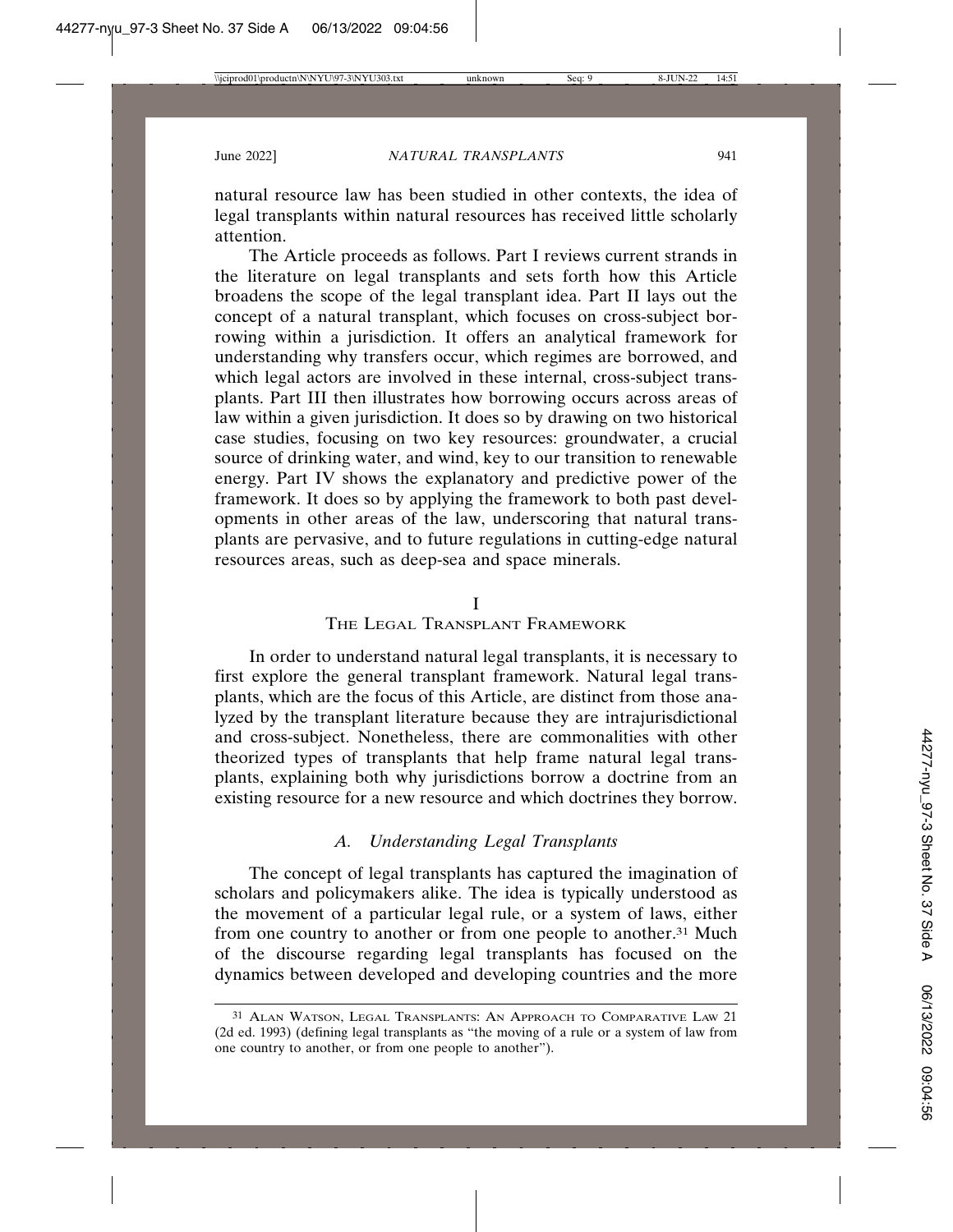or less voluntary legal borrowing that occurs in this regard.32 But transplants also occur between neighboring jurisdictions with a similar level of development. This is the case, for example, with regards to the international spread of environmental impact assessments.33 U.S. states, likewise, frequently copy each other.34 Beyond the adoption of statutes sponsored by the Uniform Law Commission, some states are trendsetters such that other jurisdictions may copy their regulations on a particular area.

Copying between jurisdictions is often explained on utilitarian grounds. From the point of view of the "receiving" state, copying may be a way to increase efficiency.<sup>35</sup> First, and probably most prominently, this could be a result of efficiency gains in the adoption process itself. The basic idea is that copying is essentially cheaper than crafting something anew. Of course, the adopting jurisdiction will still face some adaptation costs. These could include the direct costs of acquiring information about the rules and implementing them, the rent-seeking costs by those who resist change and those who do not, the indirect costs related to the new element imported not being coherent with the rest of the system, and the costs arising from lack of innovation since systems without local variations are less likely to innovate and adjust dynamically.36

The copied rule might also happen to be the best suited for the problem. Even without copying the rule, it could be the case that regulators, after considering all the factors and getting public input, could end up with a rule that happens to be just like the copied one. Lastly, sometimes simply being in unison with neighboring states increases efficiency. This may be the case if having a coherent set of rules across jurisdictions will make it easier for various actors to navigate both

<sup>32</sup> *See, e.g.*, Glen Mola Pumuye, *Legal Transplants: A Conflict of Statutory Law and Customary Law in Papua New Guinea*, 4 IALS STUDENT L. REV. 31, 32–33 (2017) (discussing Papua New Guinea's borrowing of legislation from Australia).

<sup>33</sup> Natasha Affolder, *Contagious Environmental Lawmaking*, 31 J. ENV'T L. 187, 190 (2019).

<sup>34</sup> Some scholars propose that state rules may also be followed at the federal level. *See* Alexandra B. Klass, *Eminent Domain Law as Climate Policy*, 2020 WIS. L. REV. 49, 83 (suggesting state action "can serve as a template for Congress if, in future years, it wishes to enact federal climate policy").

<sup>35</sup> *See* Wiener, *supra* note 4, at 1354 (explaining that whether borrowing is efficient depends on the receiving state's criteria for adopting new law).

<sup>36</sup> Nuno Garoupa & Anthony Ogus, *A Strategic Interpretation of Legal Transplants*, 35 J. LEGAL STUD. 339, 345–46 (2006).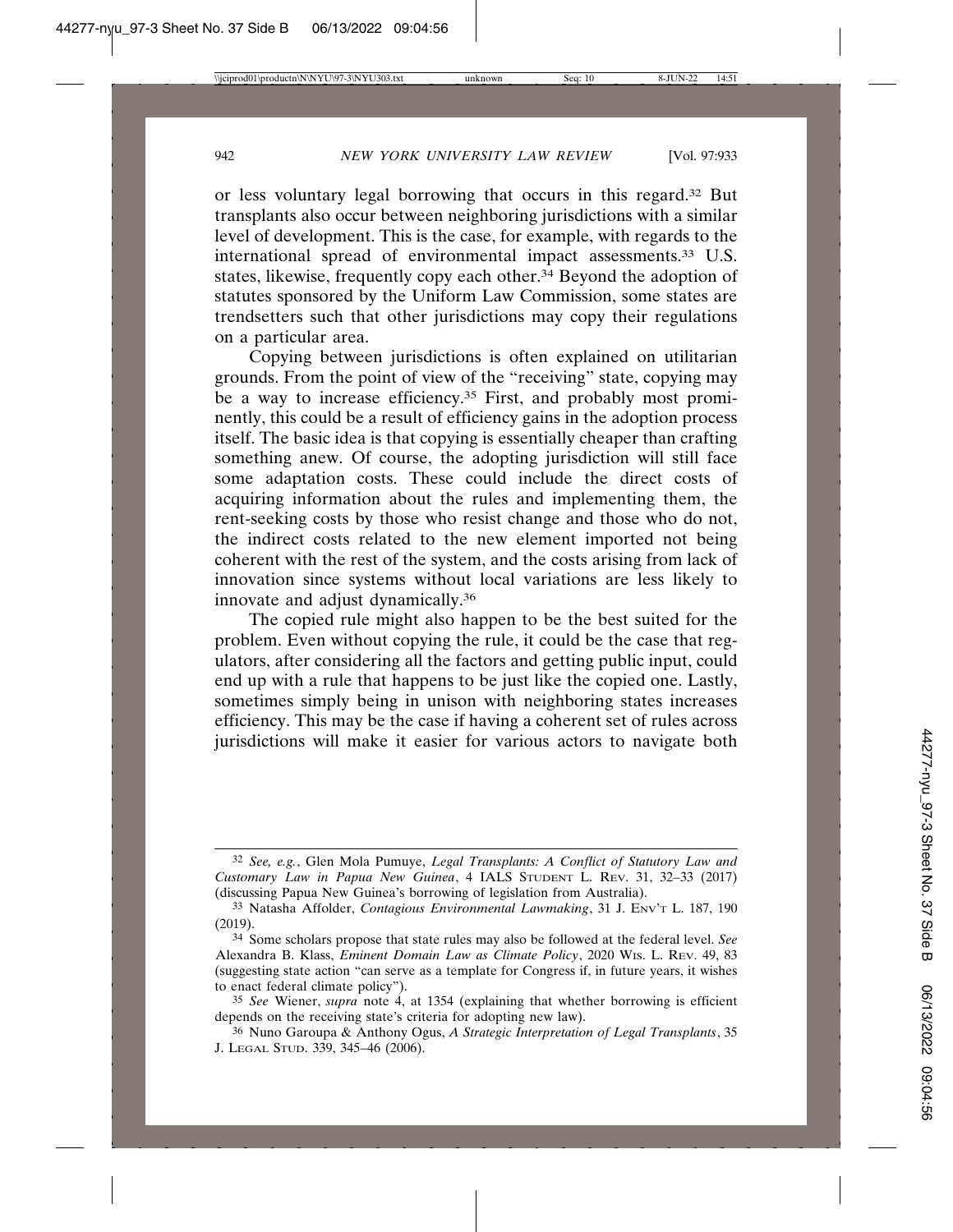jurisdictions' regulations, which, for example, might enhance trade or investment.37

A transplant may also have functional advantages from the "originating" state's point of view. For example, if a state sets a particularly demanding environmental regulation which is later copied by other states,38 the originating state faces less risk of companies fleeing to other areas with less stringent regulations. If many states have the same stringent regulations, companies also face fewer costs adapting to different regimes.39 Furthermore, states may want to have homogeneous rules with their neighboring jurisdictions for other reasons. One reason is to avoid environmental externalities. If a state's neighbors adopt environmental regulations, cross-border externalities may be reduced, and having the same regime puts everyone on equal footing. Another reason may be that jurisdictions want to have rules aligned with the other jurisdictions that belong to their legal culture because it ensures interoperability.40 It also makes it less likely that a higher regulatory power—such as the federal government in the United States or the European Union in European nations—will intervene to homogenize the regulation of a subject.<sup>41</sup>

# *1. Which One? Transplant Types*

Legal transplants are an umbrella concept that can be defined across various dimensions, including by reference to the reasons motivating the transplant, or which regime is copied.42 Scholars have identified several types of reasons why a particular jurisdiction would adopt a transplant, which correspond with the motivations (or per-

<sup>37</sup> For an account of the reasons why states adopt regulations that are similar, or even identical, to the regulations adopted by large numbers of other states, see William Magnuson, *The Race to the Middle*, 95 NOTRE DAME L. REV. 1183 (2020).

<sup>38</sup> This copying would not be as easy if laws and regulations were protected, as Stephen Clowney suggests. Nonetheless, protection may help jurisdictions plan carefully for the adoption of the new regulation, because innovating is costly. Stephen Clowney, *Property in* Law: Government Rights in Legal Innovations, 72 OHIO St. L.J. 1, 4 (2011) ("The drafting and implementation of an untested legal scheme—like the invention of a new commercial product—may consume substantial resources and entail considerable financial risks for the innovating government.").

<sup>39</sup> *See* Magnuson, *supra* note 37, at 1205 (discussing how corporations benefit from familiarity among different legal regimes).

<sup>40</sup> *See id.* at 1208–12 (discussing interoperability).

<sup>41</sup> *See id.* at 1212–15 (discussing federal intervention).

<sup>42</sup> Transplants are broadly aimed at improving the current legal system or converging with other legal systems. *See* Jonathan M. Miller, *A Typology of Legal Transplants: Using Sociology, Legal History and Argentine Examples to Explain the Transplant Process*, 51 AM. J. COMPAR. L. 839 (2003) (on the aims of transplants); Affolder, *supra* note 33, at 203 (on transplants as convergence). However, of course, transplants are far from homogeneous, as the discussion here shows.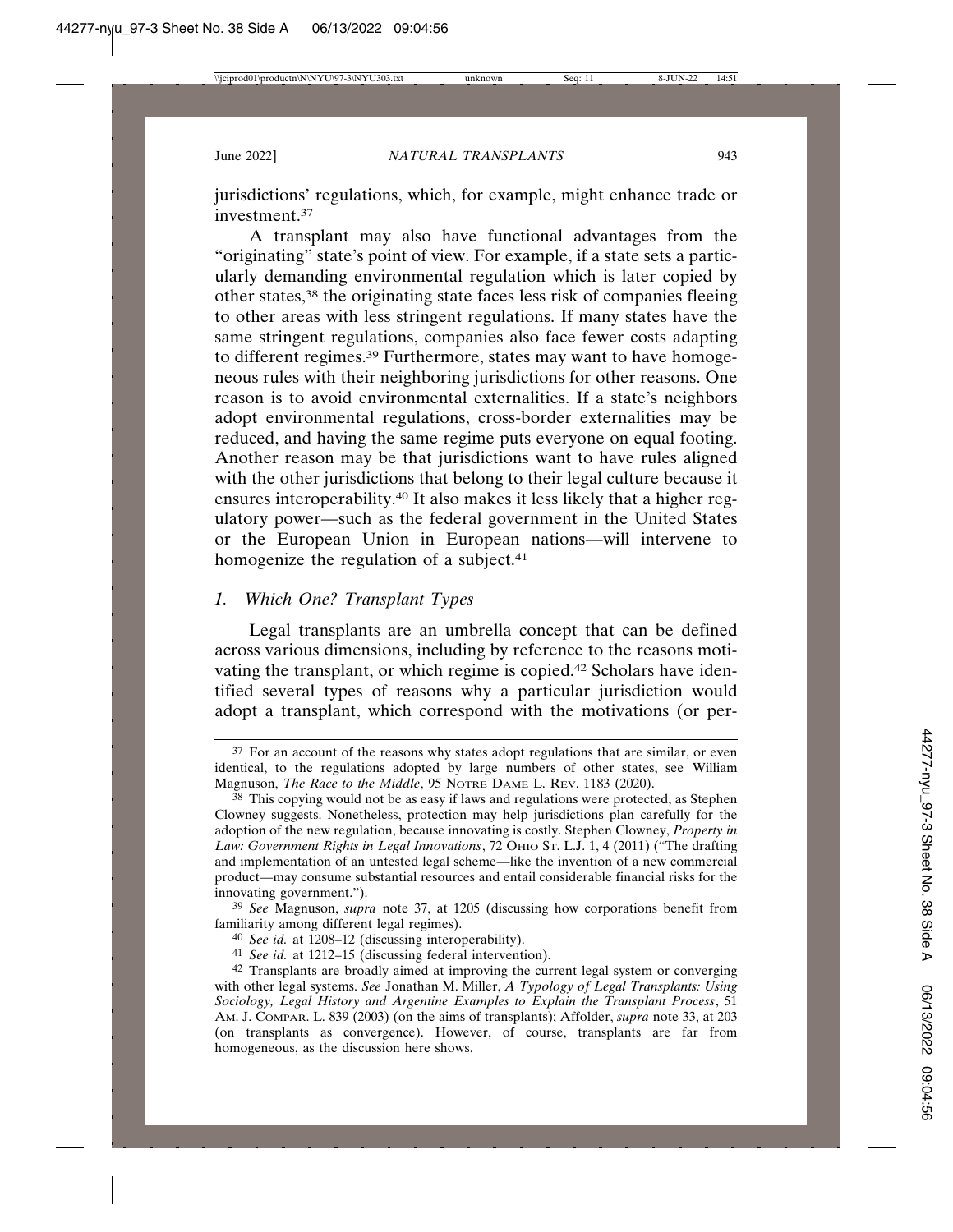ceived motivations) to undertake a transplant. The leading typology in this regard was developed by Jonathan Miller, who categorized transplants by drawing on examples of transplants between developed and developing countries.<sup>43</sup> The first category is cost-saving transplants. This captures the idea of a jurisdiction wanting to save time and money by not developing their own solution to a problem.44 Environmental law transplants, in particular, could respond to this model since some jurisdictions may not have the funds to invest in the research studies necessary to regulate certain pollutants.45 The second type is the externally dictated transplant, which implies that some external power has imposed a full new legal regime or some regulation.46 This category covers anything from a full overhaul of the legal system after a military conquest to the influence of the International Monetary Fund or the World Bank.<sup>47</sup> These transplants, in particular, have long been criticized. Critics argue that using the language of transfers and convergence of legal systems, when talking about the adoption of rules and doctrines from developed countries by developing countries, masks the politics behind the transplant.48 In particular, using such language can lead some to believe, so goes the argument, that former colonies see Western regulatory examples as the only valuable ones.49 In reality, however, the choice of former colonies is often constrained, such that their adoption of Western regulatory examples is not necessarily due to their perceived value but due to their increased availability.50 As for the efficacy of such transplants, scholars have claimed that imposed transplants are often unsuccessful.51

47 *Id.*

<sup>43</sup> Miller, *supra* note 42; *see also* Silvia Ferreri & Larry A. DiMatteo, *Terminology Matters: Dangers of Superficial Transplantation*, 37 B.U. INT'L L.J. 35, 54 tbl.1 (2019) (summarizing examples of transplantation categories in developed nations).

<sup>44</sup> Miller, *supra* note 42, at 845.

<sup>45</sup> *See id.* at 846 (observing that adopting their own standards can be too expensive for developing nations).

<sup>46</sup> *Id.* at 847.

<sup>48</sup> *See id.* at 847–48 (describing how developing countries have adopted intellectual property standards or human rights legislation under the threat of trade sanctions from the United States).

<sup>49</sup> *See* Affolder, *supra* note 33, at 204 ("Postcolonial tendencies to consider forms of Western law as the only worthy sources of inspiration and replication persist, often unnoticed.").

<sup>50</sup> *See id.* ("Today's 'idealistic exporters' of law may employ 'unconscious attitudes' of universalism that avoid looking behind the 'good ideas', and thus unwittingly privilege certain ideals over others.").

<sup>51</sup> *See, e.g.*, Matteo Solinas, *The Nature of Legal Transplants – Inspirations from Postcolonial Scholarship*, 22 NZACL Y.B. 179, 211–13 (2016) (discussing the uneven staying power of the Napoleonic Code in early nineteenth-century Europe).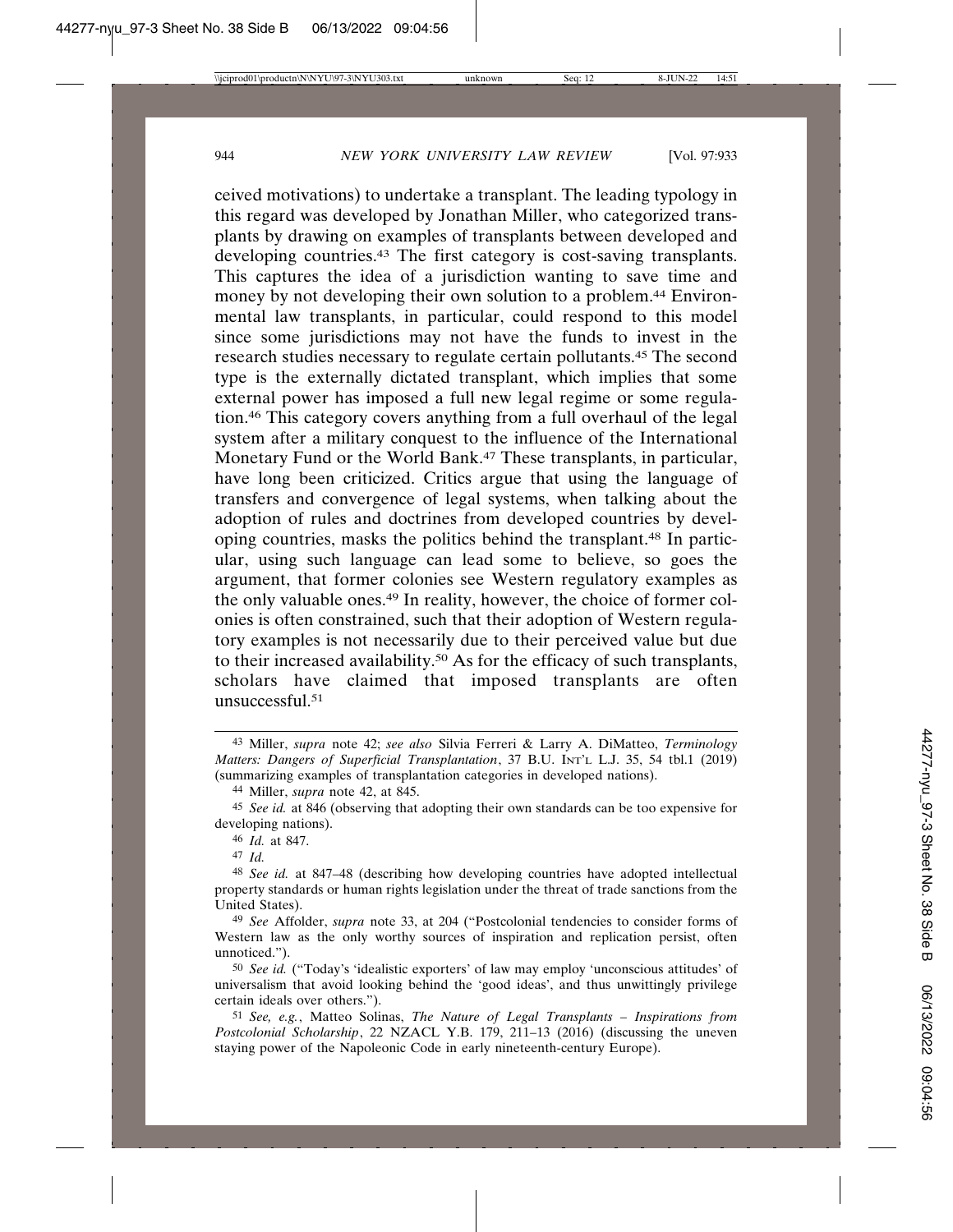The third type is the entrepreneurial transplant, which focuses on the mechanism that prompted the transplant. In the entrepreneurial transplant, the trigger is a group of people, often experts, pushing for the adoption.52 It can be nongovernmental organizations working on a particular area, companies aiming at homogenizing the regulatory frameworks they operate under, or locals educated in the country where the transplanted rule originated.<sup>53</sup>

Finally, the fourth type is the legitimacy-generating transplant, which focuses on the prestige of the originating legal system or rule.<sup>54</sup> Even without the colony-metropolis relationship, there is the possibility of certain countries being thought leaders because of their international power position.55 For example, the United States Environmental Protection Agency's asbestos regulations have been adopted in approximately forty countries, even if their environmental protection regulations are otherwise less robust.56

Finally, some jurisdictions transplant rules from other jurisdictions just to ensure uniformity and interoperability across jurisdic-

54 *See* EVERETT M. ROGERS, DIFFUSION OF INNOVATIONS 62–63 (5th ed. 2003) (discussing how educators waited to adopt the modern math curriculum until the "most influential" opinion leaders in education advertised their support for it). The scholars of legal transplants have criticized prestige. On the one hand, the prestige rationale could obscure the real reason for a transplant: efficiency. *See* Ugo Mattei, *Efficiency in Legal Transplants: An Essay in Comparative Law and Economics*, 14 INT'L REV. L. & ECON. 3, 8 (1994) (arguing that a movement towards efficiency explains the general convergence of modern legal systems and that there seems to be a synergy between efficiency and prestige rationales). On the other hand, it has also been pointed out that prestige is not objective; it is influenced by ideology and power relationships. *See* Michele Graziadei, *Legal Transplants and the Frontiers of Legal Knowledge*, 10 THEORETICAL INQUIRIES L. 723, 739 (2009) (arguing that prestige is "inscribed in a set of beliefs about the world, about status and achievement" and must be considered in the "broader domain of the analysis of ideology"). Ferreri and DiMatteo refine the taxonomy and suggest that there are seven subtypes of transplants that can be classified in three larger groups: transplantation, borrowing, and influence. Ferreri & DiMatteo, *supra* note 43, at 52–54. These subtypes are: (i) transplantation of a legal tradition; (ii) transplantation of a national law; (iii) transplantation of an area of law; (iv) double transplantation when "[a] country transplants a specific area of law and then uses that transplantation in the making of a broader law"; (v) borrowing of a particular rule or doctrine; (vi) influence from a country's law perceived as advanced; and (vii) superficial transplantation when only terminology is borrowed. *Id.* at 54 tbl.1.

55 *See* Garoupa & Ogus, *supra* note 36, at 347 (discussing how "different legal regimes and practices may be more or less costly to adopt, depending on their influence," noting that influence is "measured by higher switching costs for the more influential country and lower switching costs for the less influential country," and stating that a well-known regime may be generally cheaper for countries to switch to than a brand new one).

56 Tseming Yang & Robert V. Percival, *The Emergence of Global Environmental Law*, 36 ECOLOGY L.Q. 615, 621–22 & n.26 (2009).

<sup>52</sup> Miller, *supra* note 42, at 849–50.

<sup>53</sup> *See id.* at 850 (discussing NGOs and locals educated abroad); Magnuson, *supra* note 37, at 1208 (discussing companies' interests in familiarity across legal regimes).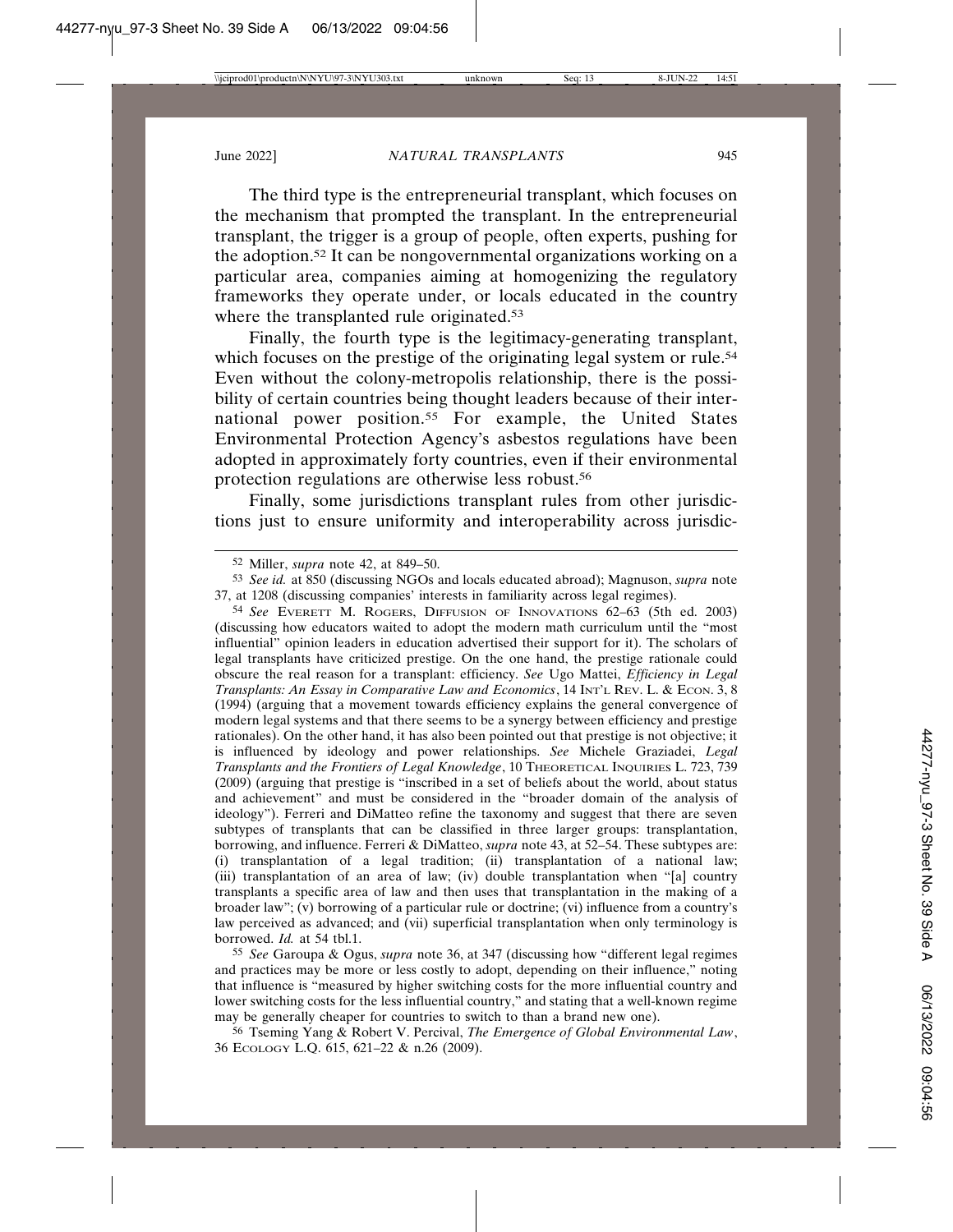tions.57 This type of transplant can also occur through a bottom-up process, where private actors abide by the rules of a certain jurisdiction everywhere they operate. The so-called "Brussels Effect" serves as an example: International firms that operate in the European Union find it more efficient to produce all their products following the European standards, even if they are more stringent, and so the European Union has unilaterally globalized certain regulations.58

This typology mainly focuses on the reasons why a certain regime is picked. In reality, of course, the types can be mixed and matched. Yet, the scholarship on transplants is not limited to studying the particular reasons for adoption. It also extends to *where* the transplant is coming from.

As far as the origin of the transplant, the literature generally recognizes two types of transplants. The first type is known as a "horizontal" transplant, which occurs between similarly situated jurisdictions.<sup>59</sup> An illustrative example here is borrowing between states within the United States. For instance, in 2007, Maryland became the twelfth state to implement California's vehicle emissions standards.<sup>60</sup> The second type of transplant is sometimes known as a "vertical" transplant, which occurs between jurisdictions at different "echelons" of law, such as national and international law.61 An illustrative example in this strand of scholarship is work by Jonathan Wiener, who traces how the Kyoto Protocol borrowed the emissions trading mechanism from national regulations.62 Similarly, in a federal

62 *Id.* at 1309–10.

<sup>57</sup> *See* Magnuson, *supra* note 37 (arguing that informational benefits, demand by constituents for familiar regulations, network effects, and a reduced risk of federal intervention all drive U.S. states to adopt regulations that are similar to those adopted by a large number of other states). Examples of cases where states have adopted regulations that are not particularly the best, but just the most prevalent, include the implementation of secured transaction regulations that aligned with the Uniform Commercial Code and the regulation of limited liability companies. *Id.* at 1222–25.

<sup>58</sup> For a theoretical and empirical account of the Brussels Effect, see ANU BRADFORD, THE BRUSSELS EFFECT: HOW THE EUROPEAN UNION RULES THE WORLD, at xiv–xv (2020).

<sup>59</sup> *See* Wiener, *supra* note 4, at 1297 (discussing transplants from one national legal system to another).

<sup>60</sup> *States Adopting California's Clean Cars Standards*, MD. DEP'T OF THE ENV'T, https:// mde.maryland.gov/programs/air/mobilesources/pages/states.aspx [https://perma.cc/MGC8- DLQQ]. Another example is transplants across countries. For example, California water markets were the inspiration for those in Spain. *See* Vanessa Casado Pérez, *Missing Water Markets: A Cautionary Tale of Governmental Failure*, 23 N.Y.U. ENV'T L.J. 157, 163 (2015) (discussing how California's experience with water markets inspired their introduction in Spain, which faced similar climatological challenges and had similar geographic characteristics).

<sup>61</sup> *See* Wiener, *supra* note 4, at 1297, 1303 (describing legal borrowing between national and international law and between, for example, the United States and individual states).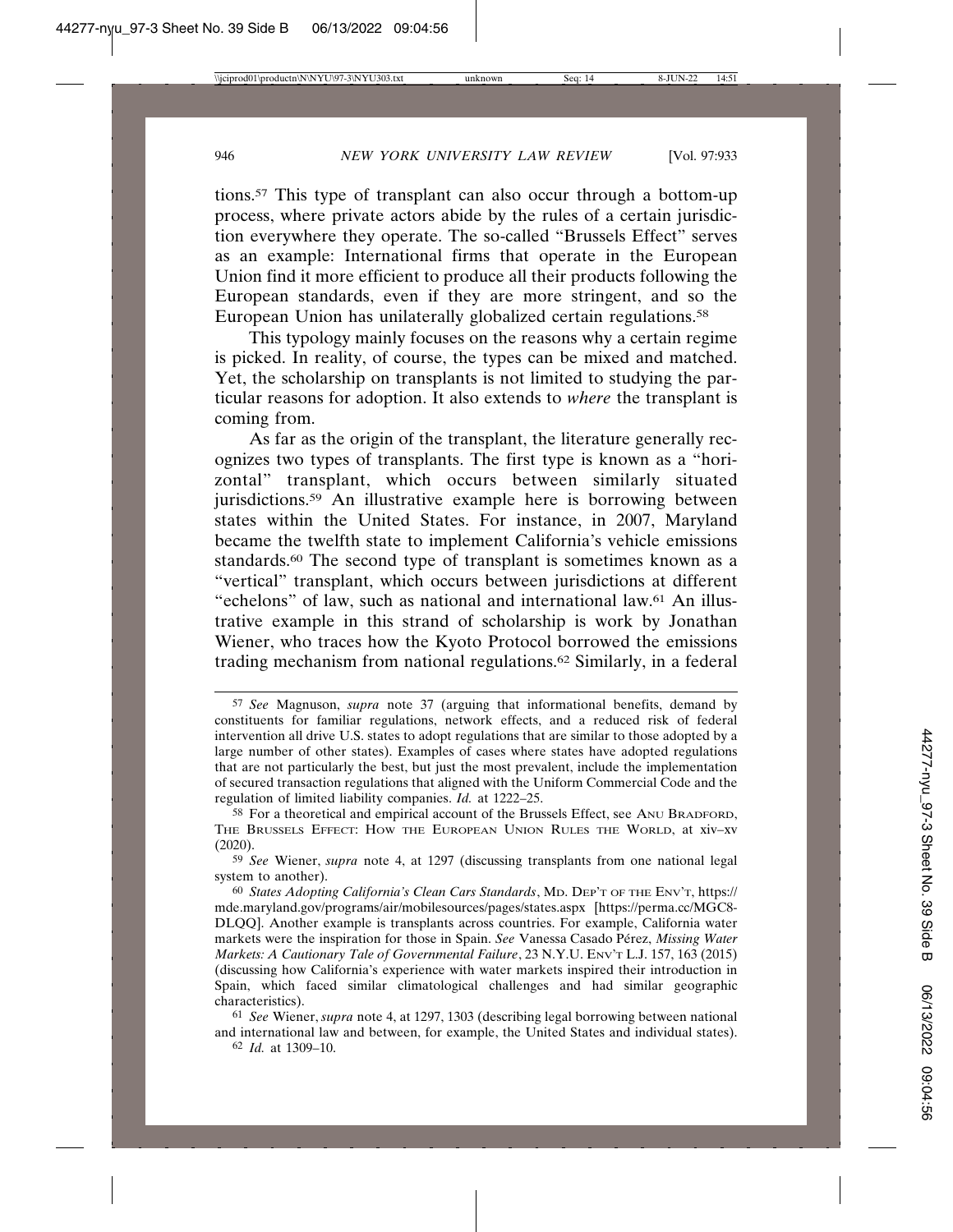system, the federal level of government may borrow from one of the subfederal units. For example, provinces in Canada adopted carbon taxes in advance of the Canadian federal government.63 Taken together, the categorization of transplants in the literature is largely based either on the reasons for adopting a transplant or on the origin jurisdiction of the transplant. Yet none of these categories cover the cross-subject, i.e. "natural," transplants which this Article underscores.

## *2. Who and How? The Process and Conditions for Success*

It is also important to understand the process by which a certain transplant is adopted. Scholars have studied the conditions necessary for transplants to achieve the goals that prompted the selection of a particular regulation and be generally accepted by the receiving community.64 The success of a transplant will depend largely on the criteria and time frame chosen to evaluate its success. Generally, as more time passes, it becomes more likely that the transplant will fit the society where it is adopted—both because the regulation may adapt to suit the context in which it is adopted and because the jurisdiction may adapt to conform with the regulation.<sup>65</sup>

Importantly, a key piece in the success of the transplant seems to be the people behind the transplant.<sup>66</sup> Those behind the transplant

<sup>63</sup> *See* Maxine Joselow, *National Carbon Tax Upheld by Canada's Supreme Court*, SCI. AM. (Mar. 29, 2021), https://www.scientificamerican.com/article/national-carbon-taxupheld-by-canadas-supreme-court [https://perma.cc/BA36-BWWY] (noting that the Canadian Parliament passed the Greenhouse Gas Pollution Pricing Act in 2018, which "applied [a carbon tax] to four provinces that had not already enacted prices on pollution").

<sup>64</sup> Everett Rogers examines five attributes, which are related to the intrinsic technical characteristics of a legal innovation and the socioeconomic context in which it is adopted, that generally predict an innovation's success. The factors are: (i) relative advantage over other alternative regulations (including the status quo); (ii) compatibility with the adopter's preconditions, which relates to the institutions of the jurisdiction that adopts the rule; (iii) simplicity of the regulation, which makes it easy to understand and use; (iv) trialability, which allows for experimentation, evaluation, and improvement; and (v) observability of the transplant's benefits. ROGERS, *supra* note 54, at 247–53, 258, 269, 286–88.

<sup>65</sup> George Rodrigo Bandeira Galindo understands transplants as taking into account both space and time. According to Bandeira Galindo, a transplant implies that the country to which the rule is transplanted wants to achieve some result in the future. George Rodrigo Bandeira Galindo, *Legal Transplants Between Time and Space* ("[A] legal transplant can be viewed as a collection of *experiences* that happened in one legal system and are *expected* to be realized in the future in a different legal system."), *in* ENTANGLEMENTS IN LEGAL HISTORY: CONCEPTUAL APPROACHES 129, 133 (Thomas Duve ed., 2014).

<sup>66</sup> *See* Affolder, *supra* note 33, at 208–10 (arguing that scholars can better understand the transportation of legal norms by focusing on the influence of individual legal actors); Graziadei, *supra* note 54, at 725 (advocating for looking not only at "macro" explanations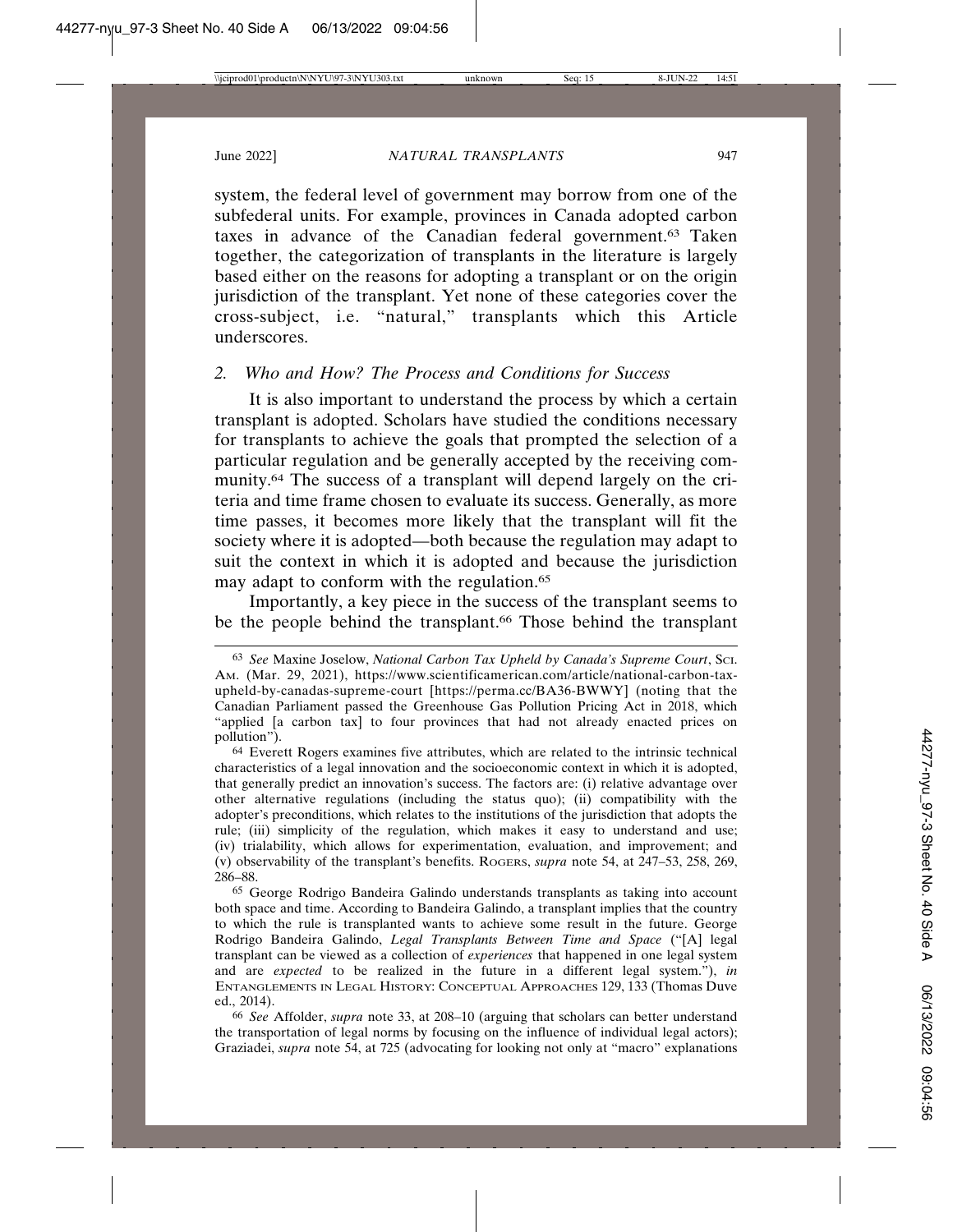may be academics trained in a foreign country, public servants convinced of the good qualities of the foreign rule, or special interests who may be favored by the rule. Those favoring the transplants and contributing to the harmonization of the new rule with the existing legal system have been called "transferists."67 However, the risk of a transplant championed by a particular group (often, an intellectual or economic elite) is that it may not filter through to the broader population.68 This focus on the human aspect of legal transplants, in particular the communities that facilitate such transplants, aligns nicely with our focus on the heuristics of availability within the legal community, as discussed below.

Finally, the literature on legal transplants has made clear that transplants are not just a "one-size-fits-all" technocratic mechanism.69 Interjurisdictional transplants have to rise above and adapt to differences in culture,<sup>70</sup> political and judicial systems,<sup>71</sup> distributions of power,72 geography, religion, political economy, and norms.73 The complexity of this process is even greater when a developed country's

of why transplants occur but also at the "micro" level of the individual actions that influence how transplants are implemented).

67 María Paula Reyes Gaitán, The Challenges of Legal Transplants in a Globalized Context: A Case Study on "Working" Examples (Oct. 2014) (LL.M. dissertation, University of Warwick) (manuscript at 16), https://ssrn.com/abstract=2530811 [https:// perma.cc/YEU2-N872]; *see also* Basil C. Bitas, *Comparative Theory, Judges and Legal Transplants: A Practical Lesson from Singapore and Its Relevance to Transnational Convergence*, 26 SING. ACAD. L.J. 50, 52–54 (2014) (reviewing existing academic work by members of the "transferist school" and scholars with other theoretical orientations).

68 See Jan Torpman & Fredrik Jörgensen, *Legal Effectiveness: Theoretical Developments on Legal Transplants*, 91 ARCHIV FUR¨ RECHTS- UND SOZIALPHILOSOPHIE [ARSP] [ARCHIVES FOR PHILOSOPHY OF LAW AND SOCIAL PHILOSOPHY] 515, 516 (2005) (arguing that "[c]ountries transplanting modern law have experienced a rising gap between public and professionals . . . [and] law in the books and law in action" and have seen "lower degrees of involvement among the population in political processes creating legal change").

69 *See* Randall Peerenboom, *Toward a Methodology for Successful Legal Transplants*, 1 CHINESE J. COMPAR. L. 4, 5–7 (2013) (discussing how existing research on legal transplants has focused on common best practices, rather than differentiating between countries based on their unique challenges).

70 *See* Oscar G. Chase, *Legal Processes and National Culture*, 5 CARDOZO J. INT'L & COMPAR. L. 1, 1–2 (1997) (arguing that cultural differences "present formidable barriers that should not be ignored" in evaluating proposed legal transplants).

71 *See* Mattei, *supra* note 54, at 17 ("[A] potentially efficient doctrine may be deprived of any impact if it is introduced in an incompatible machinery of justice.").

72 *See* O. Kahn-Freund, *On Uses and Misuses of Comparative Law*, 37 MOD. L. REV. 1, 12–13 (1974) (arguing that variations in the power structures between one country and another can prevent or frustrate the transfer of legal institutions between them).

73 *See* Wiener, *supra* note 4, at 1357 ("Skeptics of transnational borrowing . . . argue that it must overcome significant differences in national culture, geography, wealth, religion, political system, economic system, distribution of power, interest group pressures and norms.").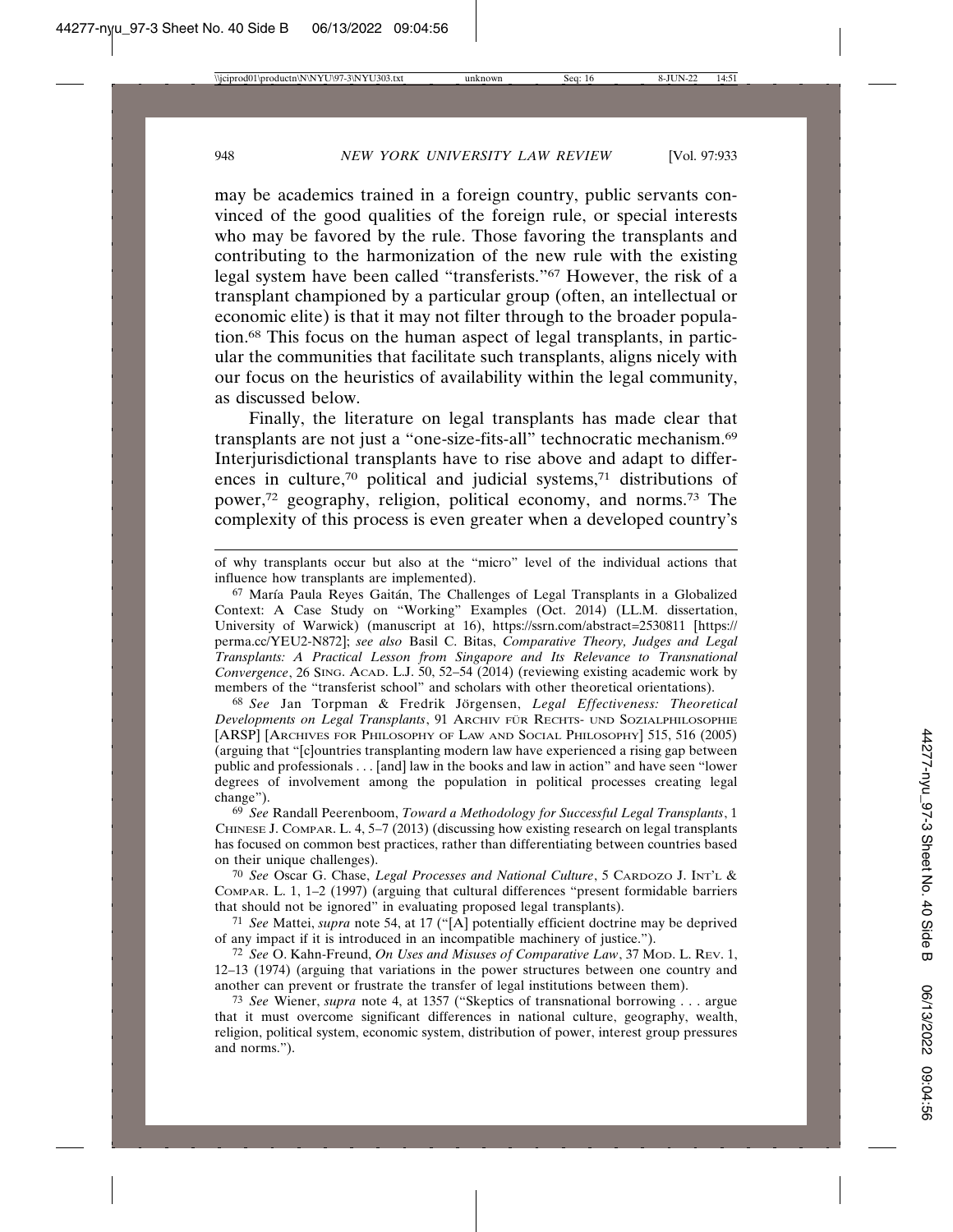regimes are applied to developing countries without tweaking them to suit the likely cultural and institutional differences. A transplant will be most successful when applied to a jurisdiction with extremely similar characteristics to the jurisdiction of origin unless the transplant is adapted to the particularities of the new jurisdiction. It is unlikely that a purely direct import would result in a successful transplant. A transplant without any attention to the particularities of a jurisdiction is likely to be rejected, in the short or in the long term. Legal transplants evolve in the same way that a transplanted organ does in the human body: They adapt to the new jurisdiction and the new jurisdiction may adapt to them.74 However, it is important to note that in many cases, transplants are implemented to jumpstart wider processes of social change.75 Increasingly, transplants happen between systems that already have a lot in common,<sup>76</sup> thus requiring less adaptation. In general, transplants have become very common occurrences in the development of the law.77

## *B. Weaving Together the Natural Resource Governance Frameworks and Legal Transplants*

Scholarship on natural resources, in the last few decades, has dealt with issues of first impression largely under the Demsetzian framework. In his seminal work, Harold Demsetz used an example of North American rights in fur, and their evolution, to argue that property rights will emerge in a particular resource when the benefits from creating and enforcing rights begin to outweigh the costs associated with such regimes.<sup>78</sup> A Demsetzian analysis is thus particularly concerned with the question of *when* a property rights regime in a particular resource will develop (and when not).

<sup>74</sup> *See* WATSON, *supra* note 31, at 27 ("A successful legal transplant – like that of a human organ – will grow in its new body, and become part of that body . . . . Subsequent development in the host system should not be confused with rejection."). For a comment on Watson's rejection of mirror theories of law (theories that law is the mirror of the context external to the law), see William Ewald, *Comparative Jurisprudence (II): The Logic of Legal Transplants*, 43 AM. J. COMPAR. L. 489 (1995).

<sup>75</sup> *See* David Nelken, *Comparatists and Transferability*, *in* COMPARATIVE LEGAL STUDIES: TRADITIONS AND TRANSITIONS 437, 455 (Pierre Legrand & Roderick Munday eds., 2003) ("In transnational legal transfers, however, it is *typical* for law to be asked to jump-start the wider process of social change and leap-frog over long-standing social and cultural obstacles.").

<sup>76</sup> Graziadei, *supra* note 54, at 727.

<sup>77</sup> *Id.* at 733.

<sup>78</sup> Harold Demsetz, *Toward a Theory of Property Rights*, 57 AM. ECON. REV. (PAPERS & PROC.) 347, 350–51 (1967) (broadly maintaining that property rights evolve when the benefits of establishing such rights exceed the costs associated with the property regime).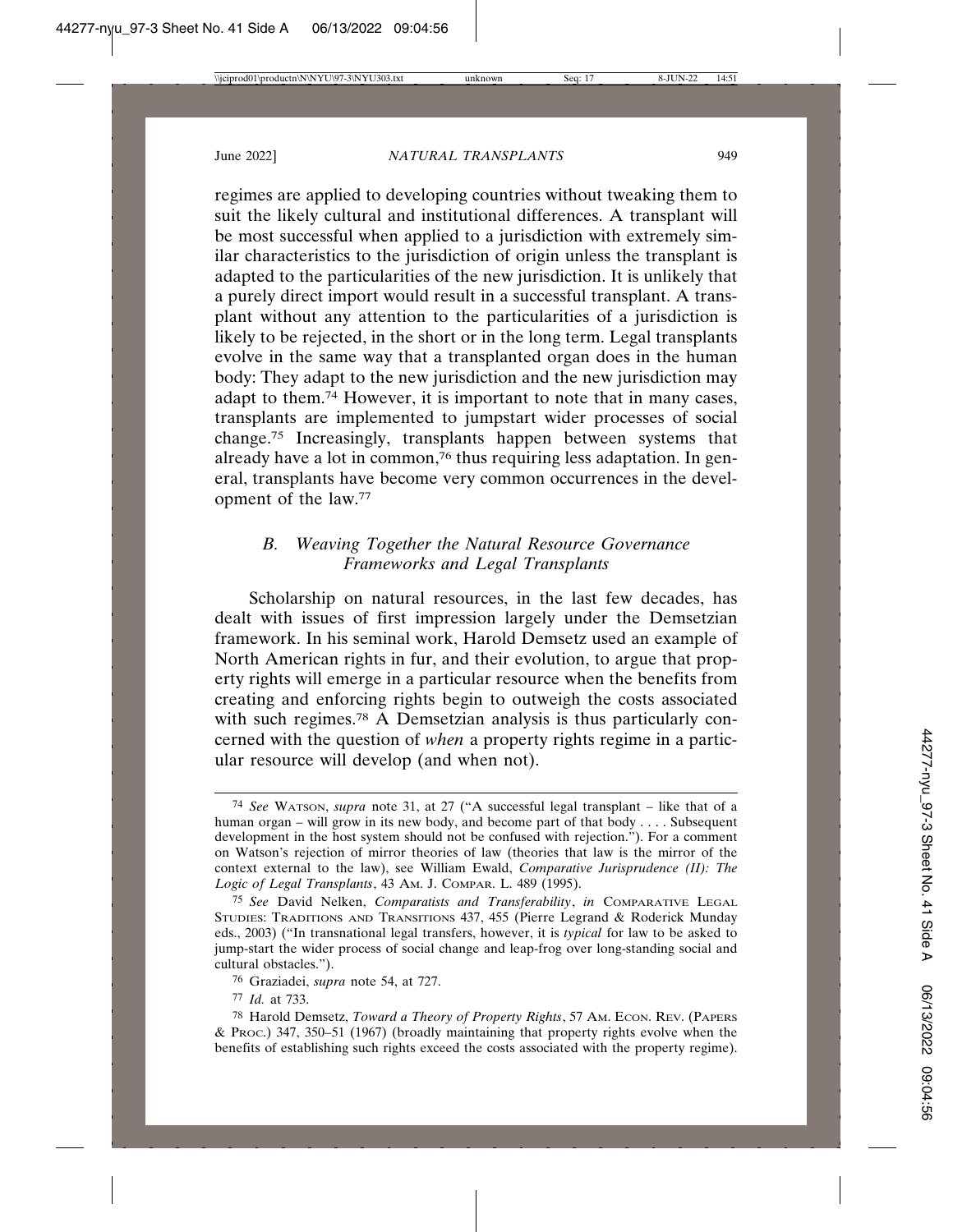A rich body of scholarship has sprung up in the wake of Demsetz's analysis.79 Some scholars relate Demsetz's theory to the more general notion of efficiency, claiming that "[t]he Demsetz thesis can be seen as an anticipation of the idea that the common law evolves toward efficient rules."80 Other scholars maintain that Demsetz's account can be linked to the views of earlier scholars such as Thomas Hobbes and John Locke.81

Much of the scholarship following in Demsetz's footsteps can be seen through the lens of transaction costs. The literature often focuses on the different types of transaction costs and highlights the significance of these costs in encouraging or impeding the creation of property and, by extension, other types of regimes as well. One particularly prominent cost that has been repeatedly emphasized in the literature relates to the price of defining and enforcing particular regimes.82

80 Thomas W. Merrill, *The Demsetz Thesis and the Evolution of Property Rights*, 31 J. LEGAL STUD. S331, S331 (2002). For a similar argument that the "emergence of property rights thus tends toward a use of resources that maximizes social value," see Thomas W. Merrill & Henry E. Smith, *Making Coasean Property More Coasean*, 54 J.L. & ECON. (SPECIAL ISSUE) S77, S79 (2011).

81 *See, e.g.*, James E. Krier, *Evolutionary Theory and the Origin of Property Rights*, 95 CORNELL L. REV. 139, 149–50 (2009) (discussing the similarities and differences between Demsetz's account and Hobbes's and Locke's views). For another analysis of the gaps in Demsetz's evolutionary theory, see Carol M. Rose, *Property as Storytelling: Perspectives from Game Theory, Narrative Theory, Feminist Theory*, 2 YALE J.L. & HUMAN. 37 (1990).

82 *See, e.g.*, Henry E. Smith, *Exclusion Versus Governance: Two Strategies for Delineating Property Rights*, 31 J. LEGAL STUD. S453, S462–63 (2002) (discussing how the marginal costs of definition and enforcement of property should equal their marginal benefits under Demsetz's theory); Terry L. Anderson & P.J. Hill, *The Evolution of Property Rights: A Study of the American West*, 18 J.L. & ECON. 163, 165 (1975) (applying a similar economic model to property rights definition and enforcement activities). *See generally* Thomas W. Merrill & Henry E. Smith, *Optimal Standardization in the Law of Property: The* Numerus Clausus *Principle*, 110 YALE L.J. 1, 8 (2000) (arguing that a standardized set of property rights reduces the "measurement costs" related to defining and enforcing those rights); Henry E. Smith, *The Language of Property: Form, Context, and Audience*, 55 STAN. L. REV. 1105, 1108–10 (2003) (arguing that formalistic property devices can minimize the "[p]rocessing costs" to third parties of recognizing and respecting property rights).

<sup>79</sup> *See, e.g.*, Terry L. Anderson & Peter J. Hill, *Cowboys and Contracts*, 31 J. LEGAL STUD. S489 (2002) (applying Demsetz's theory to property rights in unowned or unpriced attributes of a resource and arguing that entrepreneurs contract to define and enforce their rights to such attributes); Stuart Banner, *Transitions Between Property Regimes*, 31 J. LEGAL STUD. S359 (2002) (applying the Demsetzian theory to land); Gary D. Libecap & James L. Smith, *The Economic Evolution of Petroleum Property Rights in the United States*, 31 J. LEGAL STUD. S589, S590 (2002) (applying the Demsetzian theory to oil and natural gas); David B. Schorr, *Appropriation as Agrarianism: Distributive Justice in the Creation of Property Rights*, 32 ECOLOGY L.Q. 3 (2005) (discussing the Demsetzian analysis with regards to water); Katrina Miriam Wyman, *From Fur to Fish: Reconsidering the Evolution of Private Property*, 80 N.Y.U. L. REV. 117, 135–36 (2005) (applying and expanding upon Demsetz's theory in a case study of rights in coastal fisheries).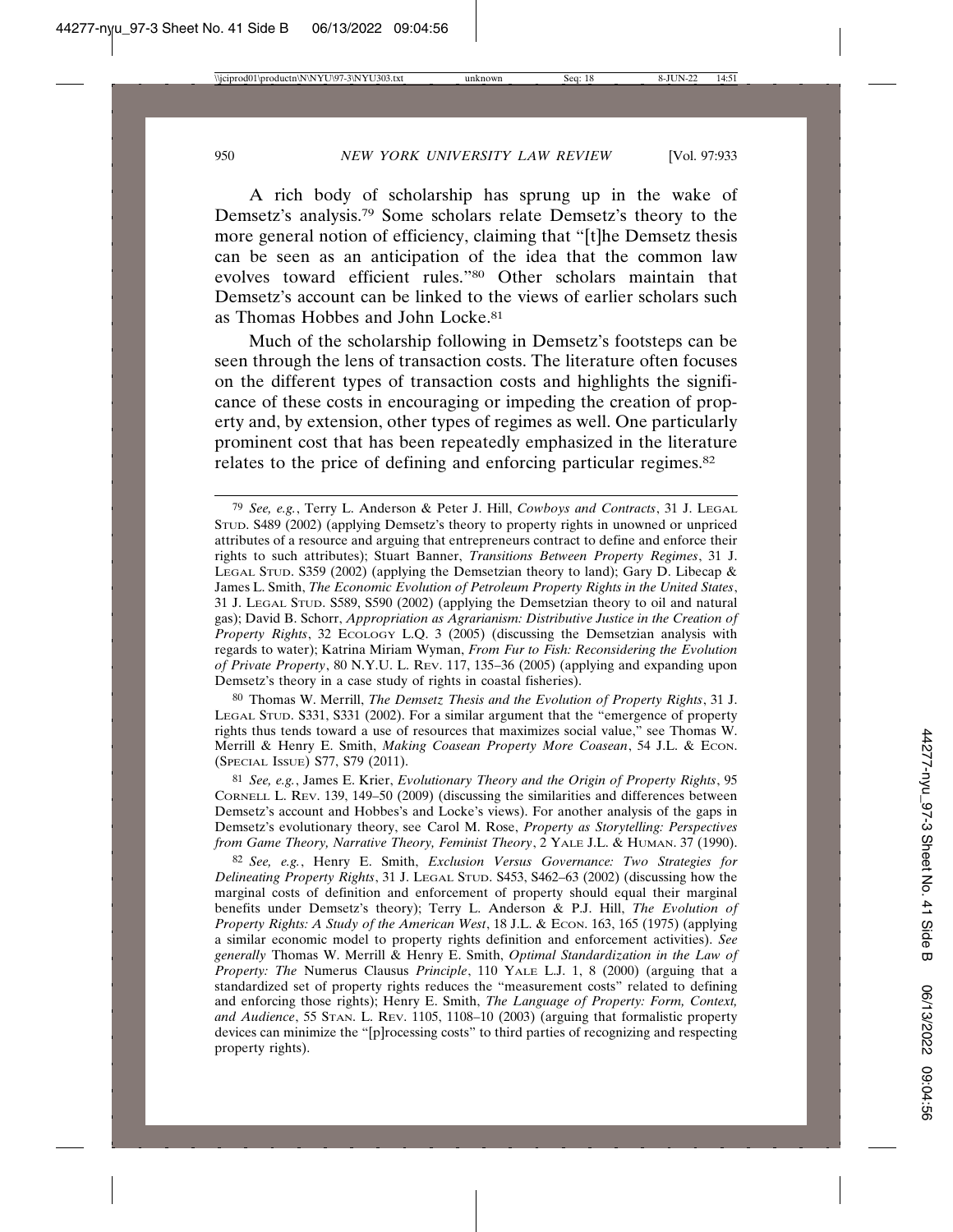The main critique of the Demsetzian framework focuses on the extent to which changing costs can truly account for shifts in property regimes (or resistances to shifts for that matter). Prominent critics, such as Katrina Wyman, argue that transaction costs alone cannot fully explain the development of property rights but rather that political choices often better explain the evolution of property.83

Circling back to the choices in resource governance, and particularly when a new resource comes about or new uses require reassessing, a Demsetzian framework (and other frameworks that followed in its wake) focuses primarily on the question of *when* a resource regime will emerge. But, importantly for our purposes, the framework does not speak directly to the question of *whether* a regime would be copied from one context to another, nor *which* regime would be chosen for copying. These questions remain open. We aim to fill this gap by weaving together the natural resource literature and the legal transplants literature.<sup>84</sup>

#### II

#### NATURAL TRANSPLANTS

This Article seeks to broaden the framework of horizontal legal transplants in two directions. First, it shows that legal borrowing may happen *within* a jurisdiction, not just between jurisdictions. Second, it shows that legal transplants do not need to happen within a single substantive area. While many transplants may entail transferring a rule or doctrine within the same substantive area, there are also cases where a legal doctrine is transferred to another area of law. This Article uses examples from natural resources to elucidate the concept of cross-subject, intrajurisdictional transplants, but these kinds of transplants are not limited to natural resources. In particular, we are looking at issues of first impression where doctrines from another resource have been applied—be they either newly discovered, newly

<sup>83</sup> Wyman, *supra* note 79, at 136; *see also* David A. Dana & Hannah J. Wiseman, *Fracking as a Test of the Demsetz Property Rights Thesis*, 71 HASTINGS L.J. 845, 893–97 (2020) (showing, in accordance with Wyman's claim, that regulatory capture, legislative and judicial politics, and legal tradition, rather than purely transaction costs, explain the lack of regulatory action in the context of fracking).

<sup>84</sup> One could argue, on a high level of generality, that a Demsetzian framework does provide answers to the question of whether a regime will be copied—the answer, so goes the argument, lies in the analysis of the relevant costs. According to this argument, a Demsetzian framework would predict that a particular regime would be copied when the benefits of doing so outweigh the costs. This assumption, regarding benefits outweighing the costs, is largely shared by the legal transplants literature as well. So at a high level of generality, the Demsetzian framework is in line with the legal transplants literature. But again, this high level of generality does not give us much by way of predicting *which* regime will be selected, and how.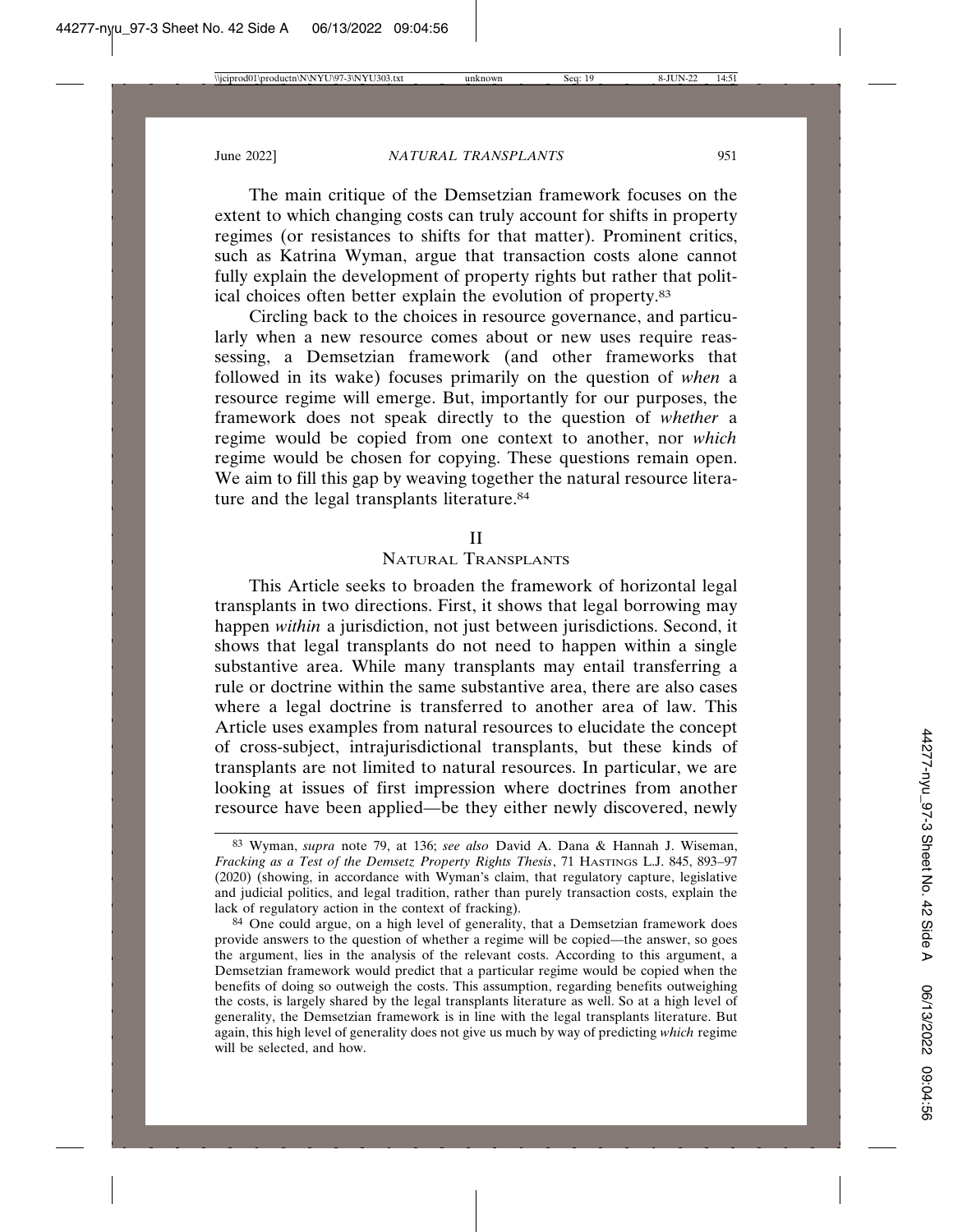relevant natural resources in need of regulation or new questions about existing resources that became contentious at one point.

The case studies underscore a third, as of yet understudied, type of transplant—one that occurs within the same jurisdiction between types of resources or subject matters. Beyond its descriptive capacity, the transplant framework is helpful in its explanatory power. It highlights *why* this kind of borrowing occurs, *what* is borrowed, and *who* is primarily engaged in borrowing.

### *A. Why Do We Borrow?*

Why do we borrow? Policymakers have more than one option for how to govern a particular resource. In that sense, regimes can be seen as "competing" with each other. So why choose an internal, cross-substance transplant as opposed to designing a completely new regime or copying from another jurisdiction? A first explanation relates to particular preferences pertaining to natural resources. Natural resource governance is an area where sovereignty concerns tend to be prominent,<sup>85</sup> and jurisdictions may aim at discouraging foreign investment by making the entry into a new legal system costly. Regulating a new resource in a way that is similar to an existing resource provides those already operating in the jurisdiction with an advantage over those who might seek to enter from without. The existing actors benefit from existing knowledge and know-how, as compared to external investors. This kind of policy preference encapsulates a form of natural resources parochialism, often also referred to as natural resources protectionism.86 Jurisdictions may also want a regime that

<sup>85</sup> For example, foreign investors are not allowed to invest in minerals in federal lands, and the Mineral Leasing Act only allows foreign investors to do so by owning stock in a United States corporation. Mineral Leasing Act of 1920, Pub. L. No. 66-146, § 1, ch. 85, 41 Stat. 437, 437–38 (codified as amended at 30 U.S.C. § 181) (denying citizens of another country ownership over any lease under the Act when the "laws, customs or regulations" of the other country "deny similar or like privileges to citizens or corporations of this country" but permitting the disposition of leases to corporations organized under the laws of the United States); *see also* U.S. GOV'T ACCOUNTABILITY OFF., GAO-08-320, FOREIGN INVESTMENT: LAWS AND POLICIES REGULATING FOREIGN INVESTMENT IN 10 COUNTRIES (2008), https://www.gao.gov/products/gao-08-320 [https://perma.cc/MYN4-W7P9] (reviewing how major foreign investors in the United States, among other countries, regulate foreign investment in their own countries).

<sup>86</sup> For an illustration of the tensions between protectionism and sustainability in regulating the use of Great Lakes water, see Christine A. Klein, *The Law of the Lakes: From Protectionism to Sustainability*, 2006 MICH. ST. L. REV. 1259, 1260, 1278. For a discussion of the differences between protectionism and protecting public access to water resources, see Vanessa Casado Pérez, Whose Water? Corporatization of a Common Good, *in* ENVIRONMENTAL LAW, DISRUPTED 79, 92 (Keith Hirokawa & Jessica Owley eds., 2021). Another example of protectionism relates to the proposed Canadian Great Recycling and Northern Development (GRAND) Canal, which would have dammed James Bay to collect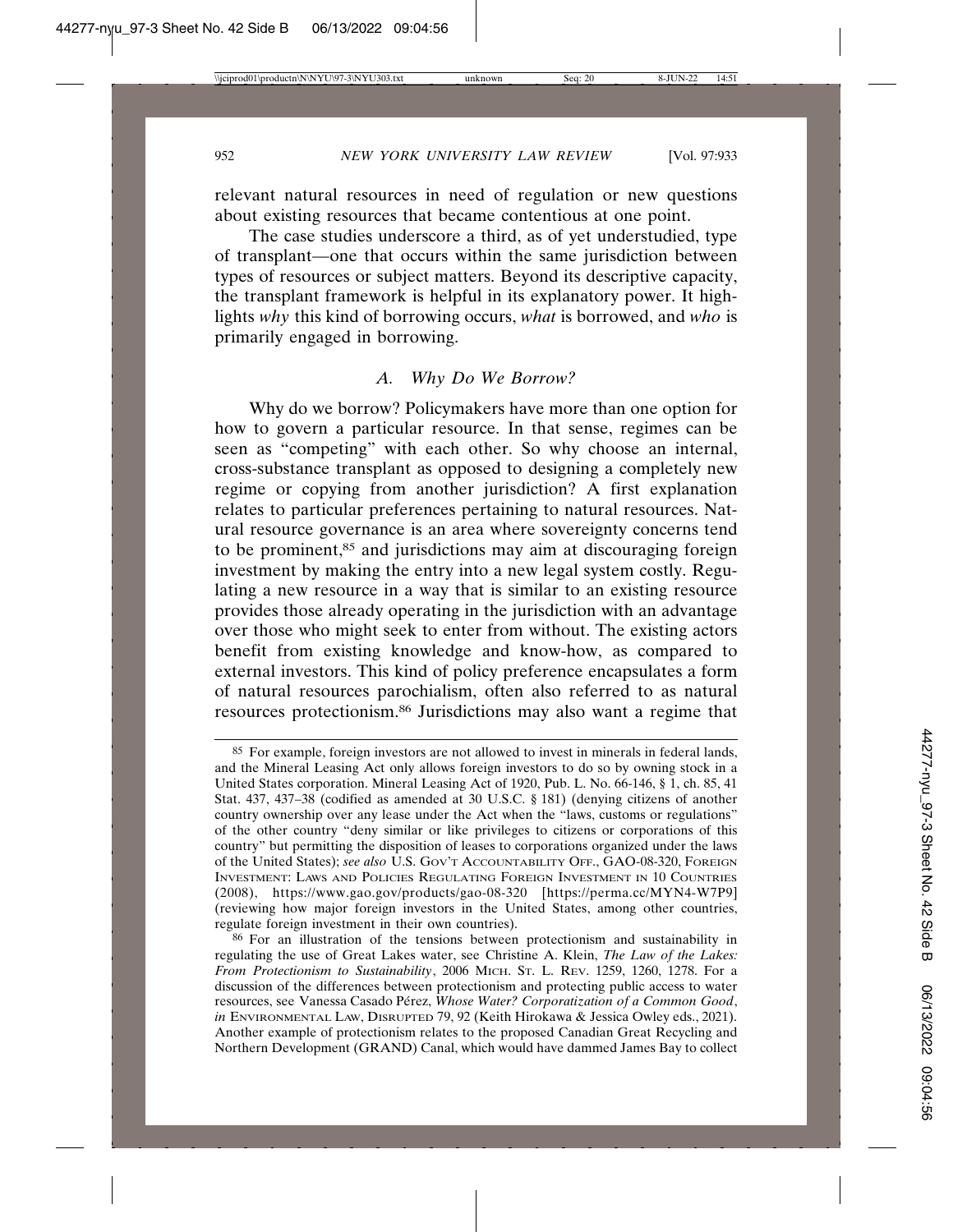reflects the jurisdiction's preferences for natural resource development, which may be different from their neighbors' preferences.<sup>87</sup> For example, a jurisdiction may prefer allowing market mechanisms to allocate natural resources. In such a jurisdiction, copying a private property rights trading scheme used for one resource and applying it to another may be a good solution. Instead, if the jurisdiction prefers to channel exploration and development of resources via governmental licenses, and not property rights, they could already have licensing systems in place. Extending the existing licensing mechanisms to "new" resources could help, for instance, by reducing agency costs and capitalizing on existing institutional capacity and know-how.

The second possible explanation for transplanting focuses on efficiency gains. A regime borrowed from a different resource may be best suited for the new natural resource in question, given the similarities between resources. For example, minerals in space could be deemed similar to any other mineral on Earth, and, accordingly, we could apply similar rules to the two minerals. To be sure, there are no two resources that are the same, and whatever characteristic is deemed salient is subject to a certain degree of subjectivity. Whether or not these efficiency gains materialize is, of course, an empirical and highly case-specific matter.

Relatedly, there could be efficiency gains related to the transition costs involved in adopting a new regime.<sup>88</sup> Transition costs, as our discussion of the evolution of regimes in natural resources will show,89 can be a significant factor in determining whether, or when, change

87 *See, e.g.*, U.S. GOV'T ACCOUNTABILITY OFF., *supra* note 85, at 3 (summarizing countries' differing approaches to regulating foreign investment, including policies concerning investment in the energy sector and natural resources).

88 As mentioned, the term "transition costs" could—broadly—encompass a wide range of costs, including the costs of designing, drafting, testing, and implementing a new regime; the costs of adapting to a new regime, including building new practices and know-how; building new institutional capacity; increased financing costs, opportunity costs; and more. Just as with the other types of efficiency-related trade-offs, the extent and scope of these costs is an empirical, and highly case-specific matter.

89 *See infra* Section II.B.

water wasted in the Quebec River and pump it south to the Great Lakes and Mississippi River. J. Owen Saunders, *Trade Agreements and Environmental Sovereignty: Case Studies from Canada*, 35 SANTA CLARA L. REV. 1171, 1181 (1995). This project prompted the parties to the North American Free Trade Agreement (NAFTA) to make clear through joint statements that the agreement did not generate any right to the water resources of the parties. *Id.* at 1182–83. The North American Water and Power Alliance (NAWPA or NAWAPA) is another project that implied taking Canadian water into the United States, and the Army Corps of Engineers envisioned channelling water from Alaska and the Canadian Northwest through the Rocky Mountain trench to replenish the Colorado and the Mississippi systems. *Id.* at 1181. This behavior also exists at a smaller scale. *See id.* at 1184 (discussing Ontario's protectionist Water Transfer Control Act of 1989).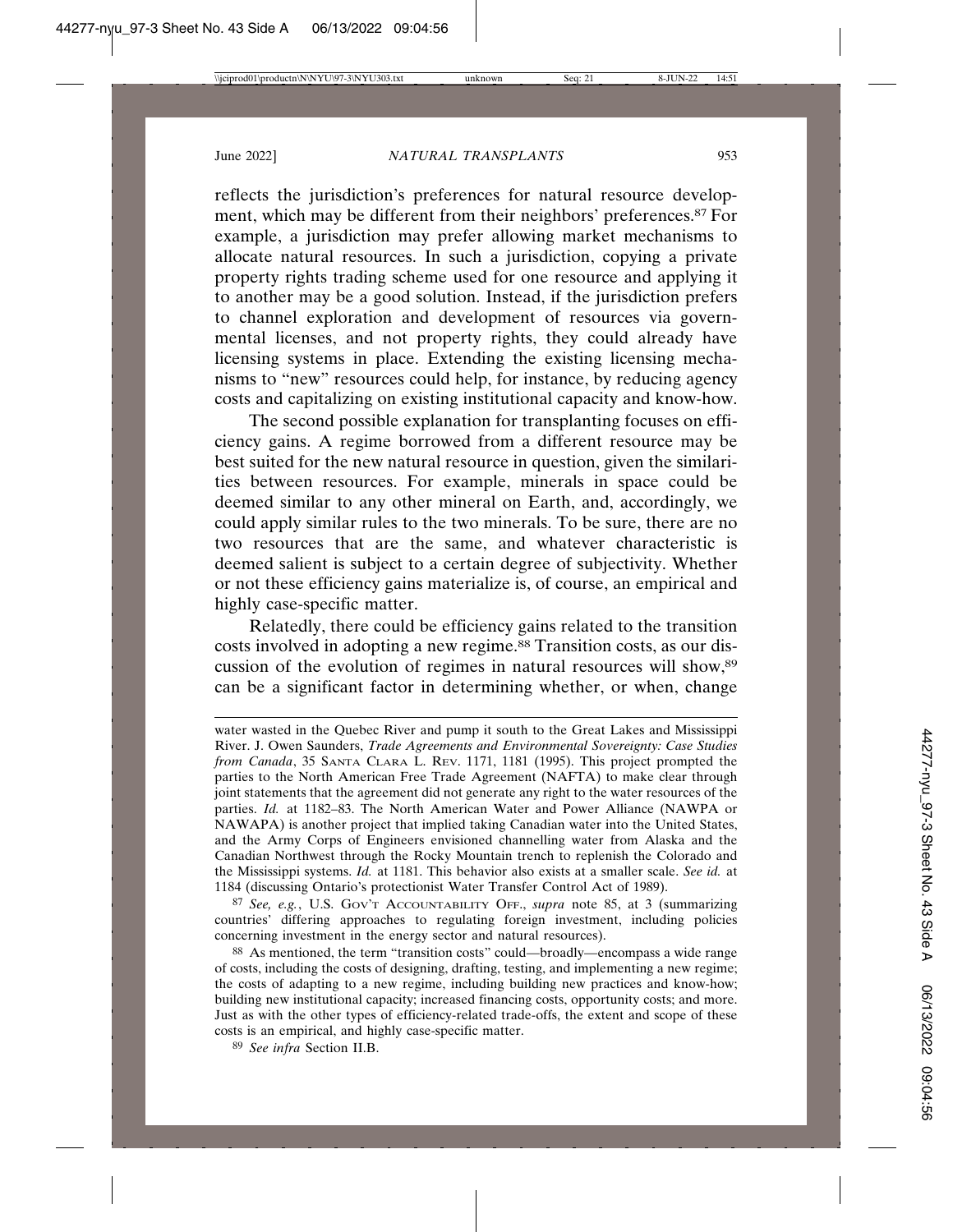happens. For example, copying a regime, instead of designing a new one, saves costs because there is less need for preliminary studies. Copying an existing regime reduces the costs for all those involved (whether private parties, courts, or administrators) who would otherwise need to learn and adapt to a new regime and build new institutional capacity, practices, and know-how. Borrowing may also save time when a new regime needs to be in place quickly, either because the judiciary needs to decide on a case before it or because an executive branch agency is influenced by current legislation and finds it quicker to resort to the toolkit available.

When the borrowing is internal, albeit cross-subject, there are further savings. The legal community of that jurisdiction is already familiar with the existing regime, and, therefore, they face fewer upfront costs of learning the operation of the new rules or doctrines.90 This is particularly true when the transplant occurs between two natural resources, as lawyers practicing in the area of natural resources may work across several resources.<sup>91</sup>

Natural transplants also have potential to be more readily accepted. A transplant "succeeds" when it is not rejected. Transplants of natural resources doctrines are likely to be accepted both because of their intrajurisdictional nature and because of the characteristics of natural resources law. First, intrajurisdictional transplants avoid many of the pitfalls of interjurisdictional transplants. As stated, the main challenges for transfers of legal doctrines between jurisdictions are the political, economic, and social differences.92 Interjurisdictional legal transplants need to both adapt to the context in the new jurisdiction and, often, be a motor of change. Intrajurisdictional transplants should not need to adapt to different circumstances, although there is the possibility that the communities exploiting and affected by a particular natural resource may be different. Furthermore, as explained above, there is a community who will likely be constant across resources: the legal community specializing in natural resources. Second, natural resources law is an area where transplants could be accepted given the tight control that government agencies have over most natural resources and because the level of private intermediation

<sup>90</sup> *See* Garoupa & Ogus, *supra* note 36, at 347 ("[A] regime that is well known and used may be cheaper to switch to than a brand-new regime.").

<sup>91</sup> *See infra* notes 113–17 and accompanying text. This is a difference between vertical and horizontal transplants. In vertical transplants between national and international law, international lawyers are borrowing from that which they may not be familiar. *See* Wiener, *supra* note 4, at 1349–50 (describing how entrepreneurial "change agents," such as NGOs or academics, not just lawyers, often play a crucial role in executing transplants between national and international law).

<sup>92</sup> *See supra* notes 69–77 and accompanying text.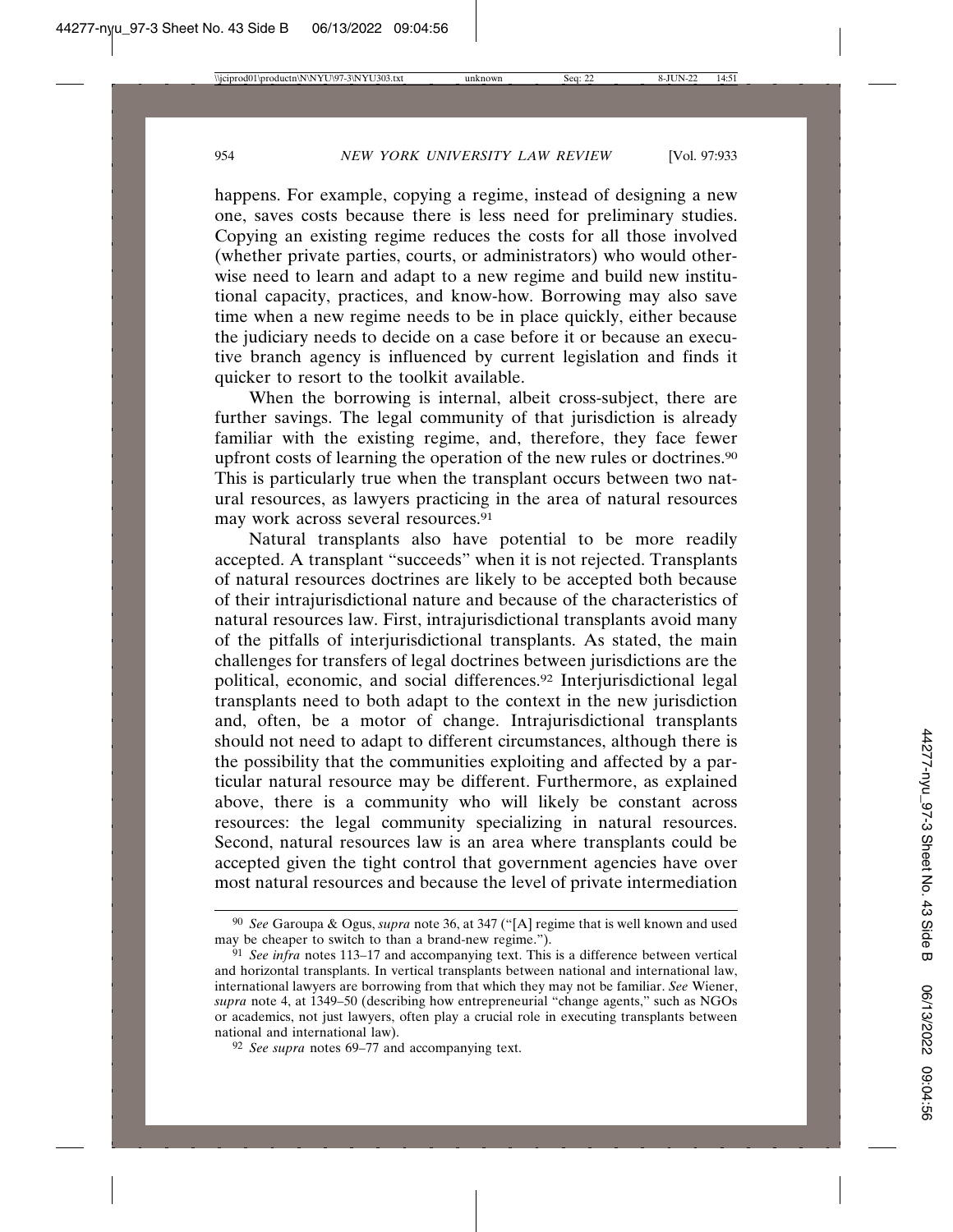is relatively low.93 However, "success" is difficult to measure. Every rule evolves once introduced into a system. Even an ill-fitted one may remain in the system, and both the rule and the responses to it may adapt.

## *B. What Do We Borrow?: Heuristic of Availability*

We identify two factors that contribute to the determination of which resource law a jurisdiction may borrow from: similarities between the resources, saliency, or a combination of both. A salient resource, in this context, is one that is most common in a particular jurisdiction or one which is economically prominent in the jurisdiction.94 In Texas, for example, oil is probably the most intuitively salient resource. Thus, if a new resource were to be allocated in Texas (especially if that new resource happened to share a few characteristics with oil), rules regarding oil are the ones likely to be transferred. When a new resource or a new legal challenge emerges, lawyers, courts, and policymakers intuitively rely on what they know best and apply it to the new problem. Salience could also be seen as an illustration of the heuristic of availability.95 It could also be seen as a form of path dependence.96 Literature on path dependence shows that as

95 *See supra* note 23.

96 Path dependence refers, broadly, to the idea that history matters: Choices made in the past constrain our set of choices in the present. *See, e.g.*, Oona A. Hathaway, *Path Dependence in the Law: The Course and Pattern of Legal Change in a Common Law System*, 86 Iowa L. Rev. 601, 604 (2001) (stating that path dependence "entails . . . a causal relationship between stages in a temporal sequence, with each stage strongly influencing the direction of the following stage"); Lewis A. Kornhauser, *Modeling Collegial Courts I: Path-Dependence*, 12 INT'L REV. L. & ECON. 169, 180–81 (1992) (discussing how a strong principle of stare decisis contributes to making judicial decisions path dependent and also predictable and fair); Richard R. Nelson, *Recent Evolutionary Theorizing About Economic Change*, 33 J. ECON. LITERATURE 48, 50–51 (1995) ("[T]he process of evolution is strongly path dependent and there is no unique selection equilibrium. Any 'optimizing' characteristics of what exists therefore must be understood as local and myopic  $\dots$ ."); Karrigan S. Börk, *An Evolutionary Theory of Administrative Law*, 72 SMU L. REV. 81, 86 (2019) (arguing that the development of administrative law mimics a path-dependent biological evolution and examining the implementation of the Endangered Species Act as

<sup>93</sup> *See* Garoupa & Ogus, *supra* note 36, at 355–57, 356 tbl.4 (discussing how "harmonization" of legal regimes is likely to take place in administrative and regulatory law, where private intermediation is low).

<sup>94</sup> *See* Henry E. Smith, *The Elements of Possession* (discussing how resource use and considerations of value and efficiency can make features "prominent and attention grabbing" and therefore salient), *in* LAW AND ECONOMICS OF POSSESSION 65, 66, 84, 93 (Yun-Chien Chang ed., 2015). The idea of "salience" is also reinforced by Robert Sudgen and his work on focal points, which are points of salience that offer solutions to cooperation games. ROBERT SUGDEN, THE ECONOMICS OF RIGHTS, CO-OPERATION AND WELFARE 49–51 (2d ed. 2005); *see also* Lifshitz, Property Beyond Land, *supra* note 29 (manuscript at 4–5) (discussing the connection between the idea of salience and focal point solutions in the case of land).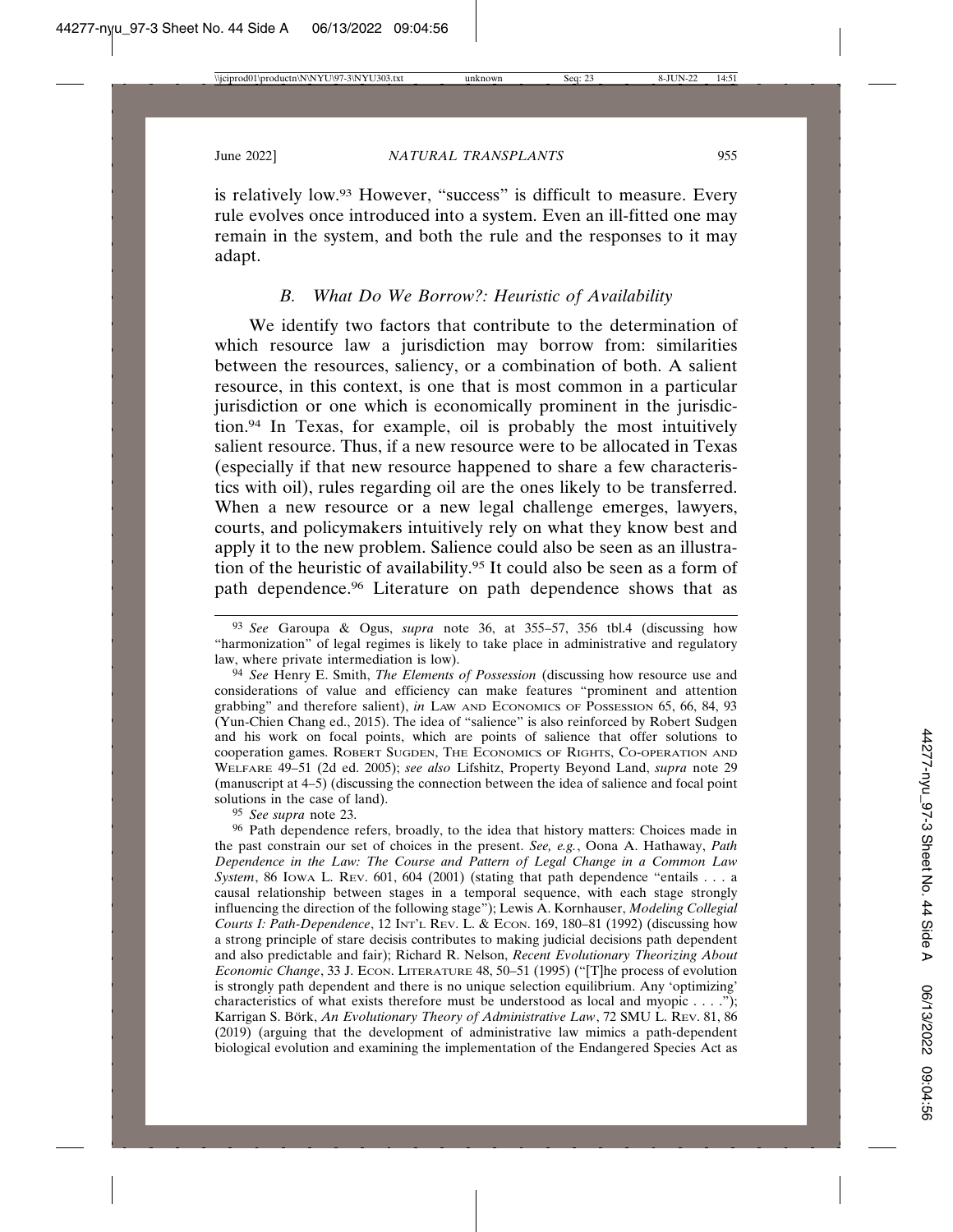areas of the law evolve, they remain constrained by existing regulations and institutions, making it difficult to start with a clean slate.<sup>97</sup> In some cases, the legal actor may not have any other choice. The Environmental Protection Agency facing congressional inaction needed to use the Clean Air Act framework after *Massachusetts v. EPA* was decided.98

Path dependencies could lead to a particular resource being more salient than others. Regarding natural legal transplants, it is often the case that those who practice in, adjudicate, or regulate one resource may also work on a new resource requiring a new solution,<sup>99</sup> and, as such, they may turn to what is familiar to them, which illustrates the heuristic of availability.100

Consider again the example of Texas: As mentioned, in Texas, the dominant industry is oil and gas, and, accordingly, oil and gas law is a particularly prevalent source of transplant.101 Saliency in this context is also a result of the training and experience of the legal community. As noted above, natural resource lawyers often work across multiple areas and are likely to have more experience in the most common or most valuable resource in the community.102

97 *See* Mark J. Roe, *Chaos and Evolution in Law and Economics*, 109 HARV. L. REV. 641, 642–43 (1996) (analyzing path dependence and how it overlaps with other paradigms of the evolutionary theory of law). Roe also questions the law and economics claim that the regulations that survive are efficient and claims that lasting regulations can be related to path dependence or may have been efficient for the conditions at time of enactment but not at present time. *Id.* at 641–44; *see* Donald T. Hornstein, *Complexity Theory, Adaptation, and Administrative Law*, 54 DUKE L.J. 913, 921 (2005) (reviewing theories that examine how inefficient regulations arise because of selection, self-assembly, and emergence); J.B. Ruhl & James Salzman, *Mozart and the Red Queen: The Problem of Regulatory Accretion in the Administrative State*, 91 GEO. L.J. 757, 806–09 (2003) (discussing the problem of "conflicting constraints" imposed by regulations, where changing a single legal rule can lead to unanticipated consequences on the overall effectiveness of the legal system); Gail Charnley & E. Donald Elliott, *Risk Versus Precaution: Environmental Law and Public Health Protection*, 32 ENV'T L. REP. 10363, 10365 (2002) ("Environmental health regulation is path-dependent: actions taken now affect the nature of actions taken later. Governments may not be able to 'roll back' citizen protections in the face of charges from environmental advocates even if the original actions turn out to have been unnecessary or ineffective.").

98 *See infra* notes 118–27 and accompanying text.

99 *See infra* notes 111–15 and accompanying text.

100 *See* Sunstein, *supra* note 23, at 87–88 (explaining how people assess the magnitude of risks by turning to what examples come to mind, which are influenced by familiarity, culture, and social context).

101 *See infra* Section III.A (discussing Texas courts' use of oil law to adjudicate groundwater disputes).

102 *See supra* note 91 (discussing the expertise of international actors besides lawyers).

a case study); Amy L. Stein, *Breaking Energy Path Dependencies*, 82 BROOK. L. REV. 559, 559–60 (2017) (using path-dependency theory to explain how energy law perpetuates the use of fossil-fuel resources and identify mechanisms for promoting clean energy development).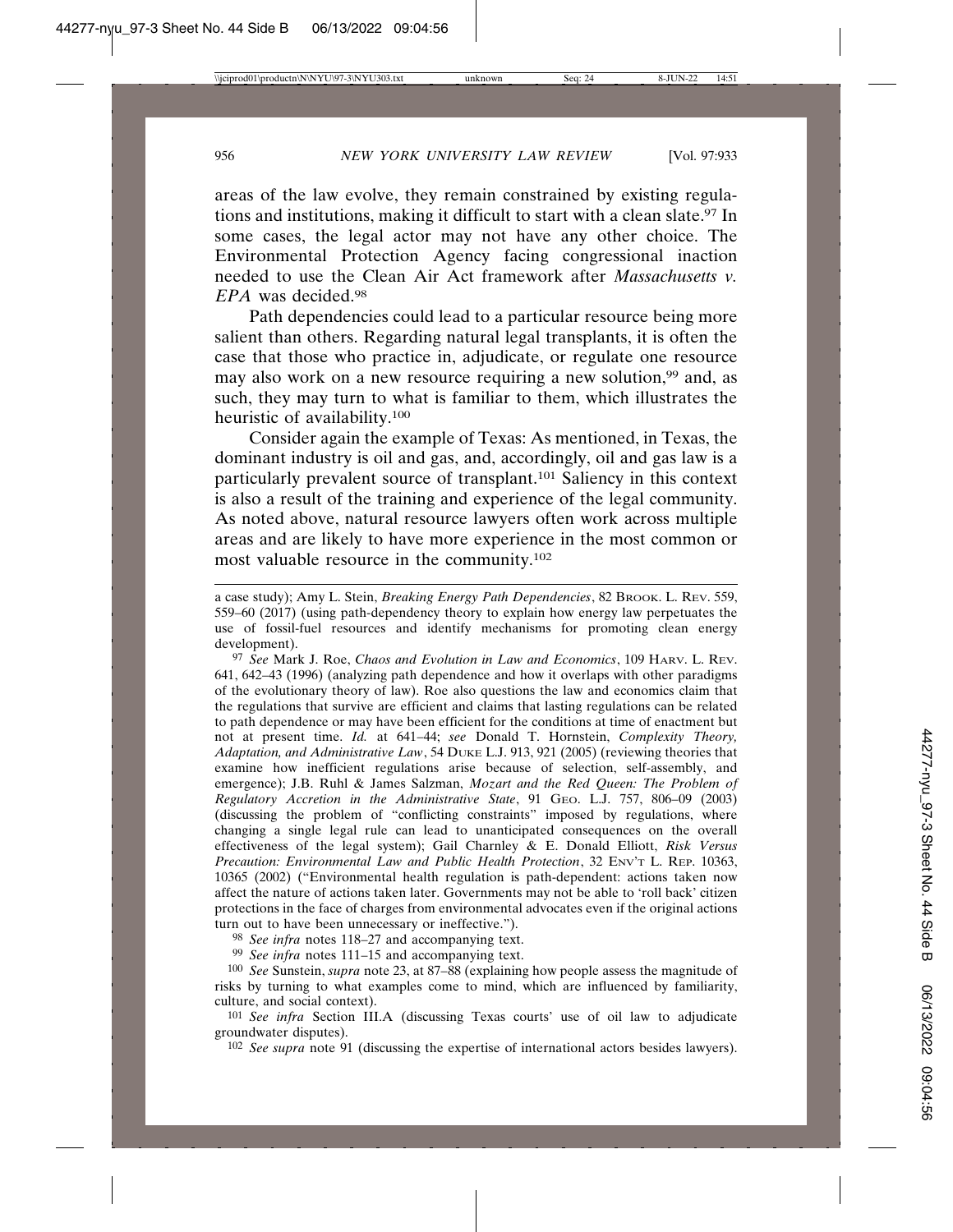The behavior of the legal community in this context, however, is not limited to the experience of private attorneys. It can also be observed in government actors. If one lawyer was working in coal mining in a state's environmental agency and is transferred to the waste program, this lawyer may well import regulatory frameworks from surface mining into waste when asked to prepare a new regulation.103

#### *C. Who Borrows?*

An important factor in the choice of who effectuates a transplant is the forum in which transplanting occurs. Transplanting within the legislature or an agency may be even more prominent than if it happens in the courthouse, where the procedure would be adversarial. When a problem with a new resource is litigated in court, one party may argue that the resource is more like another resource governed by a doctrine favoring the interests of the said party, while the other side will argue similarly in favor of the doctrine which governs a different resource. In the legislature or executive branches, we expect the deliberation procedure to engage with a broader set of stakeholders and draw from a larger pool of regulatory ideas.<sup>104</sup> In the absence of regulatory capture,105 a legislature or the executive branch is expected to produce regulations applicable across all cases, with a long-term view. In contrast, judges and attorneys are constrained by the facts of the case before them and may lack the capacity to systematically study a subject area. For example, if a court is tasked with developing a new doctrine over a recently discovered natural resource, the information costs<sup>106</sup> judges face may prevent them from considering all the long-term effects and the application of the rule to situations that differ from the case at hand. The next Section will start by looking at judicial proceedings to highlight the similarities and differences between the natural transplants framework and legal analogy. It will then review examples of transplants in the other branches.

<sup>103</sup> *See infra* Section II.C.3 (discussing waste management).

<sup>104</sup> For a comment on the input received during notice-and-comment rulemaking by agencies and the potential changes in the proposed regulation as a result of stakeholder input, see *Public Notice and Comment Rulemaking (United States)*, ORG. FOR ECON. Coop. & Dev., https://www.oecd.org/gov/regulatory-policy/USA-Public-Notice-and-Comment.pdf [https://perma.cc/HWY8-VKNM].

<sup>105</sup> *See* Wiener, *supra* note 4, at 1359 (arguing that capture may cause inefficient regulations when legislatures adopt legal rules from other jurisdictions).

<sup>106</sup> *See id.* ("Judicial adoption of legal rules may be inefficient because judges have high information costs . . . .").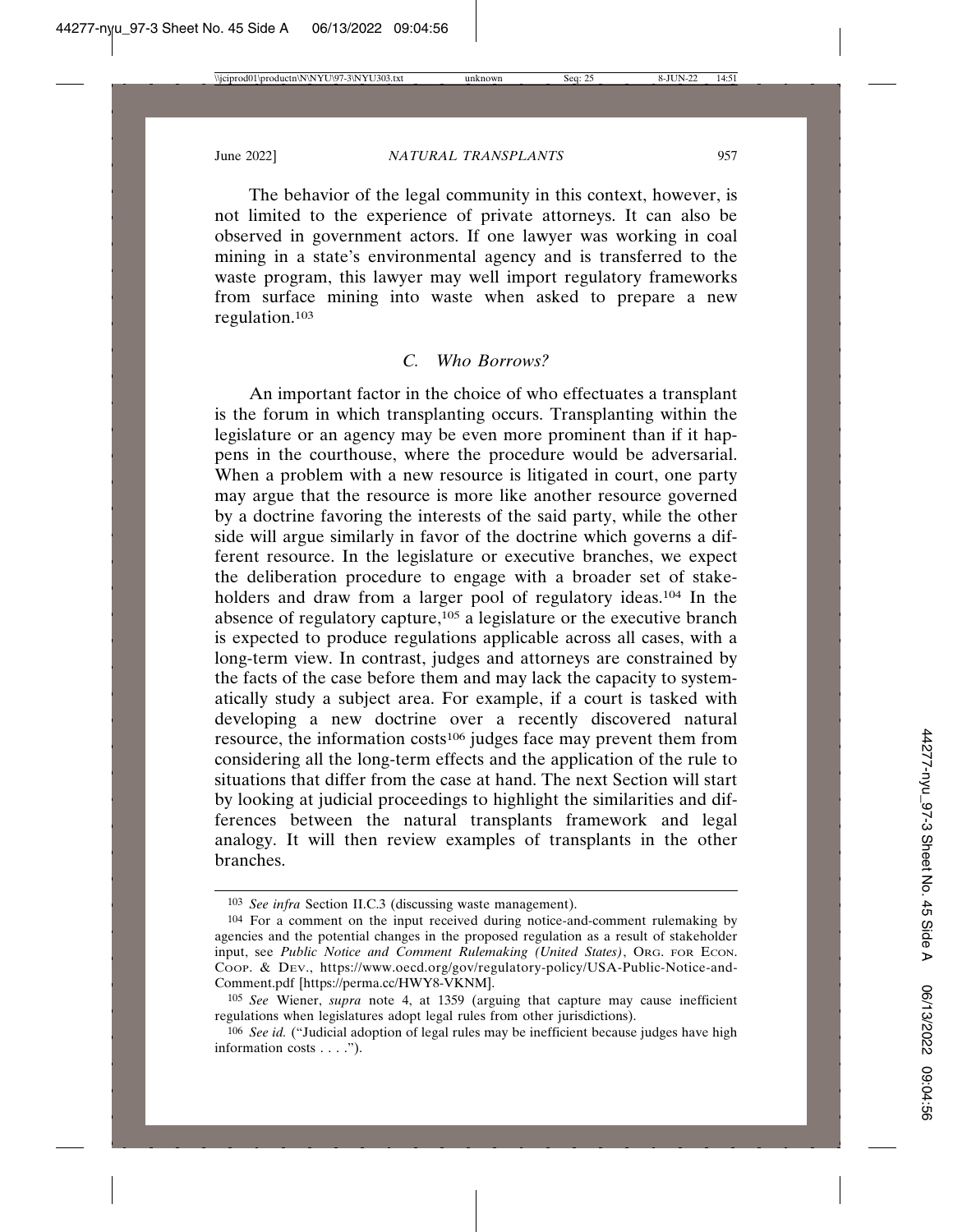## *1. The Judicial Branch: Analogy and Transplants*

One may wonder whether the borrowing highlighted here is really just a manifestation of the common law practice of reasoning by analogy.107 It is not. We resist this simplification for three main reasons.

First, in the courtroom, analogy may be the vehicle by which transplanting happens, but it does not capture the full breadth and depth of the broader phenomenon of transplanting.108 While the term analogy means, roughly, that an idea from one context is used in another, this definition in itself has very limited explanatory power. It does not tell us, for example, which regime will be chosen, by whom, or why. The transplant framework offered here, in contrast, offers a much richer conceptual analysis of these factors. We aim to begin filling the explanatory gap (albeit, for now, only in the specific context of natural resources) by referring to the idea of saliency and the heuristic of availability.

Second, and relatedly, the idea of analogy misses an important message of the transplant literature: Sometimes borrowing works well, and sometimes it does not. Analogical reasoning does not speak directly to whether the borrowing is justified, successful, or useful. The concept of transplanting is also much broader than an analogy. The former indicates a broader adoption of systems and rules, whereas the latter is limited to similarities between particular cases.<sup>109</sup>

108 For a recent articulation of the process of analogical reasoning in the court system, see Cass R. Sunstein, *Analogical Reasoning* 1 (Harv. Kennedy Sch., Working Paper No. 21- 39, 2021), https://ssrn.com/abstract=3938546 [https://perma.cc/QPC3-76DP].

109 When reasoning by analogy, we pull upon similarities of existing case law or statutory interpretations and apply them to a specific fact pattern. EDWARD H. LEVI, AN INTRODUCTION TO LEGAL REASONING 1–2 (1949). When it comes to case law, we typically see a particular phrase generalized through reasoning by analogy. *Id.* at 8. Legal concepts end up applying to a wide range of cases because a multitude of similarities have been identified. Thus, this constant analogizing and expansion can result in the "breakdown" of rules. *Id.* at 9. Breakdown occurs when the application of the rule has become so broad through the use of analogy that the original, specific doctrine no longer exists. *Id.* Levi here suggests that the rule is no longer the same across subject matters even if they nominally use the same concept. The application of the rule of capture to water, *see infra* Section III.A; foxes, *see* Pierson v. Post, 3 Cai. 175, 177–80 (N.Y. Sup. Ct. 1805) (finding that hunter who killed and removed a wild fox established a property right in it); whales, *see* ROBERT C. ELLICKSON, ORDER WITHOUT LAW: HOW NEIGHBORS SETTLE DISPUTES 191–206 (1991) (discussing how whaling norms led to several property rules that were variations of the rule of capture); or baseballs, *see* Popov v. Hayashi, No. 400545, 2002 WL 31833731, at \*2, \*8–9 (Cal. Super. Ct. Dec. 18, 2002) (finding that both litigants established equal possessory interests in a baseball during a scrum to catch it and ordering the parties

<sup>107</sup> *See* Brian N. Larson, *Law's Enterprise: Argumentation Schemes & Legal Analogy*, 87 U. CIN. L. REV. 663, 679–80 (2019) (describing how reasoning by legal analogy involves identifying relevant similarities between instant and prior cases based on rules or general principles).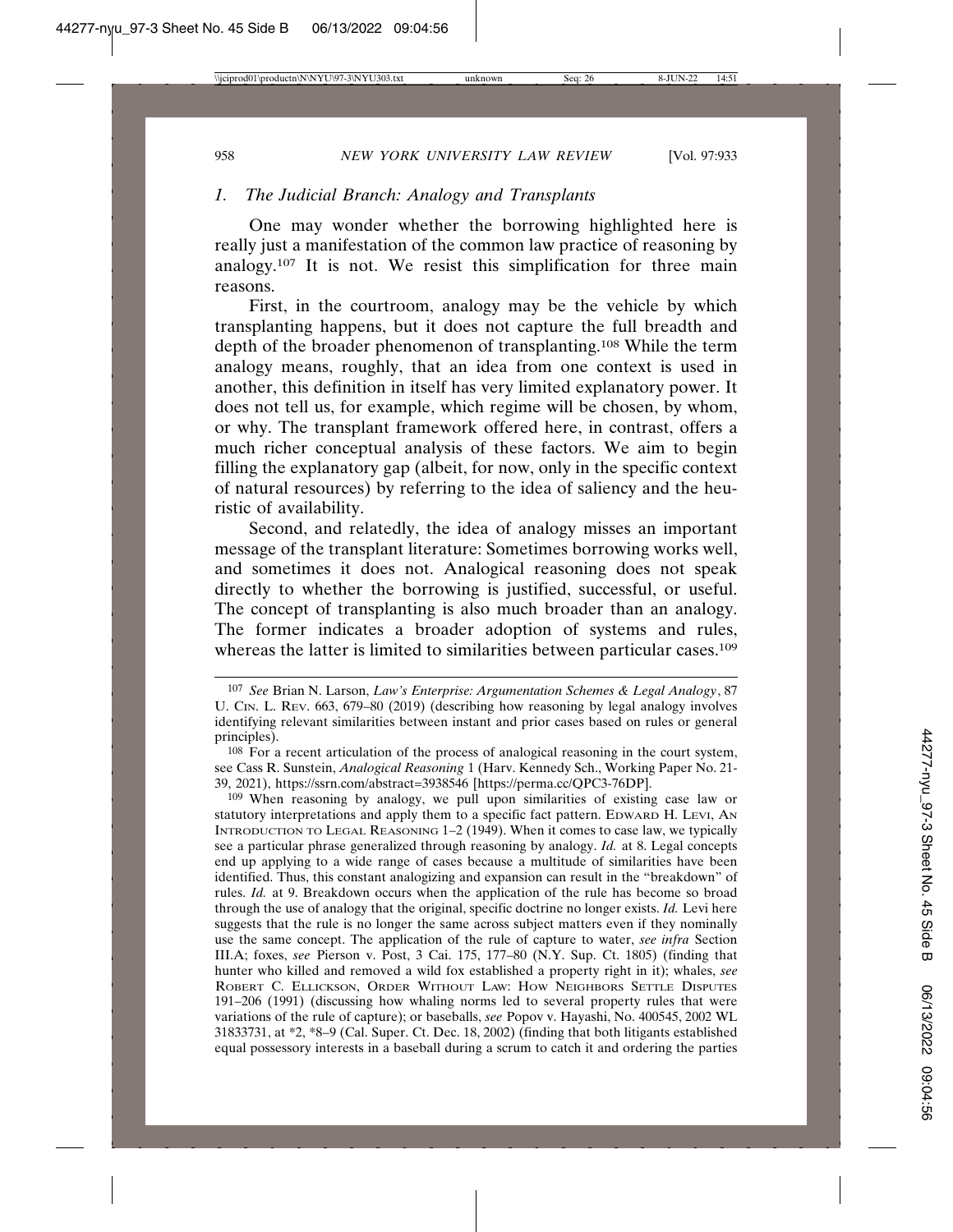Third, and no less importantly, the term analogy is primarily court-focused, whereas the practice of natural transplanting is not limited to courts. It occurs across institutions and includes legislators, agencies, and private individuals, as the next Sections show.

## *2. Natural Transplanting in the Legislature*

Prior appropriation is the regime that governs the allocation of water use rights in the Western United States. It is a doctrine born in the customs of mining camps.110 "First in time, first in right" was the doctrine applied to minerals, so when mining camps had to decide how to allocate water, the same principle applied. Courts acknowledged and accepted this doctrine for the first time in *Irwin v. Phillips*. 111 Later, most state legislatures moved to adopt prior appropriation.112

## *3. Transplanting Within the Executive Branch*

Agencies usually work across different areas, and administrators may hold different job positions, in different subject matters, over time. As such, they may be biased towards the resource they have more experience with. Consider the following example, which is based on an interview we conducted: An administrator worked in the Pennsylvania Department of Environmental Resources for more than

111 *See* THOMPSON, JR. ET AL., *supra* note 110, at 195 n.30; *see also* Denise D. Fort, *Prior Appropriation*, WATER ENCYCLOPEDIA, http://www.waterencyclopedia.com/Po-Re/Prior-Appropriation.html [https://perma.cc/99NR-MTVM].

112 THOMPSON, JR. ET AL., *supra* note 110, at 195–98 (noting that while "early legislatures . . . typically adopted either variants of the riparian doctrine or more general equitable allocation schemes," by the start of the 1860s, and especially by the 1870s, courts and legislatures increasingly saw the attractions of the appropriation system).

to equally divide the proceeds from the baseball's sale), may well illustrate this point. That said, the cases reviewed in this paper have not caused a breakdown of the rules, such as, the ownership in place. Analogy is, thus, a mechanism through which natural transplants happen.

<sup>110</sup> The system of prior appropriation was first articulated in *Irwin v. Phillips*, when the California Supreme Court acknowledged, "[t]he miner who selects a piece of ground to work, must take it as he finds it, subject to prior rights." 5 Cal. 140, 147 (1855). Accordingly, miners who selected riparian land previously subjected to water diversion could not prevent others from diverting the water in the future. *Id.* To the contrary, miners who selected riparian land where water had never been diverted could prevent others from diverting the water in the future. *Id.* In contrast, in the Eastern United States, water was allocated based on the English doctrine of riparianism, which was well-suited for the humid areas of the first colonies, but much less so for the West where average rainfall was much lower and use of water beyond riparian lands was a necessity. *See* BARTON H. THOMPSON, JR., JOHN D. LESHY, ROBERT H. ABRAMS & SANDRA B. ZELLMER, LEGAL CONTROL OF WATER RESOURCES: CASES AND MATERIALS 194–95 (6th ed. 2018) (describing how Western states slowly transitioned from the "traditional common-law riparian system" to "specific statutory scheme[s] for allocating its surface water").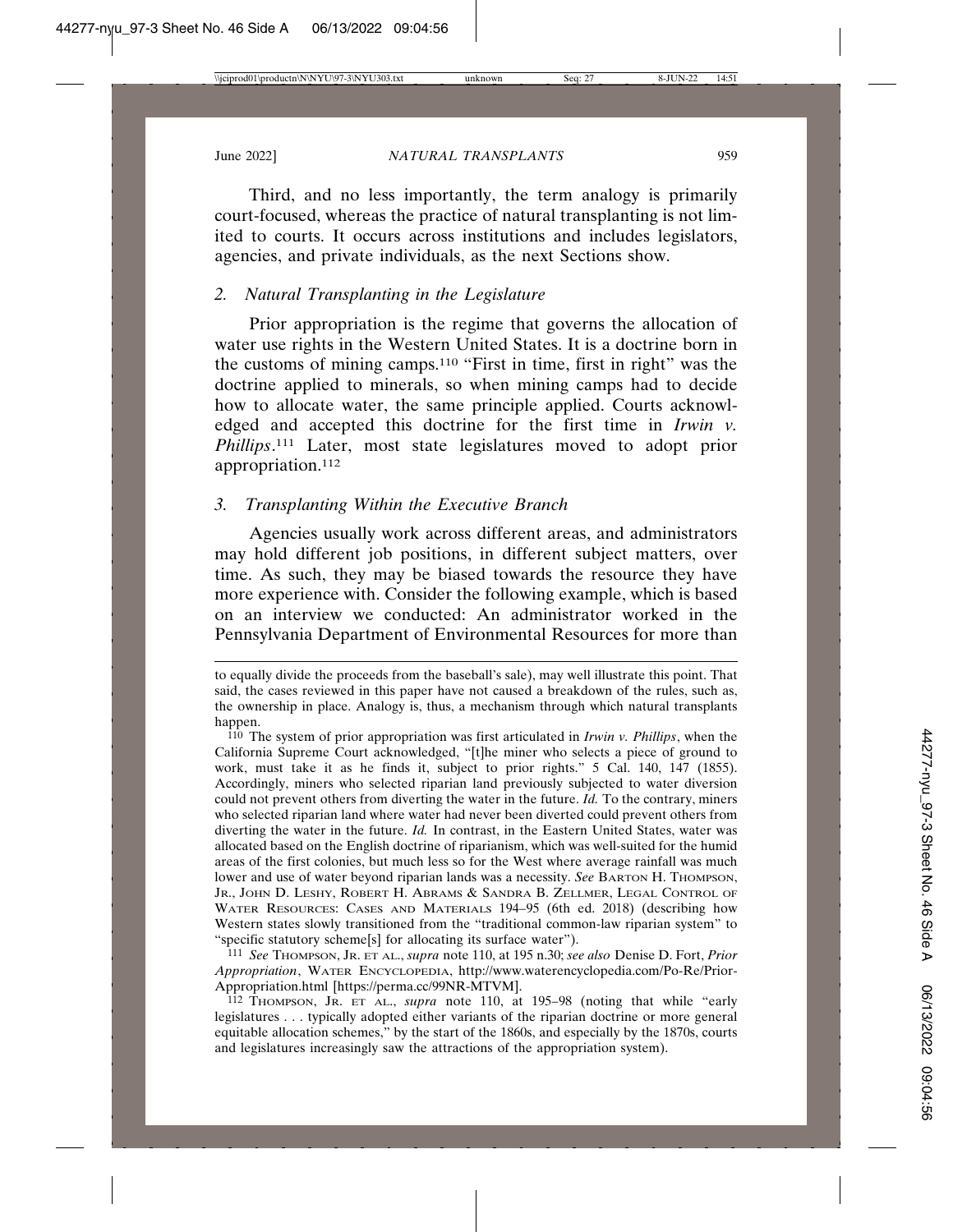a decade, first in the Bureau of Regulatory Council and then in the Bureau of Waste Management. In the first position, he worked on surface mining; in the second, in waste management.113 When tasked to deal with municipal and industrial non-hazardous waste, he borrowed ideas from surface mining and introduced them in the waste regulations.114 For example, the notice and participation requirements or the separation between permit and operating requirements were borrowed. Surface mining and waste have issues in common; for example, both require moving soil.115 However, his knowledge of surface mining regulations clearly played a role in his decision to transplant elements of the mining regime to waste regulations.116 Nonetheless, this was not a copy-and-paste situation; rather, content-specific subject matter was introduced. At times, the language of surface mining regulation, in issues like notice, could be used; in other matters, surface mining regulations provided the organizational framework that then was filled with content specific to waste. The result was a very clear waste regulation.<sup>117</sup>

Sometimes a natural transplant is the most viable option for administrators faced with legislative inaction. For example, when the Environmental Protection Agency had to regulate greenhouse gas emissions, the only toolkit available was the one offered by the Clean Air Act.118 This statute did not originally envision the regulation of carbon dioxide or methane. Instead, the Clean Air Act was passed to regulate conventional pollutants, even if the statute's words are ambiguous.119 The Environmental Protection Agency could not use

118 *See* Massachusetts v. EPA, 549 U.S. 497, 512–13, 532 (2007) (holding that the Clean Air Act requires the EPA to regulate greenhouse gas emissions even though drafters of the statute might not have anticipated it would be used for that purpose).

119 *See* 42 U.S.C. § 7401 (stating that one purpose of the statute was to generally "promote the public health and welfare" in response to urban and industrial developments, as well as increased use of cars). The Clean Air Act was enacted to deal with the rampant air pollution the United States suffered in the mid-twentieth century. *See* JAMES SALZMAN & BARTON H. THOMPSON, ENVIRONMENTAL LAW AND POLICY 111–13 (4th ed. 2014) (suggesting that Congress initially intended for the Clean Air Act to regulate pollutants that pose health risks, such as smog, nitrogen oxides, volatile organic compounds, and other hazardous air contaminants, many of which were released into the air from urban centers). Greenhouse gases were not part of the initial pollutants the Clean Air Act was enacted to regulate. While the EPA had denied that the Clean Air Act covered greenhouse gases, the Supreme Court allowed their regulation under the Clean Air Act in *Massachusetts v. EPA*, in what has been described as a "watershed moment." Mark C. Bond, *Can and Should Greenhouse Gases Be Regulated as Hazardous Air Pollutants Under*

<sup>113</sup> Video Conference Interview with John Dernbach, Professor, Widener Univ. Commonwealth L. Sch. (May 2021).

<sup>114</sup> *Id.*

<sup>115</sup> *See, e.g.*, 25 PA. CODE §§ 86.134(4), 271.3(c), 299.160(a) (2021).

<sup>116</sup> Video Conference Interview with John Dernbach, *supra* note 113.

<sup>117</sup> *Id.*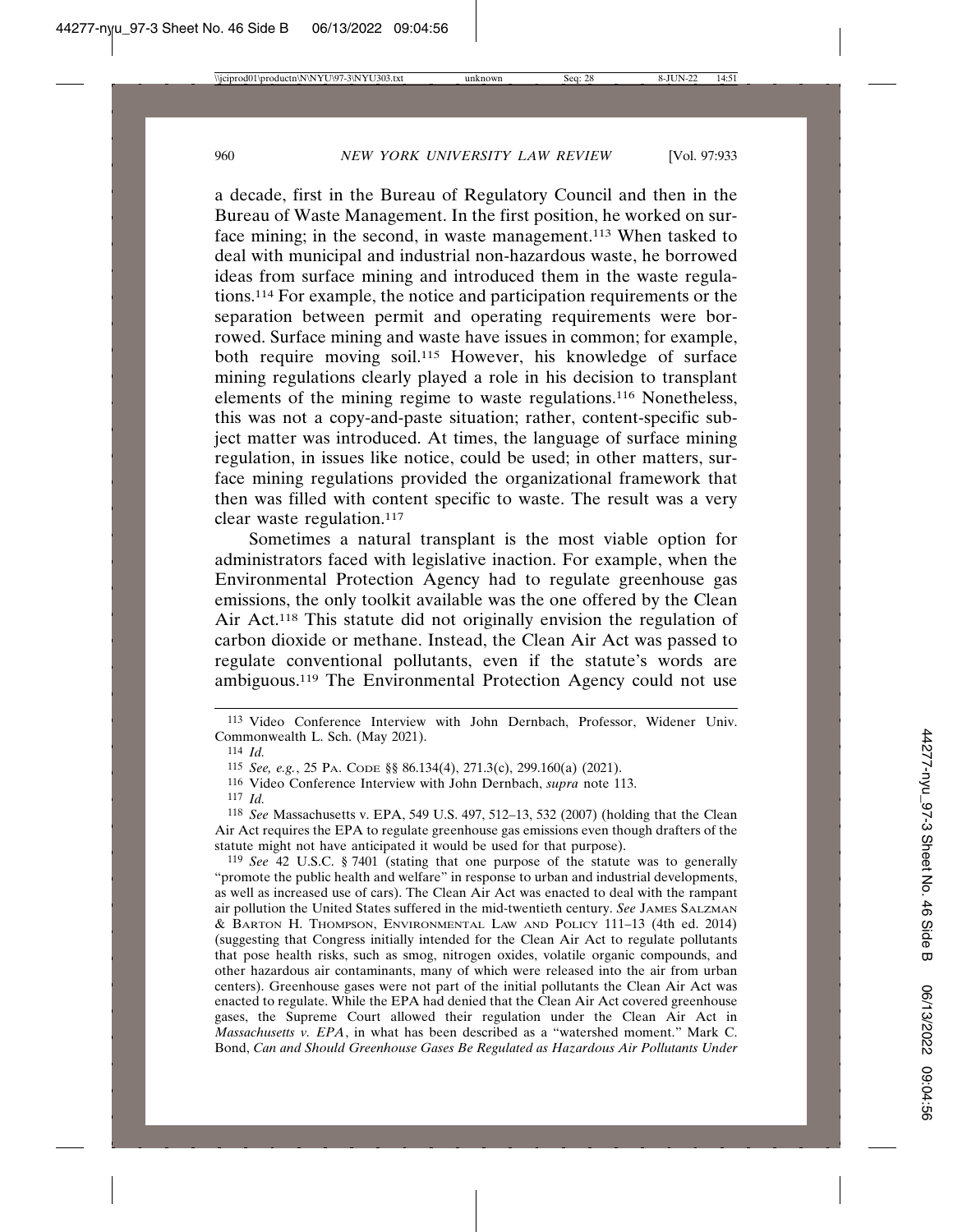tools such as a carbon tax or cap-and-trade,120 the gold standard for greenhouse gases, due to congressional inaction. Instead, the Agency had to use the Clean Air Act,<sup>121</sup> despite the fact that it did not originally conceive of greenhouse gases as pollutants.

There are numerous differences between greenhouse gases and conventional pollutants, which poses a challenge for the EPA because the tools available under the Clean Air Act were not optimized to deal with greenhouse gases.122 While the EPA had to use the same regulatory apparatus to deal with greenhouse gases, modifications were necessary. Conventional pollutants, for one, are local, while carbon dioxide is global. Another difference is the level of emissions for each of these pollutants. In 2011, for example, the EPA promulgated the Light-Duty Vehicle Rule regulating fuel efficiency and greenhouse gas standards for mobile sources.123 By regulating greenhouse gases as pollutants, the regulation of stationary sources under the Clean Air Act was triggered.124 The Clean Air Act required "major" stationary sources to be regulated.<sup>125</sup> However, the caliber of "major" was measured based on conventional pollutants and thus applied to facilities emitting 100 or 250 tons per year, much lower than the amount of greenhouse gases normally emitted.126 The EPA had to adapt and tailor the requirements for stationary sources to greenhouse gases to 100,000 tons per year.127

*Clean Air Act Sec. 112?*, 28 ENV'T CLAIMS J. 18, 19 (2016). The words in a statute are given by the legislature and carry a heavy weight. *See* LEVI, *supra* note 109, at 54 (noting how statutory silence on certain issues is sometimes interpreted as an intentional move by a legislature). However, there are many reasons why a legislature might purposefully leave a statute ambiguous, such as high pressure to pass the bill or inability to foresee every case in which the statute will need to be applied. Such ambiguity is why the intent behind the statute is of equal importance as the words. Reasoning by analogy can expand the legislature's intent and apply a statute to a specific fact pattern.

120 The House of Representatives approved the American Clean Energy and Security Act of 2009, which would have established an economy-wide cap-and-trade system, but the Senate did not. Jody Freeman & David B. Spence, *Old Statutes, New Problems*, 163 U. PA. L. REV. 1, 20–21 (2014).

121 *Id.*

122 Bond, *supra* note 119, at 28–30 (discussing various shortcomings of the Clean Air Act as a tool for regulating greenhouse gases).

123 Prevention of Significant Deterioration and Title V Greenhouse Gas Tailoring Rule, 75 Fed. Reg. 31,514, 31,516 (June 3, 2010).

126 *Id.* at 31,516.

<sup>124</sup> *Id.*

<sup>125</sup> *Id.* at 31,520.

<sup>127</sup> *Id.*; *see also Clean Air Act Permitting for Greenhouse Gases*, U.S. ENV'T PROT. AGENCY, https://www.epa.gov/nsr/clean-air-act-permitting-greenhouse-gases [https:// perma.cc/9YVT-5HJB].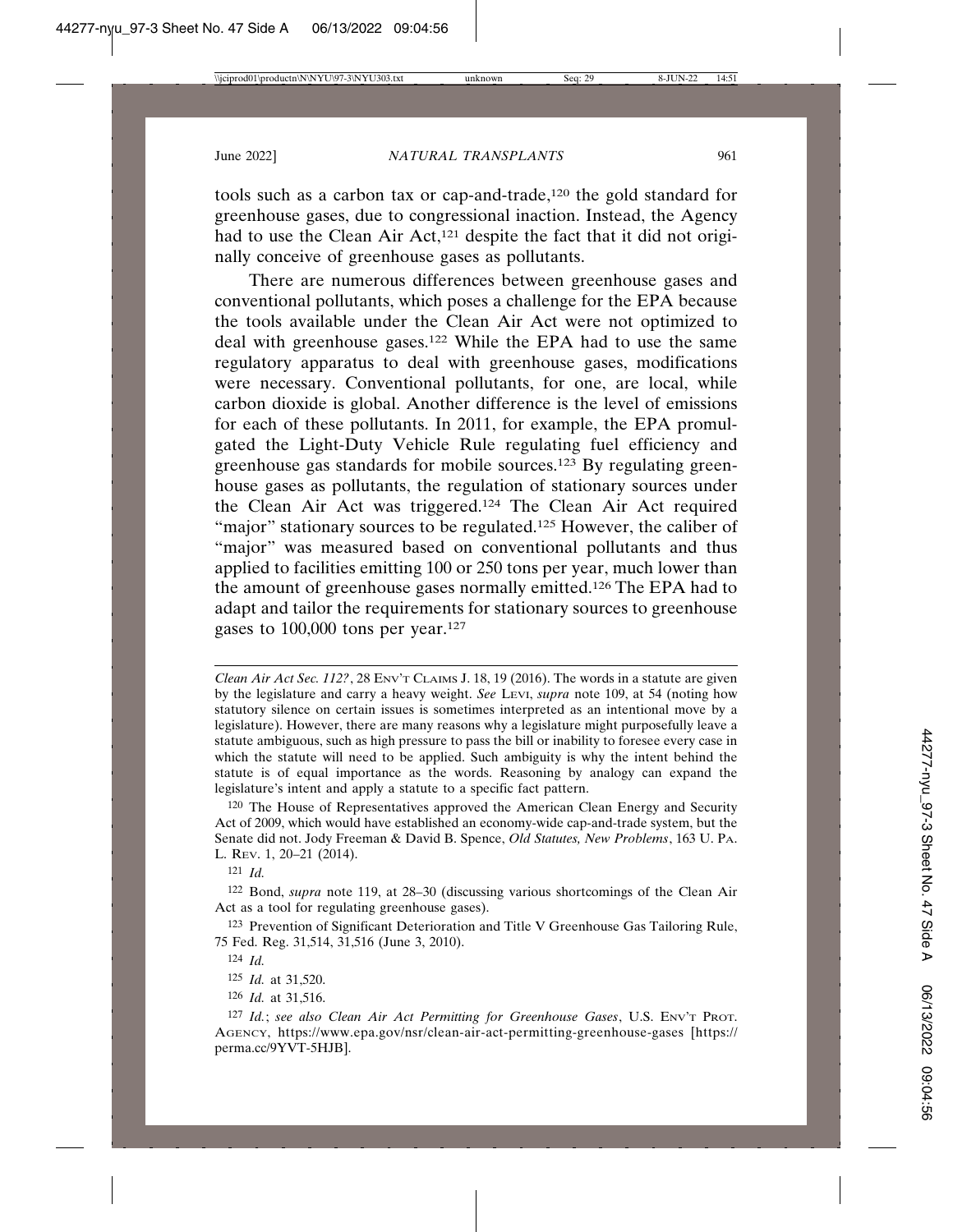Federal agencies have to cope with similar challenges in the face of congressional inaction when regulating emerging energy markets<sup>128</sup> and many non-environmental matters.129 Misfits continue to appear as Congress is unable to amend obsolete statutes,<sup>130</sup> and the need to respond to new areas that require regulation is satisfied thanks to transplants, as discussed below.

## *4. Private Parties' Transplants*

Oil and gas leasing brokered by landmen has a long history in the United States.131 "Leasing" in this context refers to the practice of acquiring rights to access the resource (oil and gas) through a particular plot of land and to harvest the resource. As the case study below on wind shows, when the wind energy industry started to develop, more recently, it similarly needed to access and exploit resources (in this case, wind) on private lands. It thus relied on the same familiar leasing mechanism from oil and gas. Both underground oil and aboveground wind belong by default to the landowner.132 Both resources need to be pooled, so private parties need to agree to contracts with developers. Hence, it is natural that oil and gas leases have served as a model.133 Contracting for land-access and wind rights is largely based on oil and gas contracting practices. Thus, much like courts and administrative agencies, private parties also employ internal transplanting techniques in their contractual relationships.134

130 *See id.* at 18 (enumerating examples of statutes in need of "makeovers").

131 Gary Libecap's work on contracting among landowners toward control of oil and gas reserves serves as an illustrative example of this strand of literature. GARY D. LIBECAP, CONTRACTING FOR PROPERTY RIGHTS 97–98 (1989) (explaining how private agreements help avoid common pool losses from competitive oil extraction).

132 *See* Lifshitz, *The Geometry of Property*, *supra* note 5, at 502 (stating that management decisions on wind resources are made according to real-property divisions).

133 *See, e.g.*, David G. Runnels & Bonnie Rubey McMurtry, *How Wind, Oil and Gas Leases Differ*, TEX. LAWYER (Mar. 18, 2013), https://www.kslaw.com/attachments/000/004/ 750/original/3-18-13\_Runnels.pdf [https://perma.cc/5UHD-BLV4] (finding that many landowners today seek to sever their wind rights from their surface rights and thereby sell them off, similar to how they might sever and sell their rights to underground resources like minerals).

134 For a similar argument discussing the shifting of doctrines from one area of contract to another and the process by which such shifting occurs, see Tal Kastner & Ethan J. Leib, *Contract Creep*, 107 GEO. L.J. 1277, 1279 (2019) (arguing that although contract law doctrines often develop to deal with certain types of transactions, legal ideas from one transactional context often bleed into others). Under the framework offered here, this kind of doctrinal creep could be conceptualized as an internal-type transplant.

<sup>128</sup> *See* Freeman & Spence, *supra* note 120, at 43 (describing how the Federal Energy Regulatory Commission has regulated emerging energy markets against the backdrop of the Federal Power Act).

<sup>129</sup> *See id.* at 5–6 (discussing generally how agencies often have to adapt to changing realities in the face of congressional inaction and older statutes).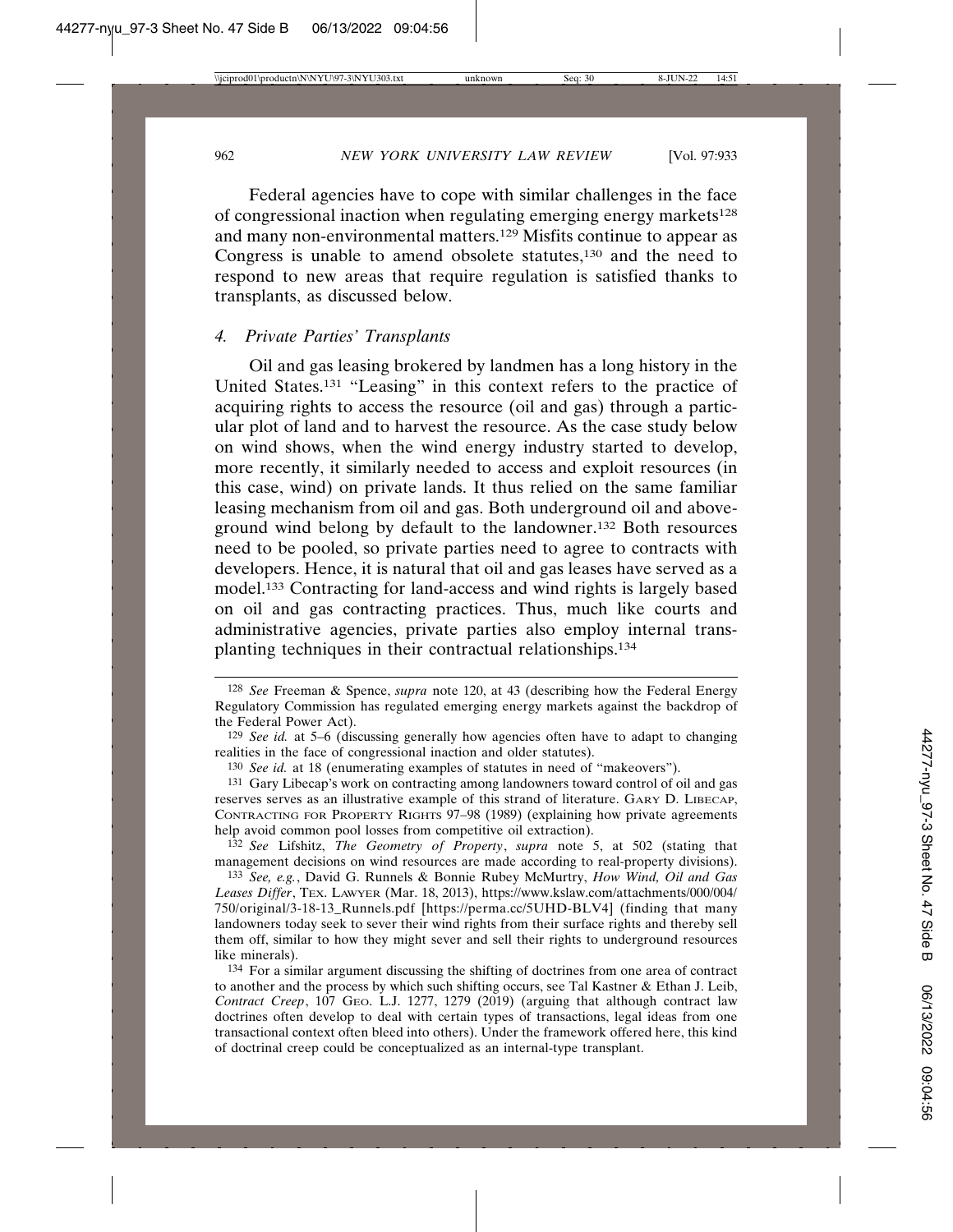As mentioned above, lawyers often work in a portfolio of somewhat adjacent areas. For example, a lawyer may cover several natural resources in his practice. Borrowing from one of them to deal with a new issue in a different case or client is natural, as we have explained under the heuristic of availability. Private attorneys may bring analogies before courts, but this Section refers to transplants in the private sphere, specifically, transplants in contracts.135 Referring to a wellknown contract form or clause may offer a focal point and may shorten negotiation time. Moreover, in a contract, both parties must agree to the borrowing of a clause. As such, one may expect such borrowing to be socially beneficial and enhance the positions of both parties. However, there are situations where parties may not be on equal footing, and, as such, the legal transplant may be beneficial only to one party.136

## *D. The Risks of Natural Transplants*

Legal transplants are not always successful. Two jurisdictions are never identical. The economic, political, and social characteristics of a jurisdiction can influence the operation of the regulation. Accordingly, a successful law in country *A* may fail in country *B*. 137 As noted above, legal transplants are not so different from organ transplants, where the organ can be rejected in the short or in the long term.<sup>138</sup> Many critiques of legal transplants are rooted in the transplanting of legal institutions from developed to underdeveloped countries, imposed or not, because the receiving country does not have the same characteristics as the country where the legal institution originated, and the effects may be detrimental for the importer. Natural transplants do not face the same challenges because they are internal to a jurisdiction, so the socioeconomic and political context is constant; at most, there may be differences in the industry players and stake-

<sup>135</sup> *Id.* (explaining that contract regimes developed to deal with certain types of transactions might have broad applicability to other types of contractual relationships).

<sup>136</sup> For such an example in the natural resource context, see Brian Steinocher, *Regulate or Be Regulated: Why Professional Landmen Should Be Proactive in Protecting the Integrity of Their Occupations*, 4 TEX. A&M J. PROP. L. 383, 388–92 (2018) (underscoring how landowners who negotiate leases with energy companies are often at an informational disadvantage or inferior bargaining position).

<sup>137</sup> As an example, Spain adopted Germany's feed-in tariff policy to promote solar power. However, the rates required to promote solar in rainy Germany turned out to be far too high for sunny Spain. The result was gross overspending by the government, which, in turn, eroded public support for the policy. Felix Mormann, *Enhancing the Investor Appeal of Renewable Energy*, 42 ENV'T L. 681, 729 (2012).

<sup>138</sup> *See Transplant Rejection*, MEDLINEPLUS, https://medlineplus.gov/ency/article/ 000815.htm [https://perma.cc/4PDY-LPQN] (stating that organ transplant rejections can occur over a period of weeks, months, or even years).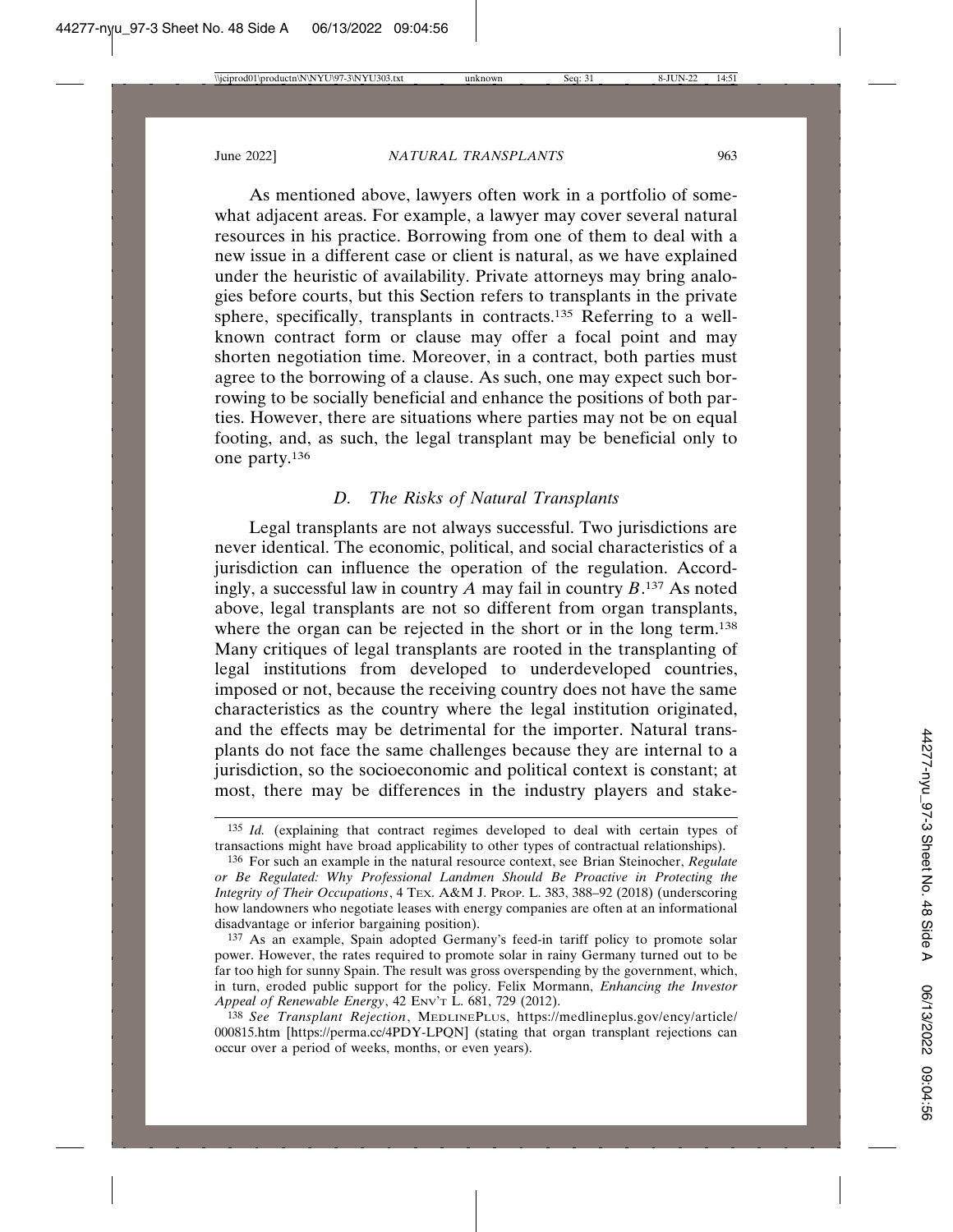holders. We can imagine one resource being controlled by a few big international firms, while another is allocated to small businesses in a state.

The material differences in the context of natural transplants that may affect the transplant's success are the natural characteristics of the resource. There are differences between oil, water, and wind, and yet courts and regulators, at least in some cases, treat them the same.<sup>139</sup> If our transplant decisions ignore the scientific differences between resources, the consequences of importing a legal doctrine or practice can be negative.

As stated in the previous Section, the exploitation of wind rights followed the oil and gas model on private lands. Wind leases were modeled after oil and gas leases. This transplant may have impaired the development of wind rights. As will be explained below, extracting energy from the wind (for the purpose of producing electricity) has significant impacts on neighboring users. A neighbor located downwind of a turbine will receive a depleted wind-stream. This could cause conflicts among neighbors over the use of the airstream, and such conflicts have indeed arisen in a few instances.<sup>140</sup> The effects of wind energy extraction, however, are not limited to neighborly conflicts, but rather extend to the broader environment. The introduction of wind energy to an area has been shown to cause changes in temper $atures<sup>141</sup>$  as well as levels of precipitation<sup>142</sup> and even changes in climate.143 Altering the wind can also affect local ambient pollution

<sup>139</sup> *See infra* Section III.A.

<sup>140</sup> See *infra* Section III.B for a full discussion of the instances in which conflicts over the use of wind resources arose, and other practices that signal concern over the potential conflicts that can result from the wind wakes.

<sup>141</sup> *See* Liming Zhou, Yuhong Tian, Somnath Baidya Roy, Chris Thorncroft, Lance F. Bosart & Yuanlong Hu, *Impacts of Wind Farms on Land Surface Temperature*, 2 NATURE CLIMATE CHANGE 539, 539 (2012) (finding a warming trend near wind farms); Somnath Baidya Roy & Justin J. Traiteur, *Impacts of Wind Farms on Surface Air Temperatures*, 107 PROC. NAT'L ACAD. SCI. 17899, 17899 (2010) (showing a warming effect at night and a cooling effect during the day near wind farms); David Biello, *How Wind Turbines Affect Your (Very) Local Weather*, SCI. AM. (Oct. 4, 2010), https://www.scientificamerican.com/ article.cfm?id=how-wind-turbines-affect-temperature [https://perma.cc/DG9Z-BS5Y] (describing the impact that wind farms can have on regional or local temperatures).

<sup>142</sup> *See* B.H. Fiedler & M.S. Bukovsky, *The Effect of a Giant Wind Farm on Precipitation in a Regional Climate Model*, 6 ENV'T RSCH. LETTERS 1, 3 (2011) (finding a "statistically significant 1.0% enhancement of precipitation in a multi-state area surrounding . . . the wind farm").

<sup>143</sup> *See* Daniel B. Kirk-Davidoff & David W. Keith, *On the Climate Impact of Surface Roughness Anomalies*, 65 J. ATMOSPHERIC SCIS. 2215 (2008) (describing the various ways that modifications to the earth's surface features can effect wind currents and, in turn, impact the climate); D.B. Barrie & D.B. Kirk-Davidoff, *Weather Response to a Large Wind Turbine Array*, 10 ATMOSPHERIC CHEM. PHYSICS 769 (2010) (discussing the effects of wind farms on climate); L.M. Miller, F. Gans & A. Kleidon, *Estimating Maximum Global Land*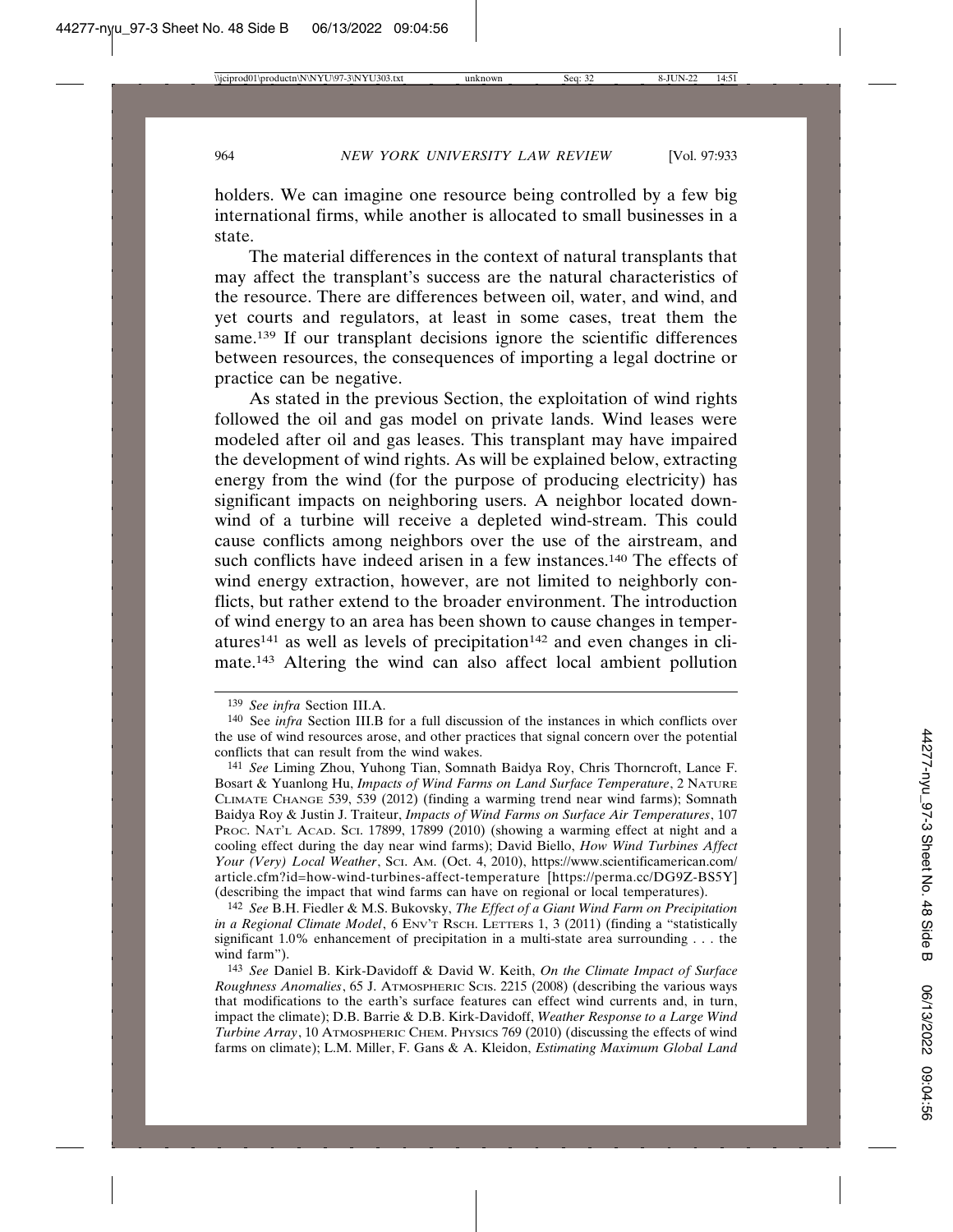levels<sup>144</sup> and seed pollination<sup>145</sup> and has been suggested to influence radar systems.146 Importantly for our purposes, applying oil and gas leasing practices in the emerging wind context has only exacerbated the problem, as the leases do not tend to account for these area-wide impacts.<sup>147</sup> In addition, the severance practices<sup>148</sup> which are typical of oil and gas proved to be unsuccessful in the context of wind.149 This phenomenon is not exclusive to private parties. It can occur whenever a court, a legislature, or an agency imports a regulation from a different resource if those institutions ignore the differences between resources.

But there is also cause for optimism. Sometimes regulators are able to incorporate a regulatory framework from another resource but infuse it with the particularities of the resource it is being applied to. This is what happened in Pennsylvania when municipal waste regulations imported the framework from surface mining but adapted it.150

144 *See, e.g.*, Jonathan Remy Nash & Richard L. Revesz, *Markets and Geography: Designing Marketable Permit Schemes to Control Local and Regional Pollutants*, 28 ECOLOGY L.Q. 569, 601 (2001) [hereinafter Nash & Revesz, *Markets and Geography*] ("Winds that carry chemicals great distances and mix atmospheric components can significantly augment the rate of ozone production.").

145 *See* JAMES D. MAUSETH, BOTANY: AN INTRODUCTION TO PLANT BIOLOGY 208–11 (2008) (noting that wind aids plants in dispersal and reproduction).

146 *See* Felix A. Losco & Thomas F. Collick, *When Wind, Wind Turbines, and Radar Mix—A Case Study*, 68 A.F. L. REV. 235 (2012) (evaluating how wind turbines can interfere with the functioning of air radar systems).

147 *See* Yael R. Lifshitz, *Rethinking Original Ownership*, 66 U. TORONTO L.J. 513, 545–47 (2016) [hereinafter Lifshitz, *Rethinking Original Ownership*] (finding that landowners assert an exclusive position over the wind when it blows over their land, decide themselves if and how wind gets harvested, and do not necessarily account for the other widespread ramifications that these leases have on others).

148 "Severance" in this context refers to the splitting of the mineral estate from the surface estate. In most U.S. states oil and gas are severable from the land title, meaning that the owner of the land does not necessarily own the right to the oil and gas under it. *See* JOSEPH P. TOMAIN & RICHARD D. CUDAHY, ENERGY LAW IN A NUTSHELL 224 (2d ed., Thomson Reuters 2011).

149 *See* Runnels & McMurtry, *supra* note 133 (highlighting that many states have come to recognize that in the context of wind leases, the surface owner must generally be more involved with the lessee than they would in the context of, for example, a mineral lease, since in the wind context it is harder for the lessee to conduct their business entirely independent from the landowner).

150 Video Conference Interview with John Dernbach, *supra* note 113.

*Surface Wind Power Extractability and Associated Climatic Consequences*, EARTH SYS. DYNAMICS, Feb.–June 2011, at 1 ("Inevitably, this [huge scale] removal of wind power from the Earth system must result in climatic impacts."); Mark Z. Jacobson, Cristina L. Archer & Willett Kempton, *Taming Hurricanes with Arrays of Offshore Wind Turbines*, 4 NATURE CLIMATE CHANGE 195 (2014) (finding that offshore wind turbines can mitigate hurricane damage to coastal cities and states).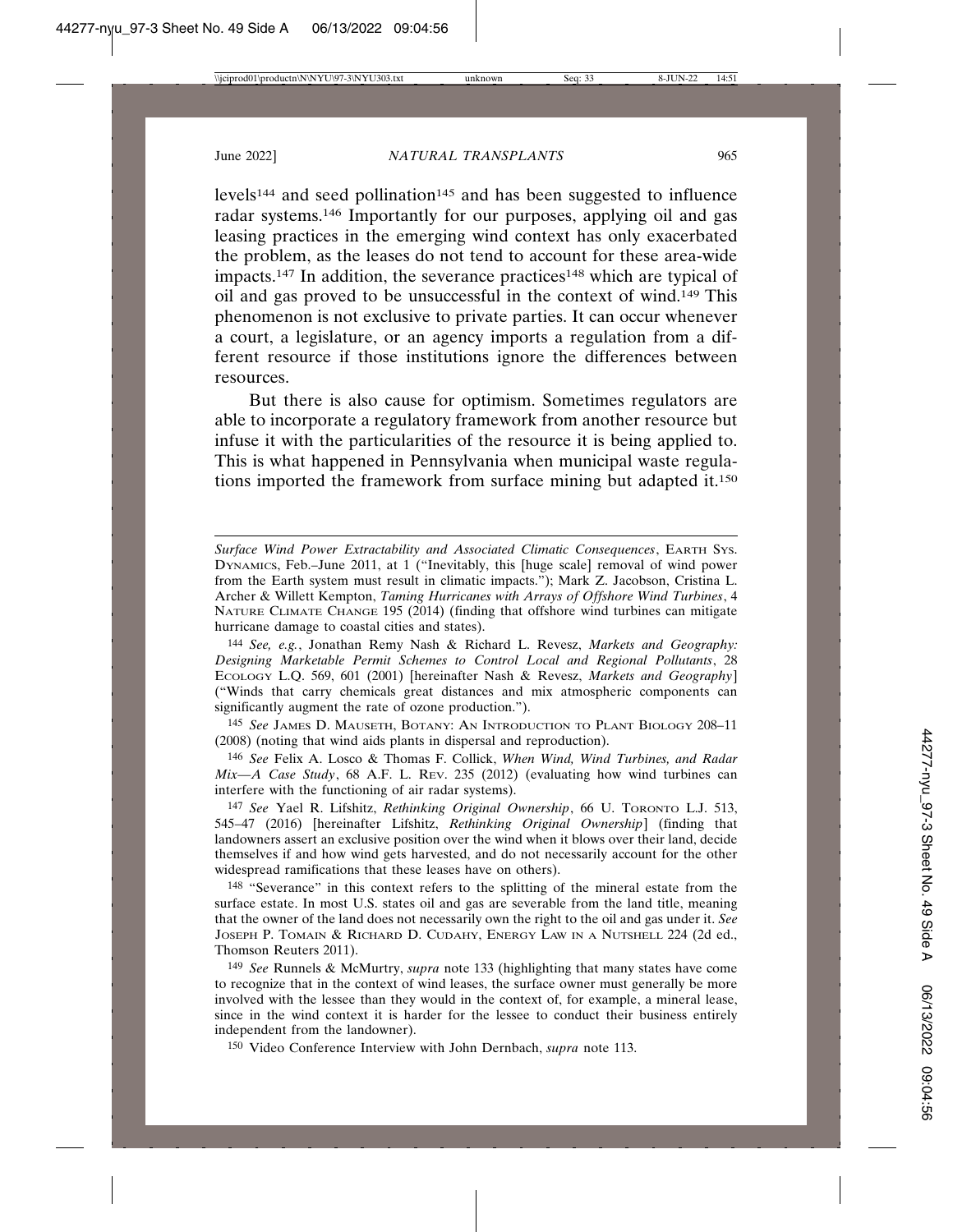In fact, copying is often the source of innovation.<sup>151</sup> For instance, Johannes Gutenberg introduced moveable type printing by building on traditional presses at the time and woodblock printing.152 Similarly, adopting regulations from other resources can save upfront costs while still allowing for adaptation.

#### III

#### HISTORICAL EXAMPLES OF NATURAL TRANSPLANTS

The application of oil and gas law doctrines to groundwater in Texas and the regulation of rights in wind energy illustrate the nature of internal, cross-subject legal transplants, based on saliency and heuristics of availability.

Cross-subject borrowing can occur between jurisdictions, although the case studies will focus on intrajurisdictional transplants: water law borrowing from oil and gas, and water law or mineral law influencing wind and solar energy regulations. Taken together, these examples illustrate how a jurisdiction could, in a sense, copy itself.

## *A. Water and Oil Do Mix in Texas*

(Ground)water and oil do not mix, except in Texas, where the doctrines and rules governing one of these resources are often transplanted to govern the other. Water and oil do share a few commonalities. First, water and oil may be found underground. Second, both are fugitive resources because there is some movement of them underground.153 Third, while for a long time oil was perceived as the most important resource for economic prosperity, climate change has changed the outlook. Now, the consensus is to move away from oil. At the same time, water scarcity is more acute than ever, and water has become the new oil, attracting governments and deep-pocket companies to compete for access to the resource.154 However, the differences

<sup>151</sup> *See* JOHNSON, *supra* note 21 (theorizing that innovation does not necessarily come from developing new technologies and ideas purely from scratch but from modifying old ones or incorporating ideas from other domains into new contexts).

<sup>152</sup> *The Incunable Era: The Gutenberg Press*, OR. STATE UNIV. LIBRS.: SPECIAL COLLECTIONS & ARCHIVES RSCH. CTR., https://scarc.library.oregonstate.edu/omeka/ exhibits/show/mcdonald/incunabula/gutenberg [https://perma.cc/H5JU-5SP4].

<sup>153</sup> Westmoreland & Cambria Nat. Gas Co. v. Dewitt, 130 Pa. 235, 249 (1889) ("Water and oil, and still more strongly gas, may be classed by themselves, if the analogy be not too fanciful, as minerals *ferae naturae*. In common with animals, and unlike other minerals, they have the power and the tendency to escape without the volition of the owner.").

<sup>154</sup> *See, e.g.*, Julian Brookes, *Why Water Is the New Oil*, ROLLING STONE (July 7, 2011, 11:20 AM), https://www.rollingstone.com/politics/politics-news/why-water-is-the-new-oil-198747 [https://perma.cc/642G-D9EU] ("As oil was in the 20th century – the key resource, a focus of tension, even conflict – so water will be of the 21st, as states, countries, and industries compete over the ever-more-precious resource.").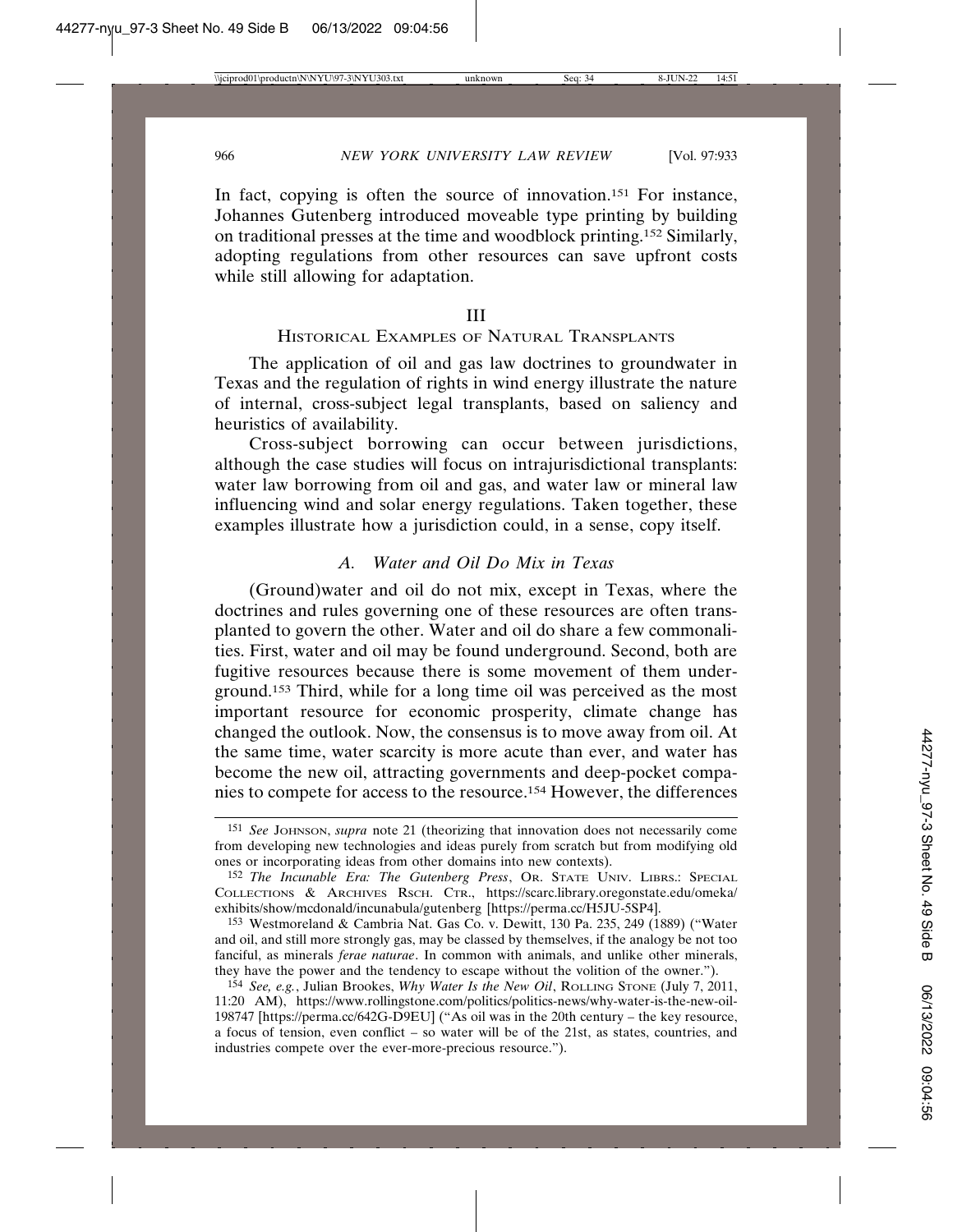are important too, and they suggest that groundwater and oil allocation should perhaps follow different rules. First, oil reservoirs are nonrenewable and groundwater can be renewable. But replenishment of groundwater can be affected by overpumping. Overdraft occurs when recharge of groundwater from precipitation is smaller than groundwater withdrawals.<sup>155</sup> Overdraft has numerous negative consequences. It directly causes a depletion of the aquifer, contributing to groundwater contamination and requiring larger groundwater pumping costs and drilling of new or deeper wells.156 There are also indirect negative effects of groundwater overexploitation such as land subsidence, infrastructure damage, harm to groundwater-dependent ecosystems, and the economic losses from a more unreliable water supply.157 Second, and relatedly, groundwater systems have to be analyzed both dynamically over time (because there are lagged effects) and across a vast territory since the aquifers are connected to other resources.158

The Texas Supreme Court, starting in *Stephens County v. Mid-Kansas Oil & Gas Co.*, has applied the rule of capture from groundwater to oil, with references to the similarities between groundwater and oil.159 Also interesting for the purposes of this Article's analysis are the relatively recent transfers from oil and gas law to groundwater law regarding ownership in place of the resource and the accommodation doctrine.

In *Edwards Aquifer Authority v. Day*, the Texas Supreme Court adopted the rule of ownership-in-place for groundwater, following the oil and gas model in Texas.160 In the *Day* case, the court made a com-

160 369 S.W.3d 814, 831–32 (Tex. 2012). Texas, New Mexico, Colorado, and Kansas apply this approach closer to the *ad coelum* principle. JOHN S. LOWE, OIL AND GAS LAW IN A NUTSHELL 33–34 (6th ed. 2014). Other oil producing states, like California, Oklahoma, Louisiana, and Wyoming follow the non-ownership theory where the owner of the land has

<sup>155</sup> William M. Alley, Thomas E. Reilly & O. Lehn Franke, *Sustainability of Ground-Water Resources*, USGS, https://pubs.usgs.gov/circ/circ1186/html/intro.html [https:// perma.cc/BNX8-JJTA].

<sup>156</sup> Tara Moran, Janny Choy & Carolina Sanchez, *The Hidden Costs of Groundwater Overdraft*, WATER IN THE W., https://waterinthewest.stanford.edu/groundwater/overdraft/ [https://perma.cc/6KPC-G2U4].

 $157 \; I_d$ 

<sup>158</sup> *Id.*

<sup>159</sup> 254 S.W. 290, 292 (Tex. 1923) (noting how oil and gas located in the ground, like water, can flow between spaces or crevices, thereby raising questions about whether one only acquires ownership over the resource once it is extracted and brought to the surface). The potential for tragedy that the rule of capture brings for the exploitation of natural resources has been well documented. *See* Gary D. Libecap & Steven Wiggins, *Contractual Responses to the Common Pool: Prorationing of Crude Oil Production*, 74 AM. ECON. REV. 87, 88–89 (1984) (describing problems associated with the rule of capture, such as incentivizing over-drilling of oil); Anderson & Hill, *supra* note 79, at 492 (explaining that the rule of capture can lead to unequal distribution of resources and rent-collection when particularly skilled entrepreneurs race to obtain the resource, thereby boxing-out others).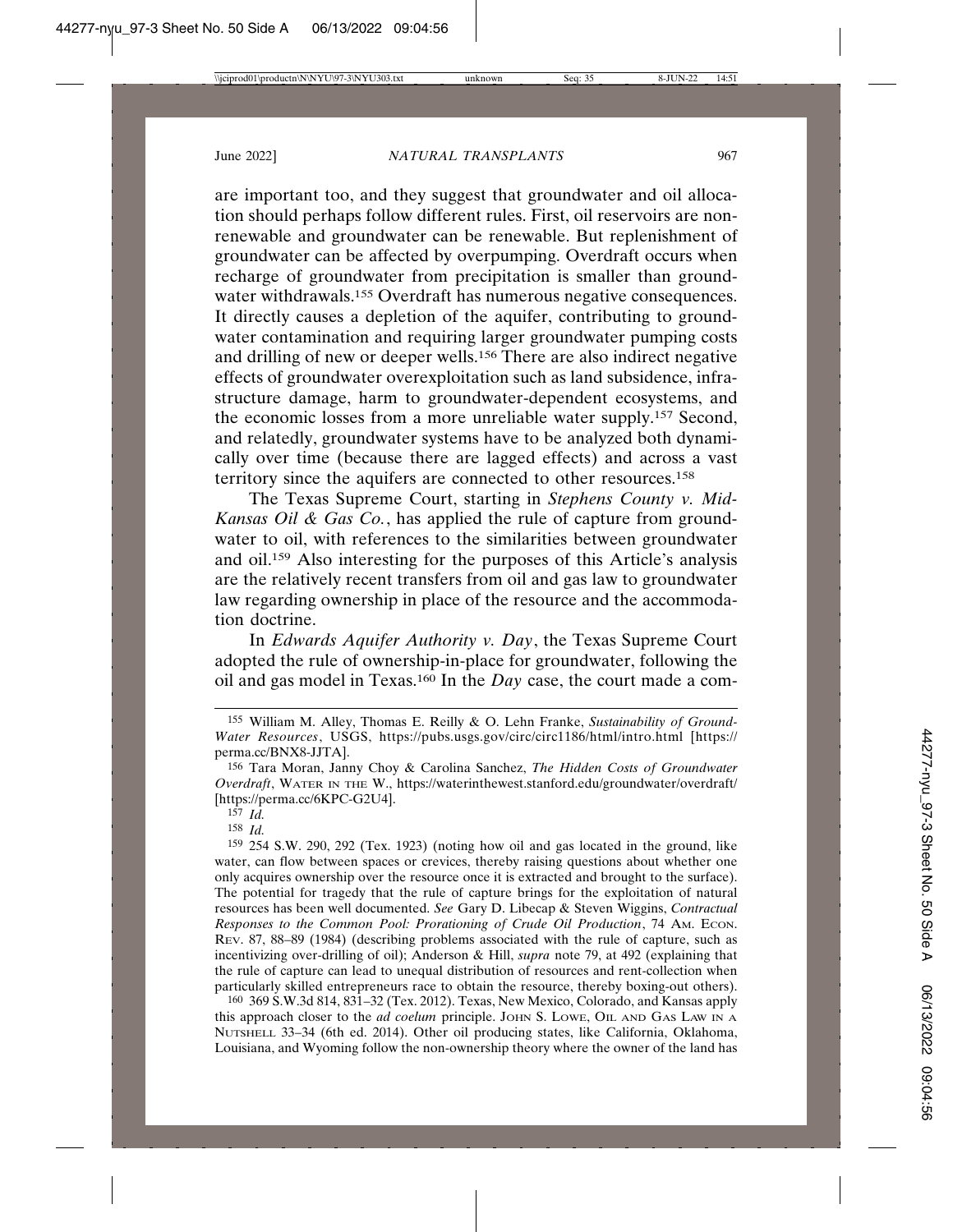parison between groundwater and oil because both are fugacious resources.161 According to the court, the differences between the two are the product of regulation and even that seemed to be converging.162 While the Edwards Aquifer Authority argued that the lack of correlative rights in groundwater implied that it could not be subject to ownership in place, the court considered that the authority granted to the Edwards Aquifer Authority by the legislature precisely established the equivalent of correlative rights in groundwater because the agency's purpose was to ensure that each landowner gets a fair share of groundwater.163

The Texas Supreme Court recognized the differences between the two resources and the ultimate goals of their regulation but ultimately adopted the same rule for both.164 Oil is a nonrenewable commodity used primarily for energy production.<sup>165</sup> In contrast, groundwater is renewable, and while it may be sold as a commodity, it has multiple uses from irrigation to recreation.166 Accordingly, "[g]roundwater regulation must take into account not only historical usage but future needs, including the relative importance of various uses, as well as concerns unrelated to use, such as environmental impacts and subsidence."167 However, the differences between water and oil were not relevant, according to the court. Instead, the court declared that the two resources "are governed by the same fundamental principle: each represents a shared resource that *must* be conserved under the Constitution."168

The court went further and declared both groundwater and oil are essential, albeit for different reasons: water for life and oil for modern production.169 The court focused on the commodity nature of both resources<sup>170</sup> as well as the high price of oil today and the foreseeable high price of water in the future.<sup>171</sup> It went on to conclude that

165 *Id.*

a "profit a prendre" right (meaning a right go to a piece of land and extract a product or resource from it) for the oil and gas beneath the surface estate but only acquires full ownership once they extract it. *Id.*

<sup>161</sup> *Day*, 369 S.W.3d at 829.

<sup>162</sup> *Id.* at 830.

<sup>163</sup> *Id.*

<sup>164</sup> *Id.* at 831 (holding that despite various differences between groundwater and oil, the fundamental approach to regulating the two resources is the same).

<sup>166</sup> *Id.*

<sup>167</sup> *Id.*

<sup>168</sup> *Id.*

<sup>169</sup> *Id.* at 831 ("Drinking water is essential for life, but fuel for heat and power, at least in this society, is also indispensable.").

<sup>170</sup> *Id.*

<sup>171</sup> *Id.*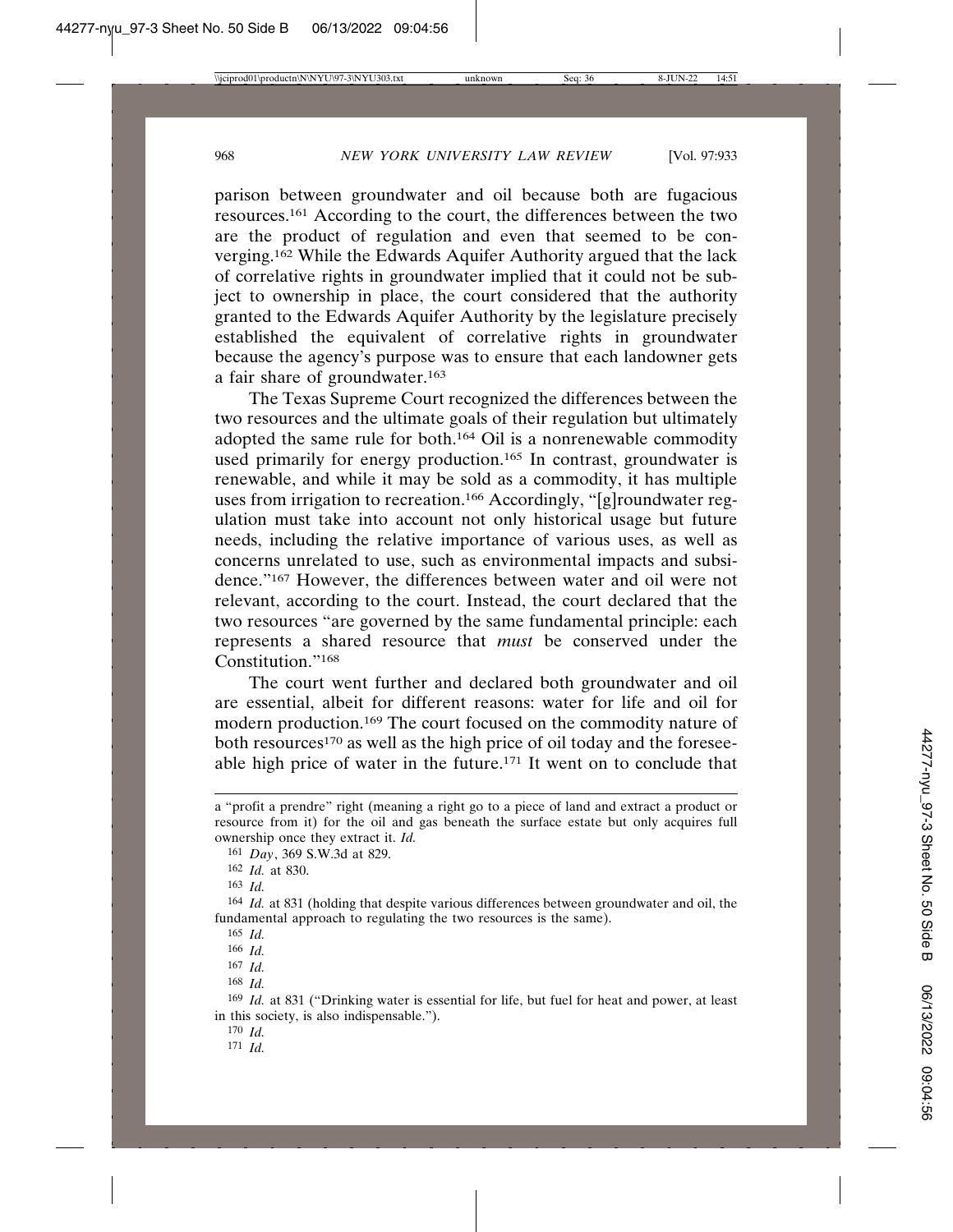groundwater, like oil and gas, is owned by the landowner in place and subject to the rule of capture, following the oil case *Texas Co. v. Daugherty*. 172 The basis for this transplant rests on shaky grounds. The court ignored the role of climate change in its future prices prediction: While water will be more scarce and thus more valuable, climate change mitigation may make oil inexpensive by suppressing demand. Furthermore, the commodification of water is a controversial issue that some legislatures are trying to avoid.173

Four years later, the Texas Supreme Court continued its comparison between water and oil and gas by extending the accommodation doctrine from oil and gas to groundwater.174 In *Coyote Lake Ranch, LLC v. City of Lubbock*, 175 the groundwater state and the surface state were separated, very much like in groundwater ranching.176 The city of Lubbock had bought the groundwater rights from the owners of Coyote Lake Ranch in the midst of a drought in 1953.177 The issue at stake was the use of the surface area by the city. The deed provided that the city has "the rights to use all that part of [the Ranch] necessary or incidental to the taking[,] production, treating[,] transmission[,] and delivery of . . . water."178 But the Texas Supreme Court considered that the accommodation doctrine should be applied to groundwater. The accommodation doctrine was established for oil and gas in 1971 to regulate the conflicts between the surface estate and the severed oil estate. The Texas Supreme Court cited oil and gas decisions to state the tenets of the accommodation doctrine:

[T]he surface owner must prove that (1) the groundwater owner's use of the surface completely precludes or substantially impairs the existing use, (2) the surface owner has no available, reasonable alternative to continue the existing use, and (3) given the particular circumstances, the groundwater owner has available reasonable, customary, and industry-accepted methods to access and produce

<sup>172</sup> *Id.* at 831–32 (quoting Elliff v. Texon Drilling Co., 146 Tex. 575, 580 (1948)); *see also id.* at 828 (noting that *Stephens County* established that ownership in place of oil and gas was not incompatible with the rule of capture).

<sup>173</sup> *See generally* S.B. B, 73d Gen. Assemb., 2d Reg. Sess. (Colo. 2022), https:// leg.colorado.gov/sites/default/files/images/committees/2017/22-0179\_bill\_b.pdf [https:// perma.cc/AW5Q-PABC].

<sup>174</sup> The accommodation doctrine for oil and gas was first established in *Getty Oil Co. v. Jones*, 470 S.W.2d 618, 623 (Tex. 1971).

<sup>175</sup> 498 S.W.3d 53 (Tex. 2016).

<sup>176</sup> *See* Vanessa Casado Pérez, *Liquid Business*, 47 FLA. St. U. L. REV. 201, 226 (2020) (describing groundwater ranching).

<sup>177</sup> *Coyote Lake Ranch*, 498 S.W.3d at 55–56.

<sup>178</sup> *Id.* at 56.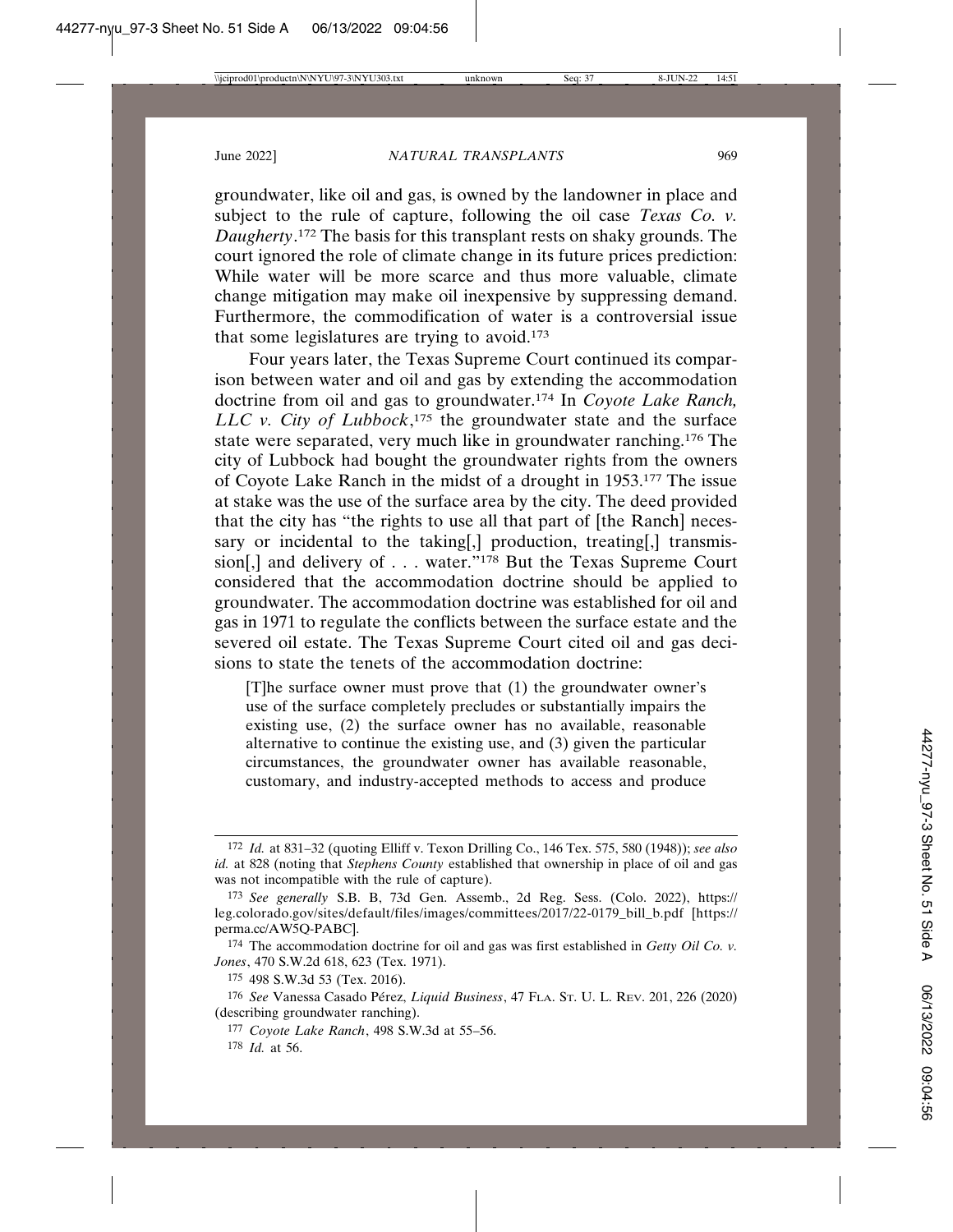the water and allow continuation of the surface owner's existing use.179

The court analyzed the similarities and differences between groundwater and oil and gas. Both "exist in subterranean reservoirs in which they are fugacious" and are subject to the rule of capture.<sup>180</sup> Both severed estates, groundwater and mineral, have the right to use the surface.181 These similarities prompted the Texas Supreme Court to transfer the oil and gas doctrine of ownership in place to water.182 The court considered that there was no reason not to do the same here, suggesting a certain path dependency.<sup>183</sup> The court also stated that "[c]ommon law rules governing mineral and groundwater estates are not merely similar; they are drawn from each other or from the same source."<sup>184</sup> Even though the court recognized some differences between the resources, mainly that water is a renewable and lifesustaining resource and oil is nonrenewable and used for energy and manufacturing, it was "reluctant to search for a new approach to resolving disputes over a severed estate's implied right to reasonable use of the surface when a proven rule [wa]s at hand."185 Commentators disagree with the court's view and consider the natural and legal differences between groundwater and oil to be dispositive,<sup>186</sup> suggesting that common law should give way to newer groundwater management rules today given the better scientific understanding of groundwater.187

The city wanted the court to apply a reasonable standard but, according to the court, the municipality did not explain how such a standard would differ from the accommodation doctrine.188 The city

<sup>179</sup> *Id.* at 64–65 (citing Merriman v. XTO Energy, Inc., 407 S.W.3d 244, 249 (Tex. 2013)). 180 *Id.* at 63.

<sup>181</sup> *Id.*

<sup>182</sup> *Id.*

<sup>183</sup> The city of Lubbock considered the application of the accommodation doctrine "momentous." *Id.* at 64.

<sup>184</sup> *Id.*

<sup>185</sup> *Id.*

<sup>186</sup> *See, e.g.*, Elizabeth A. Reichenberger, *Another Attempt to Mix Oil, Gas, and Water: An Analysis of the Texas Supreme Court's Decision to Apply the Accommodation Doctrine to Groundwater [*Coyote Lake Ranch, LLC v. City of Lubbock*, 498 S.W.3d 53 (Tex. 2016)]*, 57 WASHBURN L.J. 367, 387–88 (2018) (commenting on the fact that property rules for oil and water are different because oil is subject to a single regime during its cycle while water has separate regimes for surface and groundwater, even though these two are connected).

<sup>187</sup> *See id.* at 387 (discussing potential new rules). For a discussion of groundwater exceptionalism and the disconnect between science and law, see generally Christine A. Klein, *Groundwater Exceptionalism: The Disconnect Between Law and Science*, 71 EMORY L.J. 487 (2022).

<sup>188</sup> *Coyote Lake Ranch*, 498 S.W.3d at 64.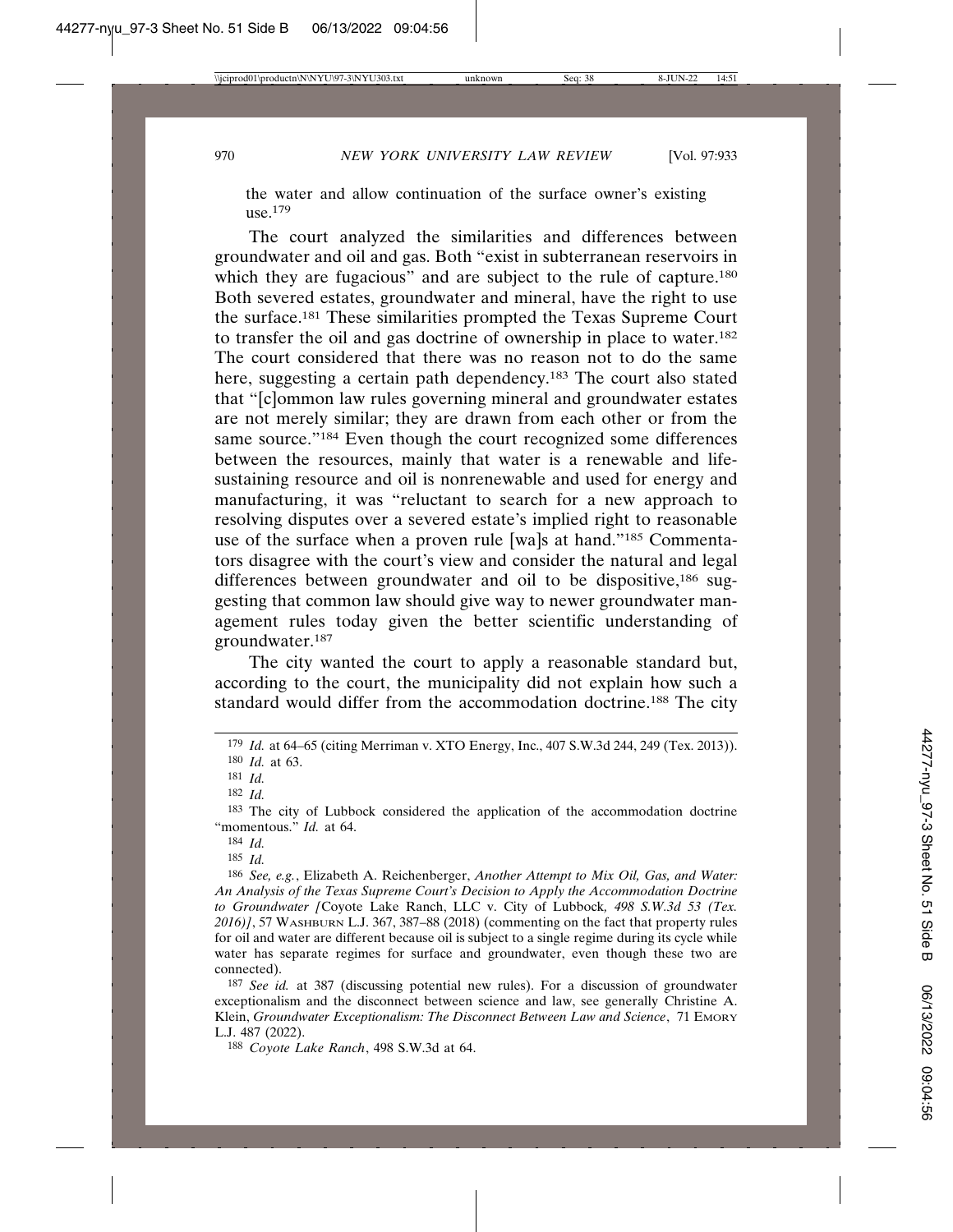in this case centered its arguments on the interpretation of the deed. However, given that the court believed the deed did not cover the conflict between surface and groundwater estate uses, competing ways to resolve the dispute could have been put forward. In particular, the city could have argued that while the mineral estate and the surface estate are dominant and subservient respectively, the groundwater and surface estate are equal, as is the case in federal lands, where unnecessary and undue degradation of the surface is not allowed.189 While other states may not have specifically addressed the conflict between a surface owner and a groundwater owner, they do have a different approach to deal with the relationship between the surface and the mineral estates. In contrast to Texas's accommodation doctrine, these states follow a multidimensional approach or a correlative approach, which, instead of focusing on the rights of the mineral estate, focuses on the balance between the uses of the surface and the development of the mineral estate.190 *Day* and *Coyote Lake Ranch* ensure that, in Texas, the development of groundwater law will piggyback off well-developed oil and gas law in the state with the largest oil and gas production.191

## *B. Constructing Wind Law*

Wind has been harnessed for centuries by seafaring sailors and mill-grinding farmers.<sup>192</sup> But it is only more recently, in the past three decades or so, that wind has been used more readily in the production of electricity.193 Wind energy is now the largest form of renewable energy in the United States, producing 100 gigawatts of electricity,

<sup>189</sup> 43 C.F.R. § 1732(b) (2020). Marla Mansfield defines unnecessary or undue degradation as "surface disturbance greater than what would normally result when an activity is being accomplished by a prudent operator in usual, customary, and proficient operations of similar character." Marla E. Mansfield, *On the Cusp of Property Rights: Lessons from Public Land Law*, 18 ECOLOGY L.Q. 43, 61 (1991). Currently, the Bureau of Land Management interprets unnecessary and undue degradation in a manner similar to the accommodation doctrine as it imposes conditions on the mineral development insofar it does not make the development impractical. *Id.* at 79–80.

<sup>190</sup> *See* G. Alan Perkins, *Rights and Conflicts Among Surface Owners, Mineral Owners, and Lessees in Arkansas: Comparing Sticks in the Bundle*, 68 ARK. L. REV. 381, 390–91 (2015) (describing the Arkansas approach); Bruce M. Kramer, *The Legal Framework for Analyzing Multiple Surface Use Issues*, 44 ROCKY MTN. MIN. L. FOUND. J. 273, 273–75 (2007) (describing the "due regard" approach).

<sup>191</sup> *See* Marvin W. Jones & C. Brantley Jones, *The Evolving Legacy of* EEA v. Day*: Toward an Effective State Water Plan*, 68 BAYLOR L. REV. 765, 783 (2016).

<sup>192</sup> *See generally* WIND & WATER IN THE MIDDLE AGES: FLUID TECHNOLOGIES FROM ANTIQUITY TO THE RENAISSANCE (Steven A. Walton ed., 2006).

<sup>193</sup> *See History of Wind Power*, U.S. ENERGY INFO. ADMIN., https://www.eia.gov/ energyexplained/wind/history-of-wind-power.php [https://perma.cc/VBA4-LK6Y] (detailing how wind energy use expanded in the wake of the oil shortages in the 1970s).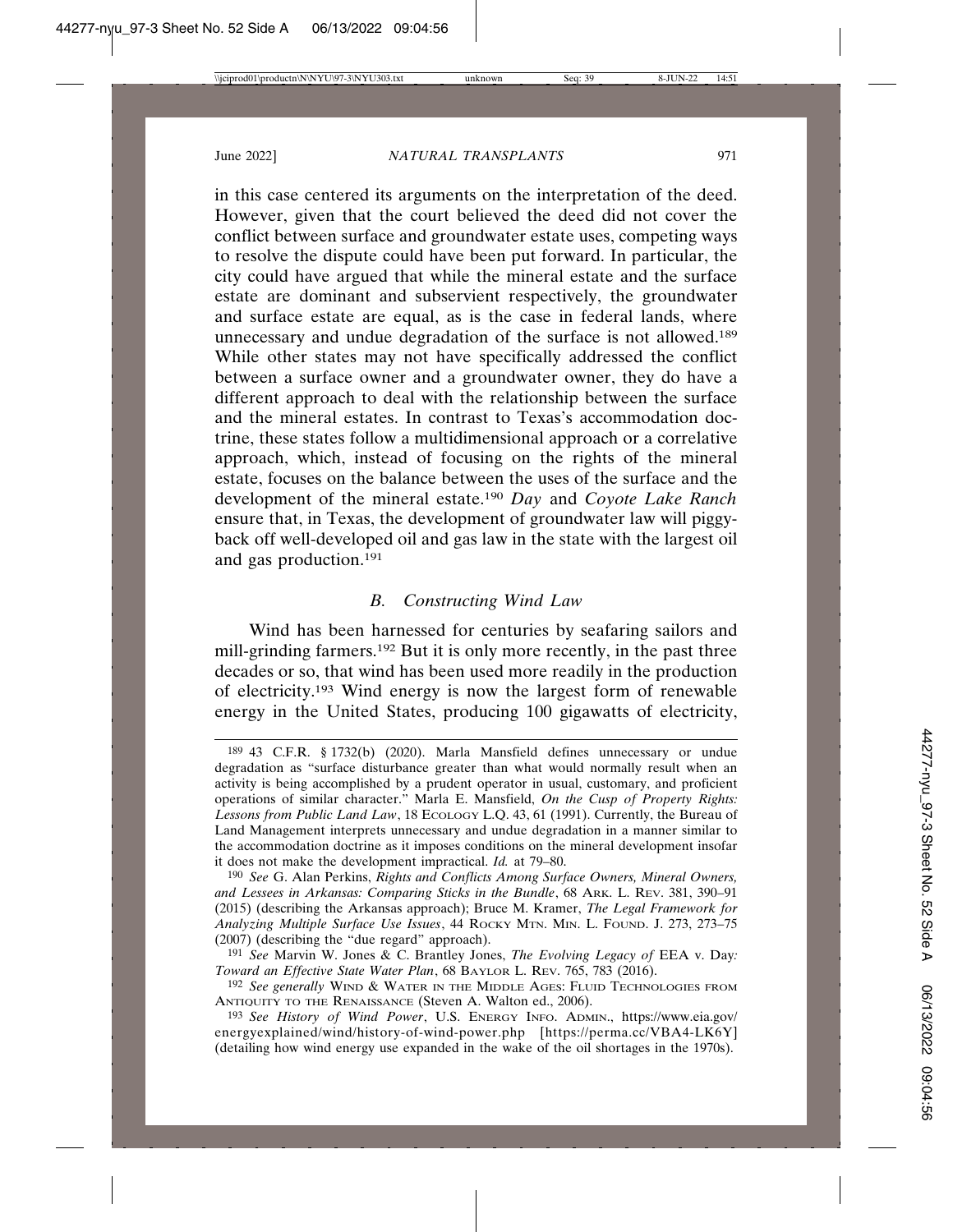enough to supply about 32 million homes.194 Globally, according to the International Renewable Energy Agency, "[p]roduction of wind electricity doubled between 2009 and 2013, and in 2016 wind energy accounted for 16% of the electricity generated by renewables."195 Given the favorable economics of wind energy196 and the potential for wind energy both offshore and onshore,<sup>197</sup> further growth can likely be expected.

Why does it matter how we govern the wind? After all, the argument goes, it is a renewable resource. But in fact, the use of wind by some does diminish or change the uses available to others. Wind is the movement of air upon the surface of the earth. Wind turbines produce electricity by converting that movement—known as kinetic energy to electric energy. When kinetic energy is pulled out of the airstream (after it hits a turbine), there is less kinetic energy left for others downstream.198 These wind wakes can last fifty kilometers downwind, potentially resulting in losses of millions of dollars.199 More broadly, harvesting the wind creates externalities in the broader area, such as changing temperatures, precipitation, pollution levels, climate, seed pollination, and radar operation.200 Given all these impacts, extracting wind requires our attention in determining who can use it and to what extent.

What legal rule governs the use of wind? This question remained largely unaddressed until about two decades ago. The first modern

<sup>194</sup> *AWEA: Wind Energy Now Top Source of Renewable Electricity*, AM. CLEAN POWER (Feb. 27, 2020), https://cleanpower.org/news/awea-wind-energy-now-top-source-ofrenewable-electricity [https://perma.cc/2EU2-JXG2].

<sup>195</sup> *Wind Energy*, INT'L RENEWABLE ENERGY AGENCY, https://www.irena.org/wind [https://perma.cc/T3PF-9SRC].

<sup>196</sup> *See generally* POUL-ERIK MORTHORST & SHIMON AWERBUCH, THE ECONOMICS OF WIND ENERGY: A REPORT BY THE EUROPEAN WIND ENERGY ASSOCIATION (Soren Krohn ed., 2009), https://www.ewea.org/fileadmin/files/library/publications/reports/ Economics\_of\_Wind\_Energy.pdf [https://perma.cc/HTQ5-BUTV]; *Analysis: Record-Low Price for UK Offshore Wind Cheaper than Existing Gas Plants by 2023*, CARBON BRIEF (Sept. 20, 2019), https://www.carbonbrief.org/analysis-record-low-uk-offshore-windcheaper-than-existing-gas-plants-by-2023 [https://perma.cc/LDQ7-LDK5].

<sup>197</sup> *See* DOE, WIND VISION, *supra* note 9, at 21 (discussing the wind energy potential in the United States and noting that there are over "15,000 GW of technical wind resource potential, both land-based and offshore, that can be harnessed and delivered reliably").

<sup>198</sup> For but a few examples of studies analyzing wakes, see, for example, R.J. Barthelmie & L.E. Jensen, *Evaluation of Wind Farm Efficiency and Wind Turbine Wakes at the Nysted Offshore Wind Farm*, 13 WIND ENERGY 573, 573 (2010); R.J. Barthelmie et al., *Modelling and Measuring Flow and Wind Turbine Wakes in Large Wind Farms Offshore*, 12 WIND ENERGY 431, 431 (2009).

<sup>199</sup> J.K. Lundquist, K.K. DuVivier, D. Kaffine & J.M. Tomaszewski, *Costs and Consequences of Wind Turbine Wake Effects Arising from Uncoordinated Wind Energy Development*, 4 NATURE ENERGY 26, 26 (2019).

<sup>200</sup> *See infra* notes 209–14 and accompanying text.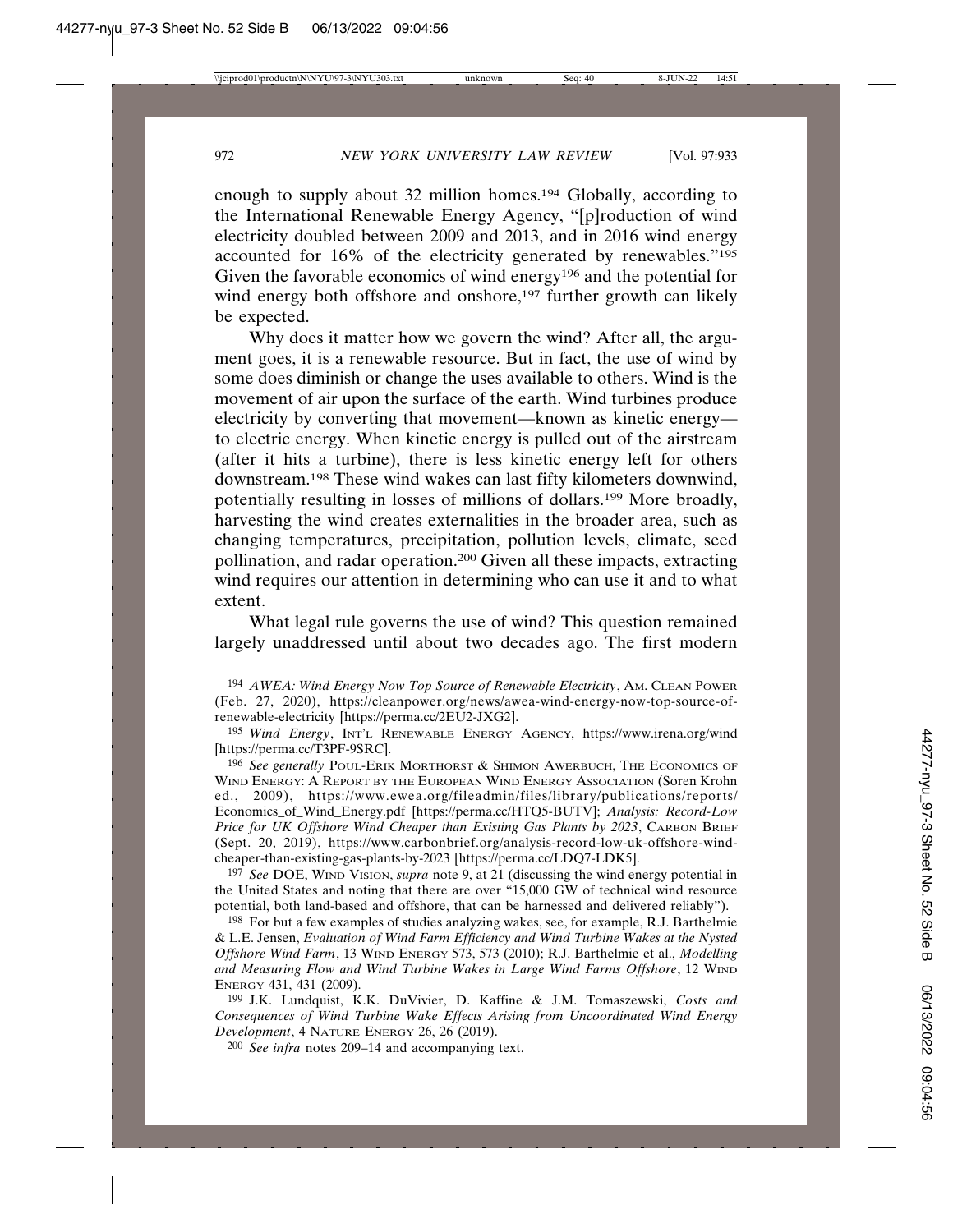case to confront the issue was *Contra Costa Water District v. Vaquero Farms, Inc.*, <sup>201</sup> in California. The case involved a taking of land on which wind power facilities were installed.<sup>202</sup> The water district, the condemning authority in this case, severed the wind rights from the land and awarded compensation only for the land itself (excluding the value of the wind).203 The landowner argued against the severance, claiming that the water district needed to pay compensation for the entire value of the property including the wind rights.204 The court was thus called upon to consider "[w]hen a public entity acquires property through eminent domain, are the windpower rights capable of segregation or are they so affixed to the underlying land that they must be acquired by the condemning authority?"205 The court found that "windpower rights are 'substantial rights' capable of being bought and sold in the marketplace,"206 and therefore could be severed from the land.

In doing so, the court held that wind rights were much like rights in other energy-producing minerals, such as oil and gas.207 Agreeing with the Water District, the court specifically noted that the "right to generate electricity from windmills . . . and the right to sell the power so generated, is no different, either in law or common sense, from the right to pump and sell subsurface oil, or subsurface natural gas by means of wells and pumps."208 Thus, the court recognized a right to the flow of wind separate from the right to the land itself based on wind's similarity to oil and gas.<sup>209</sup>

Borrowing from oil and gas law to the context of wind proved to be a quick (and in that sense useful) shortcut. But it also comes at a cost: In oil and gas, it turned out that splitting control over a broad (horizontal) resource, based on parcel ownership, led to problems of

203 *Id.*

- 205 *Id.* at 276.
- 206 *Id.* at 277.
- 207 *Id.* at 278.
- 208 *Id.*

209 In this case, the result of recognizing wind rights (and their existence separately from the land) was that the landowner was not awarded additional compensation beyond that which was received for the value of the land itself. *Id.* at 273. More broadly, splitting the control over wind based on parcel ownership (which was itself based on mineral rights rules) is problematic given the wind wakes and the area-wide impacts of wind extraction. *See supra* note 198 and accompanying text.

<sup>201</sup> 68 Cal. Rptr. 2d 272 (1997).

<sup>202</sup> *See id.* at 273.

<sup>204</sup> *Id.*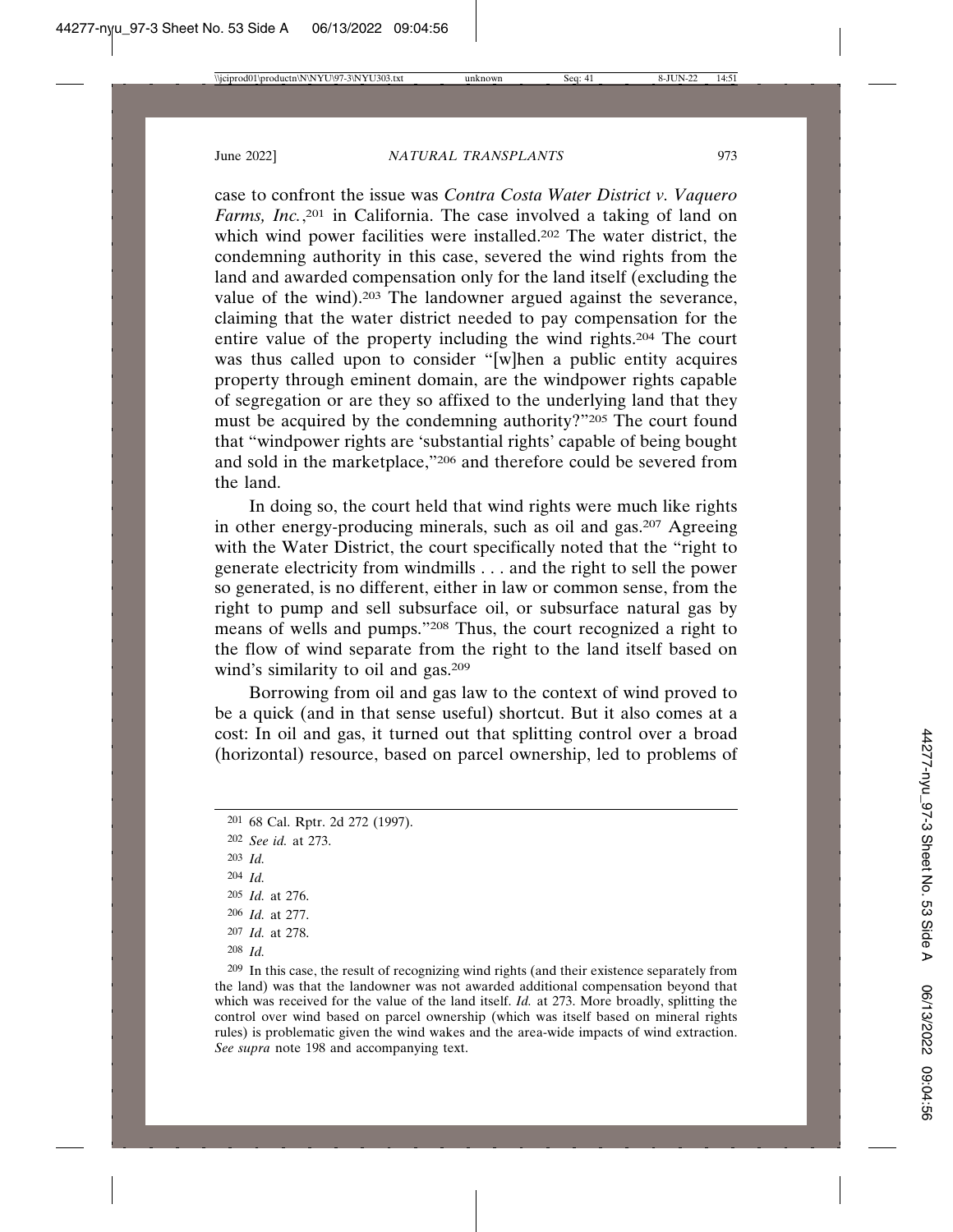premature extraction and overexploitation.210 Having borrowed from oil and gas, wind is now subject to the same potential problems.211

The question of wind rights, and specifically when and how they materialize, was also addressed by the U.S. District Court for the District of New Mexico in *Romero v. Bernell*. 212 The respondent, opposing the partitioning of a parcel of land owned by tenants in common, argued that "the property cannot equitably be partitioned because the principal value of the property appears to be for a wind farm development."213 Partitioning the land, the respondent argued, would diminish the land's main value.<sup>214</sup> Instead of drawing on minerals law as the *Contra Costa* court did, the *Romero* court compared wind to wildlife and water as severable property interests.<sup>215</sup>

The *Romero* court thus recognized property in wind, although it held that such rights only materialize when the resource is captured.<sup>216</sup> In this case, since at the time there were no wind turbines on the land, the court found that the wind interest had not yet materialized and thus ordered the division of the property.217

Importantly, the court drew explicitly on New Mexico's prior appropriation water law mechanisms,218 finding "[i]t is long established in New Mexico that individual rights to water can be acquired only by appropriation and application of the water to beneficial use."219 Here again, borrowing from prior appropriation, especially in a state like New Mexico where the legal community is familiar with the prior appropriation regime, could be a useful shortcut for governing a new resource. The risk, however, is that applying a prior appropriation-like rule, which is based on the rule of capture, to the context of wind could lead to problems of premature exploitation.220

Aside from these two leading cases, there is otherwise very little jurisprudence on wind governance. The few adjudicated cases that

215 *Id.* at 1335.

217 *Id.* at 1335–36.

218 *Id.* at 1335 ("This analysis is consistent not only with logic but with New Mexico's legal treatment of the most analogous natural resource, water.").

219 *Id.*

<sup>210</sup> *See* Lifshitz, *The Geometry of Property*, *supra* note 5, at 19 & nn.45–46.

<sup>211</sup> *See id.* at 31 & nn.87–94.

<sup>212</sup> 603 F. Supp. 2d 1333, 1334–36 (D.N.M. 2009).

<sup>213</sup> *Id.* at 1334.

<sup>214</sup> *See id.* (dismissing the respondent's argument).

<sup>216</sup> *Id.* ("The right to 'harvest' wind energy is . . . an inchoate interest in the land which does not become 'vested' until reduced to 'possession' by employing it for a useful purpose." (quoting Contra Costa Water Dist. v. Vaquero Farms, Inc., 68 Cal. Rptr. 2d 272  $(1997))$ .

<sup>220</sup> For a discussion of the potential application of prior appropriation to wind, and its potential pitfalls, see Yael R. Lifshitz, *Winds of Change: Drawing on Water Law Doctrines to Establish Wind Law*, 23 N.Y.U. ENV'T L.J. 434, 474–78 (2015).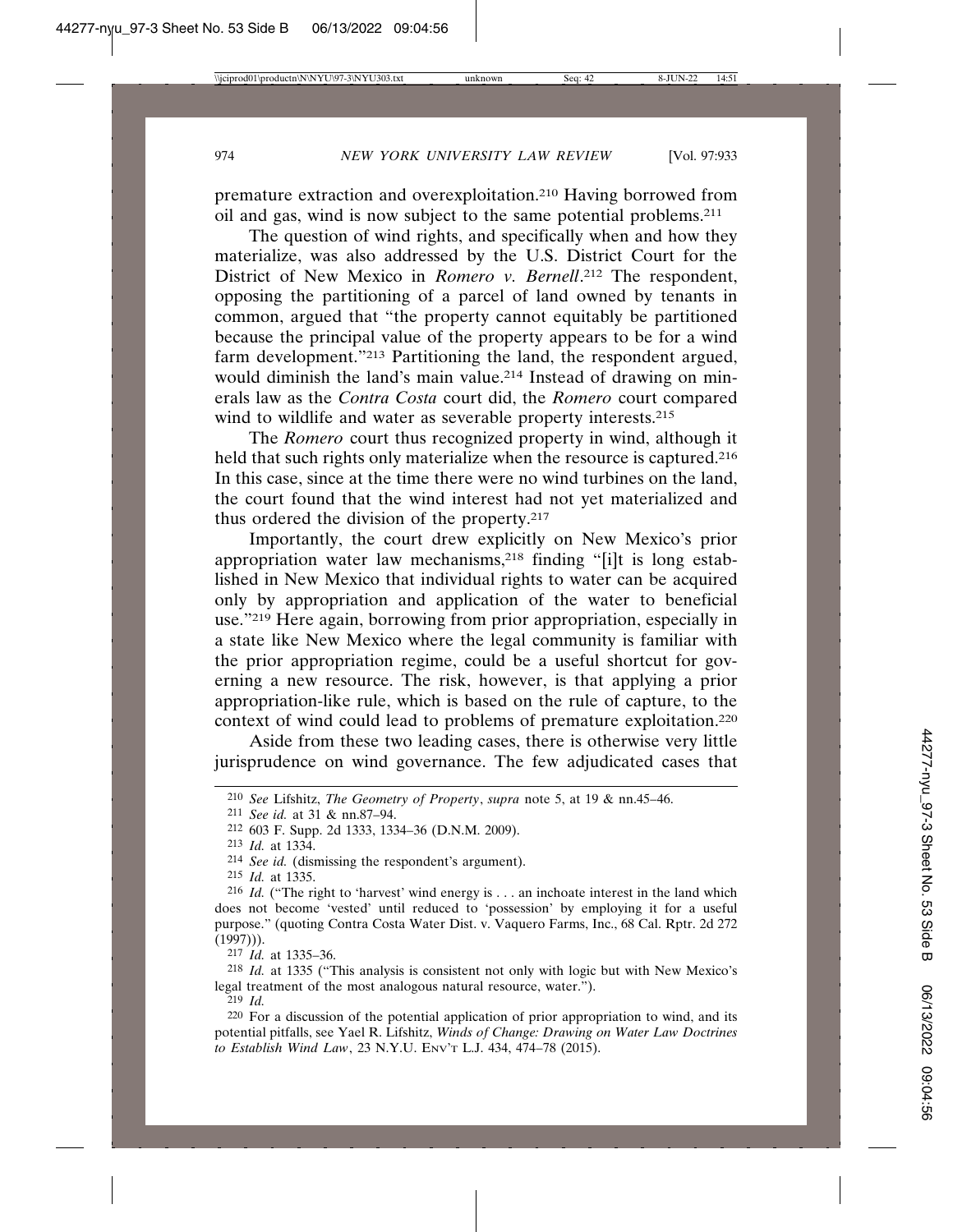pertain to wind energy installations are typically concerned with the noise or aesthetics of the turbines, or the wellbeing of the wildlife in the region, but not wind extraction as such.221

The practice of transplanting regimes from one resource to another is not reserved for the courts. On federal lands, the Bureau of Land Management (BLM), which is the largest manager of federal lands,222 has implemented a process to award lease grants for wind energy production.223 Through this process, the BLM administers "rights-of-way" for wind energy production under the authority given to it by Title V of the Federal Land Policy and Management Act (FLPMA).224 These rights-of-way allow developers to produce energy from the wind blowing over a specific piece of public land and to access the underlying land necessary for mounting turbines, transmis-

222 Bureau of Land Mgmt., *Bureau Highlights*, *in* U.S. DEP'T OF THE INTERIOR, THE INTERIOR BUDGET IN BRIEF: FISCAL YEAR 2021, at BH-7, BH-8 (2020), https:// www.doi.gov/sites/doi.gov/files/uploads/2021-highlights-book.pdf [https://perma.cc/LW7U-5Q7G].

223 The Energy Policy Act (EPAct), passed in 2005, encouraged the Secretary of the Interior, who oversees both the BLM and BOEM, to approve a minimum of 10,000 MW of renewable (but non-hydro) energy projects by 2015. *See* Energy Policy Act of 2005, Pub. L. No. 109-58, § 211, 119 Stat. 594, 660.

224 43 U.S.C. §§ 1761–1771; *see also* Competitive Processes, Terms, and Conditions for Leasing Public Lands for Solar and Wind Energy Development and Technical Changes and Corrections, 81 Fed. Reg. 92,122, 92,124 (Dec. 19, 2016) (to be codified at 43 C.F.R. pts. 2800, 2880) [hereinafter BLM, Final Wind Rule] (discussing the BLM's authority to regulate; explaining that "Title V of FLPMA . . . authorizes the BLM to issue rights-of-way on the public lands for electric generation systems, including solar and wind energy generation systems").

<sup>221</sup> The question of compensability of wind rights in takings was also addressed by the Kansas Supreme Court in *Zimmerman v. Hudson*, 264 P.3d 989 (Kan. 2011). The court rejected the claims on zoning-related grounds, finding there was "no property for the purpose of a takings claim." *Id.* at 1005. But residents of areas in proximity to turbine installations have voiced opposition to the projects focusing mainly on the noise, flickers, and aesthetic impacts of turbines. These are NIMBY-like claims in nature and have mostly been brought under the nuisance doctrine claiming that the presence of the turbines interferes with the enjoyment of the land. *See, e.g.*, Rose v. Chaikin, 453 A.2d 1378 (N.J. Super. Ct. Ch. Div. 1982); Rassier v. Houim, 488 N.W.2d 635 (N.D. 1992); Burch v. NedPower Mount Storm, LLC, 647 S.E.2d 879 (W. Va. 2007); Rankin v. FPL Energy, LLC, 266 S.W.3d 506 (Tex. App. 2008). Some courts have found that turbine operations indeed constitute an enjoinable nuisance. *See, e.g.*, *Rose*, 453 A.2d 1378; *Burch*, 647 S.E.2d 879. Other courts have found in favor of the turbine facilities. *See, e.g.*, *Rassier*, 488 N.W.2d 635; *Rankin*, 266 S.W.3d 506. Suits have also been filed raising concerns over the potential environmental impacts of turbines, focusing mainly on the wellbeing of birds in the region. *See, e.g.*, Flint Hills Tallgrass Prairie Heritage Found. v. Scottish Power, PLC, No. 05-1025, 2005 WL 427503, at \*4 (D. Kan. Feb. 22, 2005) (holding that the plaintiffs failed to state a cause of action under federal law because they could not establish that the Migratory Birds Treaty Act established a private right of action), *aff'd* 147 Fed. App'x 785 (10th Cir. 2005); Ctr. for Biological Diversity, Inc. v. FPL Grp., 83 Cal. Rptr. 3d 588 (Cal. Ct. App. 2008) (rejecting an environmental group's complaints regarding impacts on birds).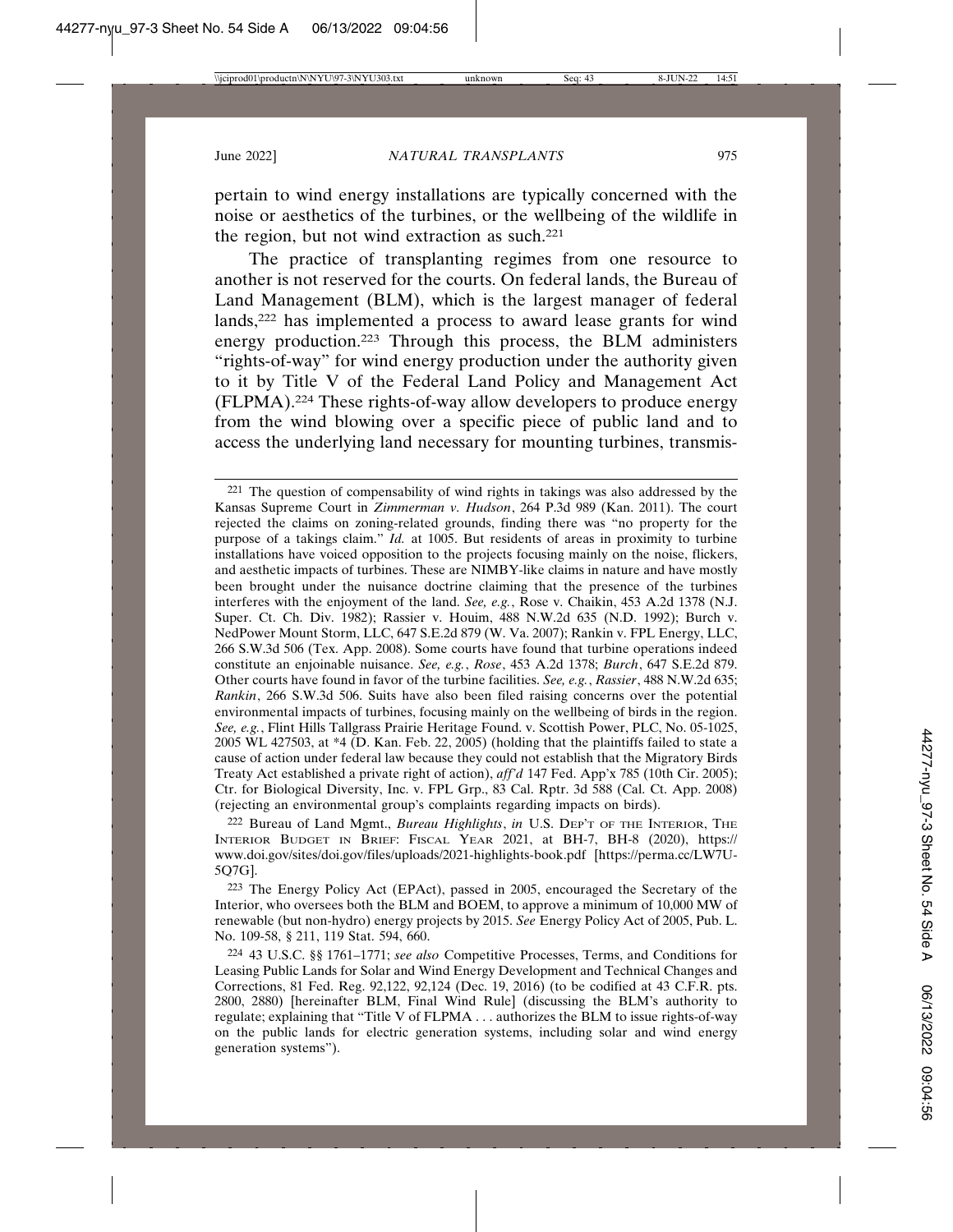sion lines, and other service areas.<sup>225</sup> As of 2018, the BLM has approved thirty-five wind projects on public lands, with a cumulative capacity of 3,284 megawatts, enough to power almost two million American homes.226

For our purposes, it is important to note that several of the key features of the BLM wind framework echo the frameworks adopted for leasing oil and gas on public lands. For example, the BLM uses a "multi-component" fee which is made up of an "acreage rent" (correlating to the land area used by the wind project) and a "MW capacity fee" (which relates to the amount of electricity generated by the wind project).227 While the similarity to oil and gas developments are not cited as the sole reason for adopting the fee structure, the similarity was specifically mentioned and explained by the BLM when announcing the rule. The structure of a multi-component fee, notes the BLM, "mirror[s] the multi-component payments received from activities like oil and gas development where both rent and royalties are charged."228 This mirroring, emphasizes the BLM, "ensur[es] consistency across users."229

More broadly, beyond the explicit references to borrowing by the courts and agencies, spontaneous borrowing also occurs in the practices of individual developers and landowners. While the law is silent on the governance of wind, the underlying assumption on which the market operates is that wind belongs to the landowners. The majority of wind energy development in the United States takes place on private lands.230 The practice of wind energy is such that when a developer is looking to set up a wind farm, they need to contract with the landowners to obtain access to the winds blowing over the lands. The agreements under which these access permissions occur are known as "wind leases."<sup>231</sup> These wind leases are basically agreements under which the landowners agree to lease out "their" winds, much like the oil and gas leases that facilitate access to oil and gas on their lands. A

<sup>225</sup> BLM, Final Wind Rule, *supra* note 224, at 92,122.

<sup>226</sup> *BLM Fact Sheet: Renewable Energy: Wind*, BUREAU OF LAND MGMT., https:// www.blm.gov/sites/blm.gov/files/Wind%20Fact%20Sheet.pdf [https://perma.cc/QC3Y-BXQ5]. The approved BLM projects are in Arizona, California, Idaho, Nevada, Oregon, Utah, and Wyoming. *Id.* There are also twenty-three pending applications. *BLM Fact Sheet: Renewable Energy: Wind*, BUREAU OF LAND MGMT., https://www.blm.gov/sites/ blm.gov/files/documents/files/fact\_Wind.pdf [https://perma.cc/VBN2-N35X].

<sup>227</sup> *See* BLM, Final Wind Rule, *supra* note 224, at 92,123, 92,134 (defining these terms). 228 *Id.* at 92,134.

<sup>229</sup> *Id.*

<sup>230</sup> *See* Lifshitz, *Rethinking Original Ownership*, *supra* note 147, at 543 & n.122; Lifshitz, *The Geometry of Property*, *supra* note 5, at 502.

<sup>231</sup> Lifshitz, *Rethinking Original Ownership*, *supra* note 147, at 543; Lifshitz, *The Geometry of Property*, *supra* note 5, at 502.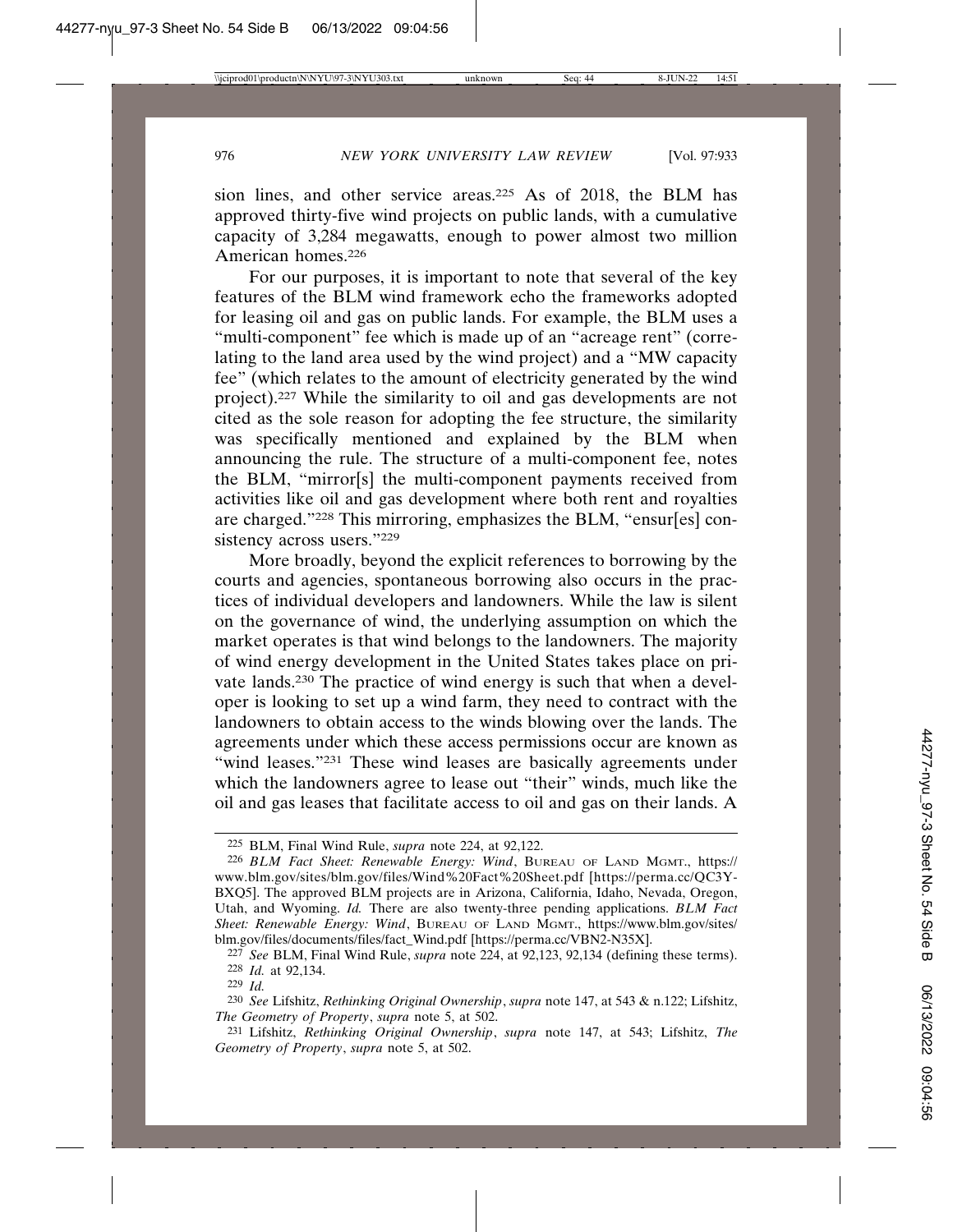few states explicitly embrace the practice of wind leasing.232 Others, however, are silent on the matter. Nonetheless, the practice of wind leasing persists and continues to underly both new and existing wind energy development.233

The practice of wind leasing is rooted in the preexisting tradition of oil and gas leasing, where the resource—whether it be below or above the ground—is initially allocated to the landowner, who can then agree to lease it out (or refrain from doing so). The reliance on oil and gas leasing in the context of wind has been mentioned specifically by practitioners in the field.234 The same practice also echoes the centuries-old, property-based concept of *ad coelum*, which views all resources (below and above the land) as attached to it.235 The key point here is that using the property rules applicable to land as a fallback, or a blueprint, is a type of transplant in itself.236 It illustrates, again, how the use of a familiar and salient blueprint is used to govern a new resource.

#### IV

#### BEYOND WATER AND WIND

#### *A. Existing Natural Transplants in Other Areas*

While the examples in this paper focused on natural resources and transplants across these resources, the same idea of natural transplants applies to many other areas too. The term "natural" in this context refers to the fact that it seems intuitive or instinctual for judges, regulators, or other legal actors to turn to what is familiar. The descriptions below of this phenomenon in landlord-tenant, family, and corporate law illustrate how the framework applies outside the context of natural resources.

In the 1960s and 1970s a revolution in landlord-tenant law occurred, substantially strengthening the rights of tenants.237 One of the key factors that contributed to the strengthening of tenants' rights

232 Lifshitz, *Rethinking Original Ownership*, *supra* note 147, at 543–44 (offering examples).

235 Lifshitz, *The Geometry of Property*, *supra* note 5, at 502.

<sup>233</sup> *Id.*

<sup>234</sup> *See, e.g.*, Runnels & McMurtry, *supra* note 133 (stating that "[d]ue to the welldeveloped state of oil and gas leasing in Texas, landowners and their counsel often look to familiar oil and gas leasing concepts when negotiating wind leases" and further noting that "[w]hile mineral and wind leases have some similarities, efforts by landowners and their counsel to apply mineral-leasing concepts to the wind lease are creating challenges").

<sup>236</sup> For a similar argument, see Lifshitz, Property Beyond Land, *supra* note 29.

<sup>237</sup> *See* Edward H. Rabin, *The Revolution in Residential Landlord-Tenant Law: Causes and Consequences*, 69 CORNELL L. REV. 517, 520–21, 540 (1984) (outlining the history and development of certain U.S. landlord-tenant laws).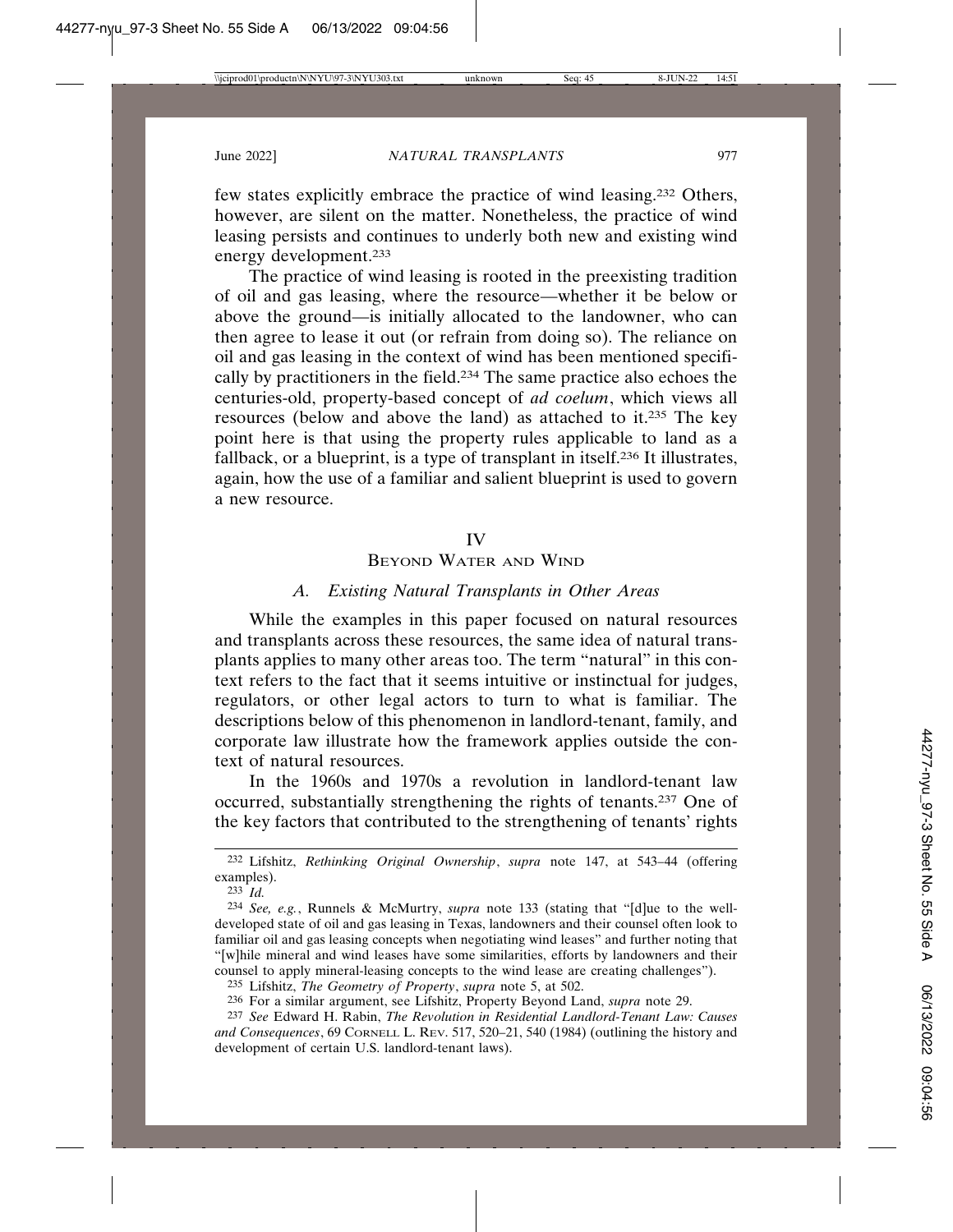was the rise in tenants' ability to withhold rent if the landlord failed to keep the flat in decent condition or fulfill other lease-based obligations. This was done by borrowing a particular principle from contract law into landlord-tenant law, which was a departure from the status quo during the revolution.238 Before this time, a tenant's covenant to pay rent was independent from any other covenant in the lease. But in *Javins*, the D.C. Circuit decided to apply the contract law principle of dependent covenants in the modern residential lease context.239 As a result, a breach by the landlord of a statutory or contractual duty constituted grounds for the tenant to stop paying rent.<sup>240</sup>

Transplanting also comes up in adjudicating the controversial issue of surrogacy. Courts often consider surrogacy cases without legislative guidance. Faced with the need to decide cases in front of them, different state courts applied adoption rules to cases of partial or complete surrogacy.241 Even legislators have followed the same path of naturally transplanting adoption regulation to surrogacy situations.242

Another example comes from the realm of business associations. States have repurposed concepts from corporate law to other types of business entities. The most prominent example in recent years has been the adoption of LLC statutes.<sup>243</sup> These statutes often include ideas of fiduciary duties, management rules, and veil piercing244 that were originally developed in corporate law. In some cases, they make

242 *See, e.g.*, IOWA ADMIN. CODE r. 641-99.15 (2013) (specifying certain situations in which adoption laws apply when establishing new birth certificates following a birth involving a surrogate arrangement).

243 *See* Geoffrey Christopher Rapp, *Preserving LLC Veil Piercing: A Response to Bainbridge*, 31 J. CORP. L. 1063, 1063 (2006) (describing the "emergence" of the LLC as "[c]orporate law's most dramatic revolution of the last quarter-century"); Douglas K. Moll, *Minority Oppression & the Limited Liability Company: Learning (or Not) from Close Corporation History*, 40 WAKE FOREST L. REV. 883, 925–27 (2005) (discussing the emergence of LLC statutes).

244 *See generally* J. WILLIAM CALLISON & MAUREEN A. SULLICAN, LIMITED LIABILITY COMPANIES: A STATE-BY-STATE GUIDE TO LAW AND PRACTICE § 5:3 (2021 ed.)

<sup>238</sup> *See* Javins v. First Nat'l Realty Corp., 428 F.2d 1071, 1074–80 (D.C. Cir. 1970).

<sup>239</sup> *See id.* at 1082–83.

<sup>240</sup> *See* Rabin, *supra* note 237, at 522–23.

<sup>241</sup> *See, e.g.*, R.R. v. M.H., 689 N.E.2d 790, 796 (Mass. 1998) (noting that the "normal expectation in the case of a surrogacy agreement seems to be that the father's wife will adopt the child with the consent of the mother (and the father)"). For a general report on surrogacy across the globe and how researchers, legislators, and judges have applied adoption regulations to the surrogacy phenomenon, see ALEX FINKELSTEIN, SARAH MAC DOUGALL, ANGELA KINTOMINAS & ANYA OLSEN, COLUMBIA L. SCH. SEXUALITY & GENDER L. CLINIC, SURROGACY LAW AND POLICY IN THE U.S.: A NATIONAL CONVERSATION INFORMED BY GLOBAL LAWMAKING (2016), https://web.law.columbia.edu/ sites/default/files/microsites/gender-sexuality/files/columbia\_sexuality\_and\_gender\_law\_ clinic\_-\_surrogacy\_law\_and\_policy\_report\_-\_june\_2016.pdf [https://perma.cc/TNN4- FBLP]. For an account of how courts in Tennessee and Oregon have used adoption-like rules to deal with surrogacy cases given the lack of legislation, see *id.* at 10–12.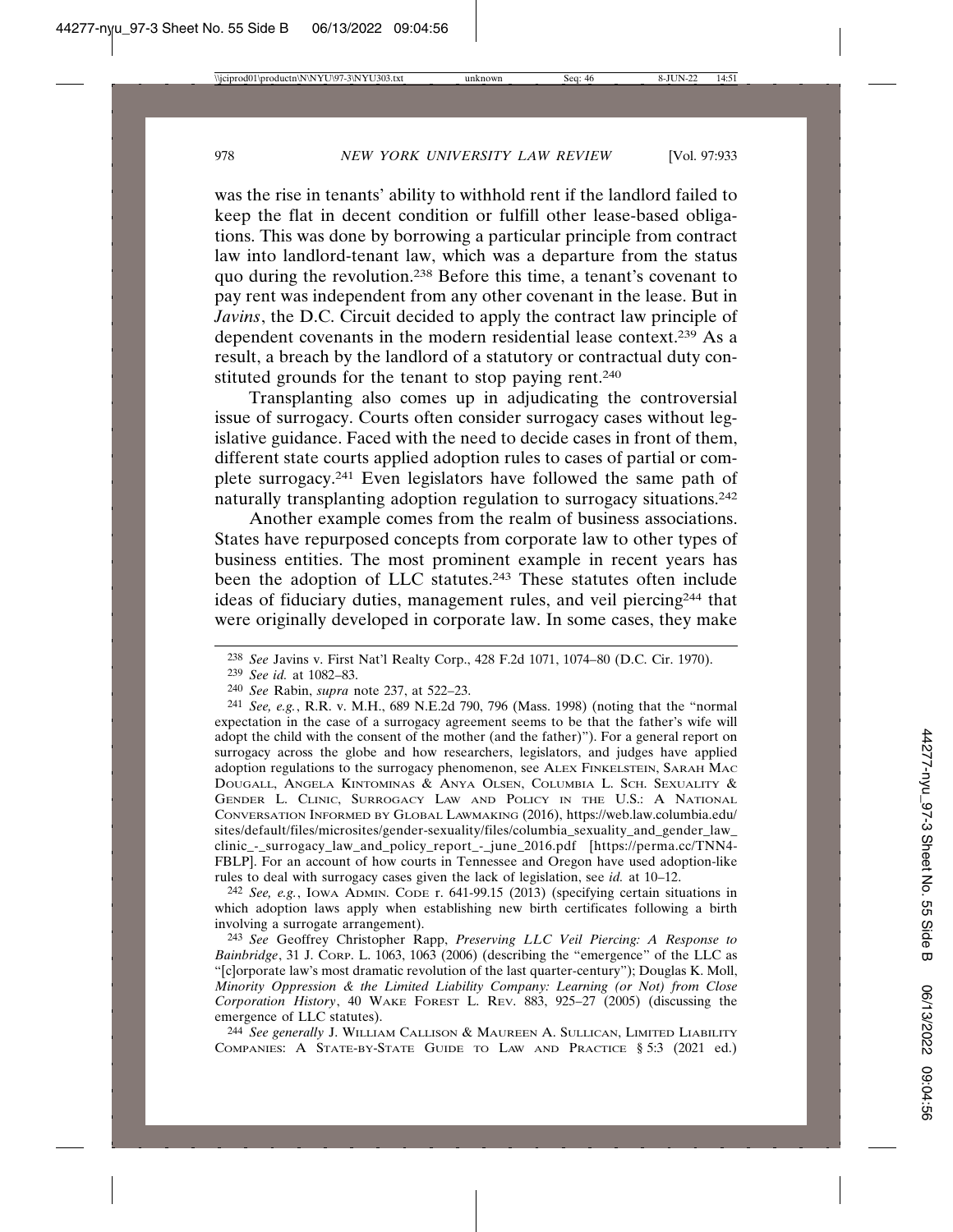sense; in others, less so. According to some scholars, veil piercing was arbitrarily applied simply because it was available to judges when LLC cases arose and not because it was intended to apply to LLCs.<sup>245</sup> The factors required for veil piercing include fraud, inadequate capitalization, failure to observe corporate formalities, and operation of the corporation as an alter ego for the shareholders.246 While these factors are applicable to corporations, they do not all fit the nature of LLCs. For example, state legislatures have been explicit in not wanting to subject LLCs to excessive formalisms, so relying on a lack of formalities to pierce the veil would go against this intent.247 Indeed, applying veil piercing to LLCs discourages capital formation in small businesses.248

Finally, the fugitive disentitlement doctrine emerged in the criminal context with respect to the dismissal of appeals by defendants who had escaped from physical custody.<sup>249</sup> The doctrine has since been applied to civil asset forfeiture. While the Supreme Court in *Degen v. United States* refused to do so, citing the dangers of applying such a severe sanction in the civil context when courts had other appropriate docket management mechanisms,250 Congress responded by passing the Civil Asset Forfeiture Reform Act of 2000 (CAFRA).251 CAFRA codified the fugitive disentitlement doctrine in civil forfeiture actions.252 The fugitive disentitlement doctrine is also applied in immigration contexts. Tania Valdez has criticized this appli-

246 Fox, *supra* note 244; *see also* Castleberry v. Branscum, 721 S.W.2d 270 (Tex. 1986); Peter B. Oh, *Veil-Piercing*, 89 TEX. L. REV. 81, 103–04 (2010).

247 *See* Bainbridge, *supra* note 245, at 104–05 (2005) (discussing early adoption of limited liability as a means to encourage entrepreneurship); *cf.* Rapp, *supra* note 243, at 1093 n.178 (noting that some courts overlook the formalities factor in the LLC context).

248 *See* Bainbridge, *supra* note 245, at 102 (noting that the veil doctrine "encourage[es] . . . [small businesses] to spend time and effort on organizational formalities that simply do not address the real problem of negative externalities").

249 *See* Tania N. Valdez, *Eliminating the Fugitive Disentitlement Doctrine in Immigration Matters*, 97 NOTRE DAME L. REV. 963 (2022) (discussing the emergence of the doctrine); U.S. Dep't of Just., *The Fugitive Disentitlement Doctrine*, IMMIGR. LITIG. BULL., Mar. 2013, at 1 ("[The fugitive disentitlement doctrine] reflects the inherent authority of the federal courts of appeals to place conditions on the exercise of their appellate jurisdiction. In one sense, the doctrine is a tool of case management, justifying the dismissal of certain cases from a court docket.").

<sup>(</sup>describing various state laws); Eric Fox, *Piercing the Veil of Limited Liability Companies*, 62 GEO. WASH. L. REV. 1143, 1169 (1994) (discussing veil piercing in the LLC context).

<sup>245</sup> *See* Stephen M. Bainbridge, *Abolishing LLC Veil Piercing*, 2005 U. ILL. L. REV. 77, 82 (2005) (discussing how "the availability of corporate law doctrines as ready made body of law close at hand" has led courts to permit veil piercing in the LLC context, with many courts "simply assum[ing] the corporate law standard applies").

<sup>250</sup> 517 U.S. 820, 821, 827–29 (1996). 251 28 U.S.C. § 2466.

<sup>252</sup> *Id.*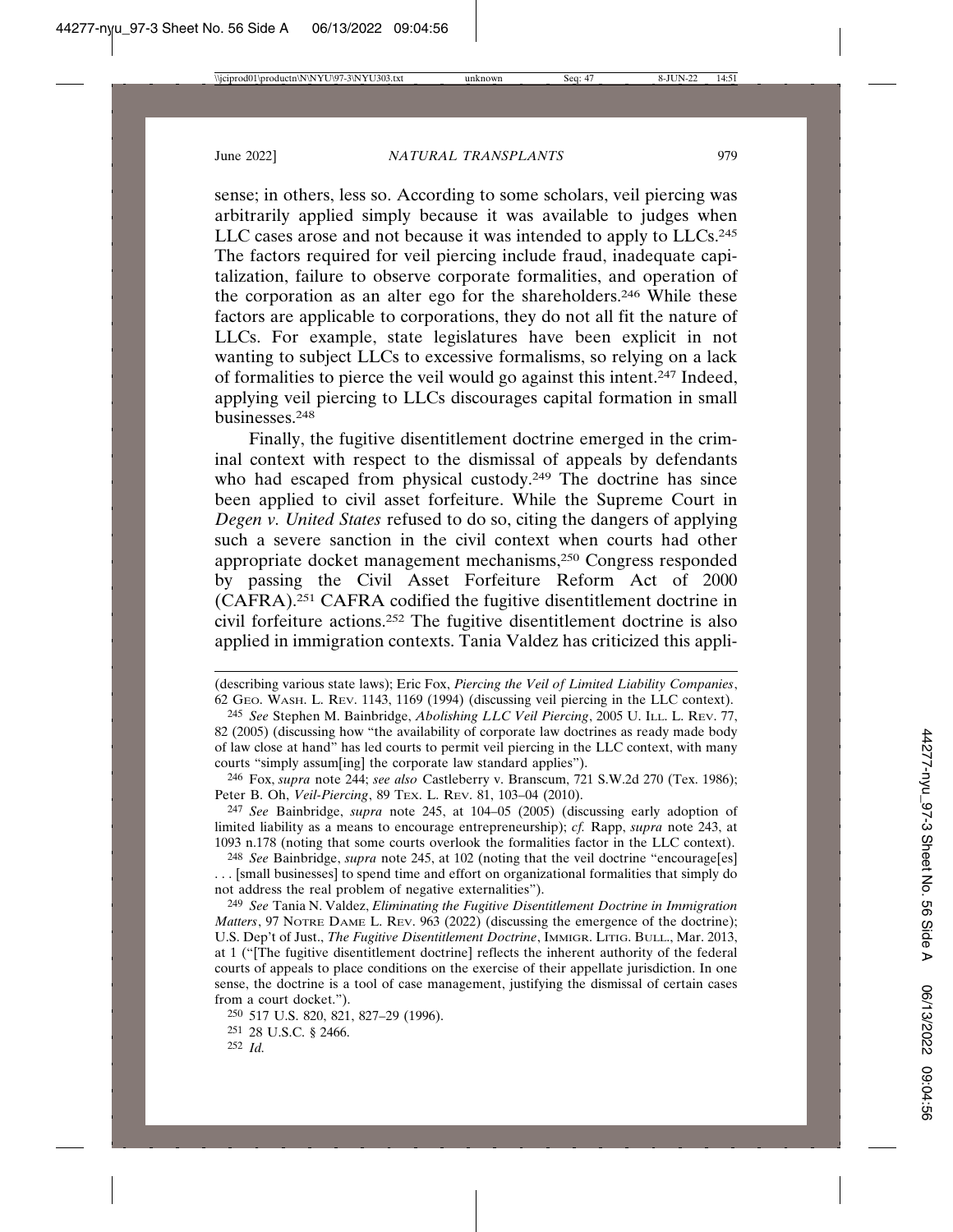cation because it disregards the differences between criminal and immigration cases.253

# *B. Implications for Current Debates: The Next Frontier in Natural Resources*

Armed with a richer understanding of the operation of natural legal transplants—that is, cross-subject, intrajurisdictional transplants—this Section aims to analyze current developments in the regulation of new resources and their potential evolution to show how natural transplants may operate in these new regimes.

## *1. Outer Space Minerals*

"Space mining" is said to be the new Gold Rush.254 The regime governing the extraction of extraterrestrial resources has, in many ways, transplanted our familiar property law systems from Earth into outer space. As one scholar recently noted, "we copy-pasted our property law system."255

Congress enacted the Spurring Private Aerospace Competitiveness and Entrepreneurship (SPACE) Act in 2015. The SPACE Act allows U.S. citizens to engage in the commercial exploration and exploitation of "space resources."256 The Act expressly lists water as one of the resources it covers.<sup>257</sup> As Rhett Larson has recently pointed out, the regime governing the extraction and use of extraterrestrial water under the SPACE Act is akin to prior appropriation, as it adopts a "first-in-time, first-in-right" approach.258 The United States is not the only country to apply the familiar "first-intime, first-in-right" rule to space exploration. Japan and Luxembourg, for example, both passed similar legislative provisions.259

<sup>253</sup> Valdez, *supra* note 249.

<sup>254</sup> Ezzy Pearson, *Space Mining: The New Goldrush*, BBC SCI. FOCUS MAG. (Dec. 11, 2018), https://www.sciencefocus.com/space/space-mining-the-new-goldrush [https:// perma.cc/3AWM-QBPZ].

<sup>255</sup> Eva Vermeulen, *Property's Transformative Nature: Space Mining, Airbnb, and Apartheid*, TRANSFORMATIVE PRIV. L. BLOG (Nov. 2, 2020), https:// transformativeprivatelaw.com/transformative-property-law [https://perma.cc/ERB9-66X6].

<sup>256</sup> U.S. Commercial Space Launch Competitiveness Act, Pub. L. No. 114-90, 129 Stat. 704 (2015).

<sup>257</sup> *Id.*

<sup>258</sup> Rhett B. Larson, Extraterrestrial Water Law 4 (Jan. 25, 2022) (unpublished manuscript) (on file with authors).

<sup>259</sup> *Id.* (citing Mark J. Sundahl & Jeffrey A. Murphy, *Set the Controls for the Heart of the Moon: Is Existing Law Sufficient to Enable Resource Extraction on the Moon?*, 48 GA. J. INT'L & COMPAR. L. 683, 684 (2020)).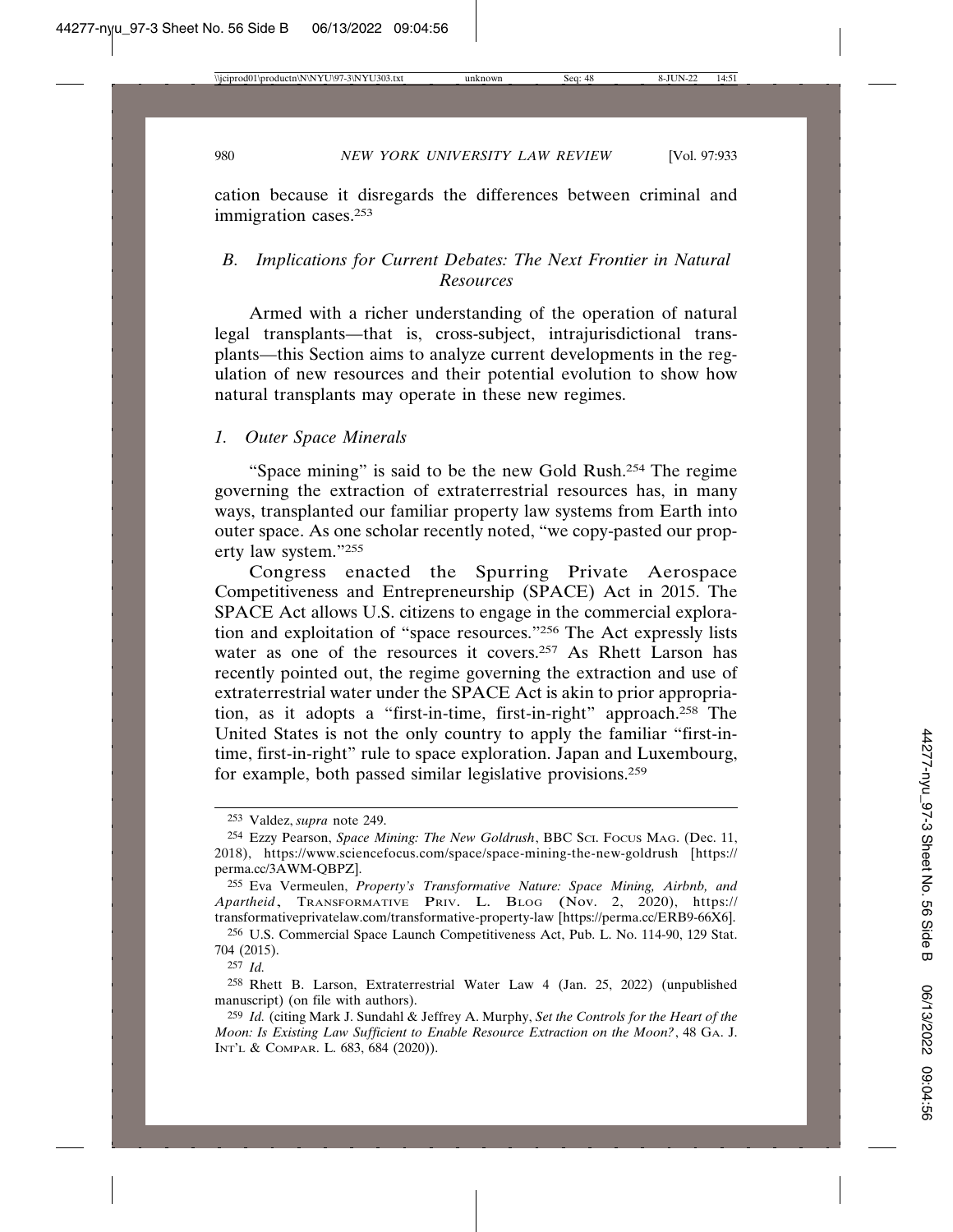In 2020, President Donald Trump issued an executive order which eventually led to the creation of the Artemis Accords.260 The accords were ultimately signed by the United States and seven other countries (Australia, Canada, Italy, Japan, Luxembourg, the United Arab Emirates, and the United Kingdom).261 The Artemis Accords took a similar approach to appropriating resources in space—that is, adopting a first-in-time kind of rule—and, according to some scholars, even went further by rejecting the idea of outer space as a "global commons."262

Before the current wave of space-related regulation, the Outer Space Treaty governed space exploration. Rhett Larson argues that these two regimes—the SPACE Act/Artemis Accords and the Outer Space Treaty—represent the two main regimes governing the use of surface-water law in the United States.<sup>263</sup> Whereas the SPACE Act roughly correlates with prior appropriation, the Outer Space Treaty is more akin to riparianism.264 Future unilateral regulation may reinforce the saliency hypothesis put forward in this piece if countries follow the regulatory model of their most bountiful resource.

## *2. Deep Seabed Minerals on the New Frontier*

The prospect of deep-sea mining has attracted interest since the 1960s. Deep-sea mining refers to the exploration and development of polymetallic nodules on the ocean floor and active or extinct hydrothermal vents containing minerals.265 Deep-sea mineral quantities surpass those found on Earth's surface and are important for renewable energy technologies needed to fight climate change.266

<sup>260</sup> Larson, *supra* note 258 (manuscript at 9); *see also The Artemis Accords: Principles for a Safe, Peaceful, and Prosperous Future*, NASA, https://www.nasa.gov/specials/artemisaccords/index.html [https://perma.cc/5B7X-UX64] (summarizing the Artemis Accords); Aaron Boley & Michael Byers, *U.S. Policy Puts the Safe Development of Space at Risk*, 370 Sci. 174, 174 (2020) (critiquing U.S. policy approaches to space development).

<sup>261</sup> *See* Larson, *supra* note 258 (manuscript at 10); *NASA, International Partners Advance Cooperation with First Signings of Artemis Accords*, NASA (Oct. 13, 2020), https://www.nasa.gov/press-release/nasa-international-partners-advance-cooperation-withfirst-signings-of-artemis-accords [https://perma.cc/Y9YJ-J2S8].

<sup>262</sup> Larson, *supra* note 258 (manuscript at 9); Boley & Byers, *supra* note 260, at 174.

<sup>263</sup> Larson, *supra* note 258.

<sup>264</sup> *Id.* (manuscript at 11).

<sup>265</sup> *See* Kathryn A. Miller, Kirsten F. Thompson, Paul Johnston & David Santillo, *An Overview of Seabed Mining Including the Current State of Development, Environmental Impacts, and Knowledge Gaps*, FRONTIERS MARINE SCI., Jan. 2018, at 4.

<sup>266</sup> Daniel Ackerman, *Deep-Sea Mining: How to Balance Need for Metals with Ecological Impacts*, SCI. AM. (Aug. 31, 2020), https://www.scientificamerican.com/article/ deep-sea-mining-how-to-balance-need-for-metals-with-ecological-impacts1 [https:// perma.cc/WY24-BD5X].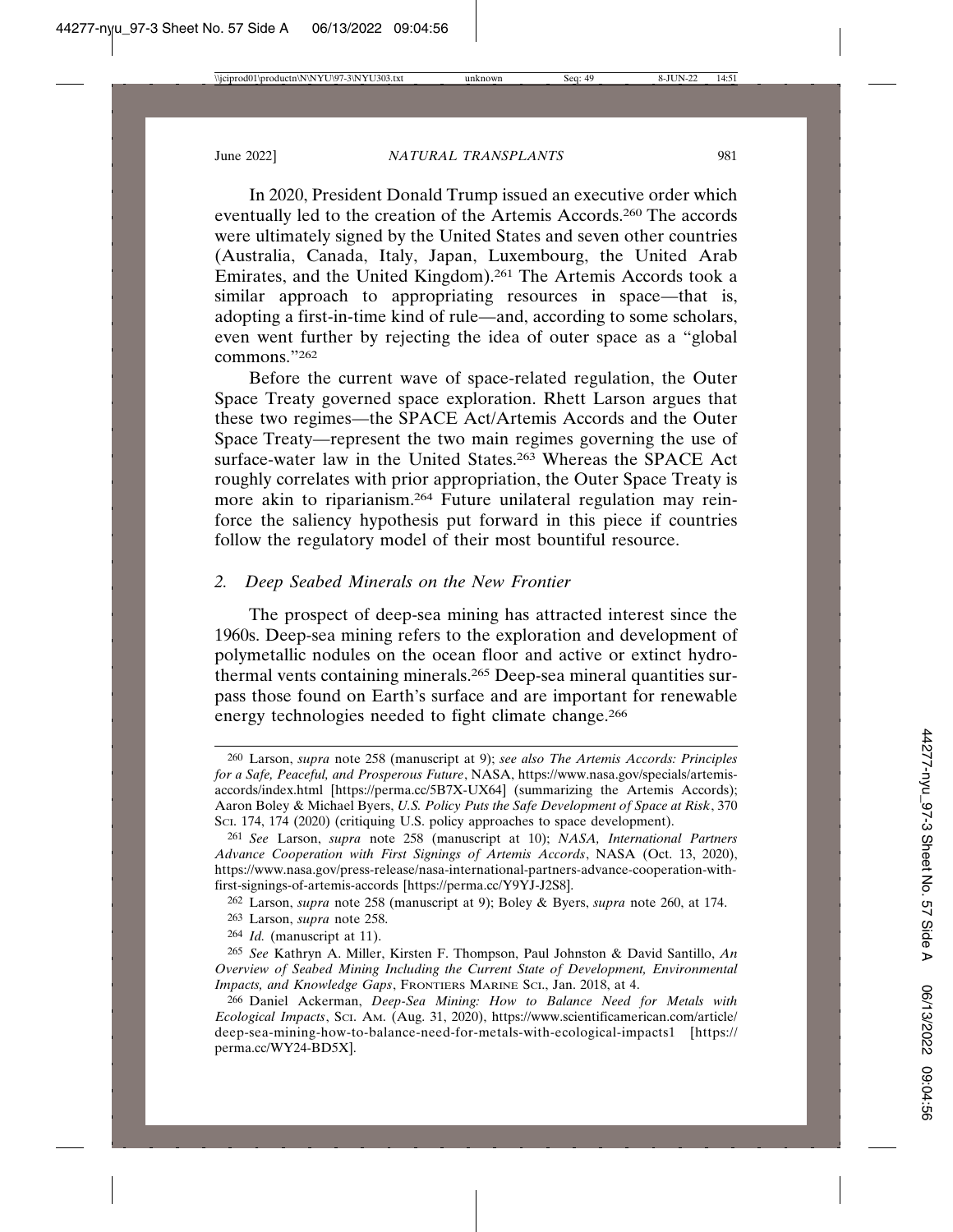These minerals reside in the high seas, beyond the territorial jurisdiction of states. The 1982 United Nations Convention on the Law of the Sea (UNCLOS) established the International Seabed Authority, based in Kingston, Jamaica, to manage these resources for the benefit of mankind.267 The International Seabed Authority was operative in 1996 after the 1994 Agreement Relating to the Implementation of Part XI of UNCLOS.268

The regulation of these bountiful resources has always been controversial. There were numerous discussions about the best regime even before UNCLOS was signed.269 The International Seabed Authority and the principles regulating the exploration and exploitation of the seabed minerals is one of the reasons why the United States has not ratified UNCLOS, despite recognizing parts of it as customary international law.270 A new agreement in 1994 did address some of the United States's concerns over the Authority and the wealth redistribution scheme.271 Regardless, the United States remains an observer country in the International Seabed Authority.272

While the interest in deep-sea minerals has not waned, the technology for its exploration was historically too expensive, and the regulatory environment too uncertain,<sup>273</sup> for their exploitation to take off. Only recently has exploration perked up,274 both because satisfying renewable energy demand requires copper, nickel, and other seabed minerals and because the International Seabed Authority finalized the Mining Code in 2020, alleviating at least some concerns over regulatory uncertainty.275

<sup>267</sup> U.N. Convention on the Law of the Sea, *opened for signature* Dec. 10, 1982, 1833 U.N.T.S. 397, Arts. 156–57 (entered into force Nov. 16, 1994).

<sup>268</sup> *See About ISA*, INT'L SEABED AUTH., https://www.isa.org.jm/index.php/es/node/ 19199 [https://perma.cc/J92Y-T6LC] (providing a historical overview of the ISA).

<sup>269</sup> *See* Memorandum from the L. Offs. of Northcutt Ely on Potential Regimes for Deep Sea Mining 36C-2 (1977) (listing and discussing potential alternative regimes).

<sup>270</sup> PHILIP JONES, MAX MCGRATH-HORN, MATT MERIGHI, STEPHEN MURRAY, CULLAN RILEY, BOGDAN ROTAR, KRITTIKA SINGH, MEAGHAN TOBIN, TIMOTHY URBAN, JACK WHITACRE & STEVEN YOUNG, LAW OF THE SEA: A POLICY PRIMER 4–10 (John Burgess, Lucia Foulkes, Philip Jones, Matt Merighi, Stephen Murray & Jack Whitacre eds., 2017) https://sites.tufts.edu/lawofthesea/chapter-one [https://perma.cc/JN93-YTNQ].

<sup>271</sup> *See* Eric A. Posner & Alan O. Sykes, *Economic Foundations of the Law of the Sea*, 104 AM. J. INT'L L. 569, 587 (2010) (discussing how the 1994 agreement weakened agency power over deep seabed exploration).

<sup>272</sup> *See Observers*, INT'L SEABED AUTH., https://isa.org.jm/index.php/observers [https:// perma.cc/2XDR-9X52] (listing observing countries).

<sup>273</sup> *See* Ackerman, *supra* note 266 (discussing the "lack of international rules to govern the nascent [deep-sea mining] industry").

<sup>274</sup> *Id.*

<sup>275</sup> *The Mining Code*, INT'L SEABED AUTH., https://www.isa.org.jm/mining-code [https:// perma.cc/T74X-J3UK]; *see also* Ackerman, *supra* note 266.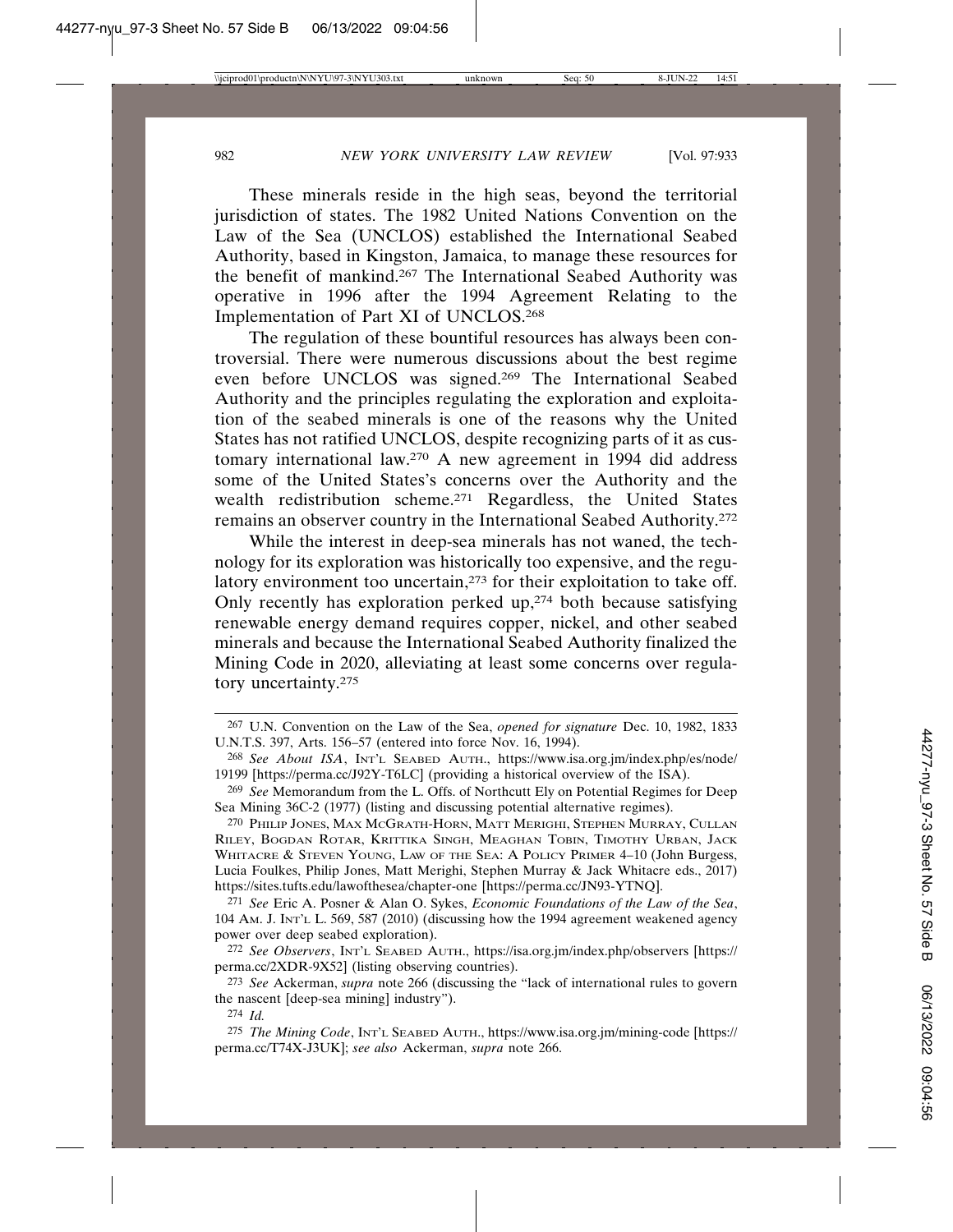The Mining Code has been in the works for almost a decade. Stakeholders have had the opportunity to comment on several iterations. Their comments have often referred to other regulatory regimes.276 For example, regarding the Environmental Management Plan, the model of the OSPAR Guidelines for Monitoring the Environmental Impact of Offshore Oil and Gas Activities was put forward.<sup>277</sup> For regulating emergencies, the stakeholders suggested looking at the International Convention on Oil Pollution Preparedness, Response, and Cooperation as well as the EU Directive 2012/18/EU on the control of major-accident hazards involving dangerous substances.278 For risk assessment, the proposed model also suggests transferring traditional oil and gas frameworks. Stakeholders and policymakers continue to transfer different aspects of oil and gas law, albeit sometimes with adaptation.279 The notes from the Secretariat of the International Seabed Association in February 2020 refer to oil and gas regulations with regards to inspection matters.280

Oil and gas regulations are salient because of their economic relevance and the common development of deep-sea reserves. Land mining, by contrast, is not acknowledged as a regulatory model. Borrowing from oil and gas in this case thus serves as an illustrative example of natural transplants in action.

#### **CONCLUSION**

Understanding the mechanisms by which legal regimes develop is particularly important in our times, with innovative technologies, new resources, and rising health-related and economic challenges constantly coming to the fore. From drones and novel vaccines to hydrofracking, aquaculture, and deep-sea mining, the legislative, executive, and judicial branches constantly encounter new issues in need of regulation.

<sup>276</sup> *See* INT'L SEABED AUTH., DEVELOPING A REGULATORY FRAMEWORK FOR DEEP SEA MINERAL EXPLOITATION IN THE AREA: DRAFT FRAMEWORK, HIGH LEVEL ISSUES AND ACTION PLAN (2015), https://www.isa.org.jm/files/documents/EN/OffDocs/ Rev\_RegFramework\_ActionPlan\_14072015.pdf [https://perma.cc/Z2ZY-46RJ] (discussing stakeholder comments).

<sup>277</sup> *Id.* at 31–32.

<sup>278</sup> *Id.* at 33 n.45.

<sup>279</sup> *Id.* at 31, 45, 47, 49 (discussing how existing oil and gas frameworks should be used as benchmarks).

<sup>280</sup> Note by the Secretariat, Int'l Seabed Auth., Comments on the Draft Regulations on the Exploitation of Mineral Resources in the Area, at 5 (Dec. 6, 2019), https:// www.isa.org.jm/files/files/documents/advance\_isba\_26\_c\_comments.pdf [https://perma.cc/ KFW8-A3ZW].